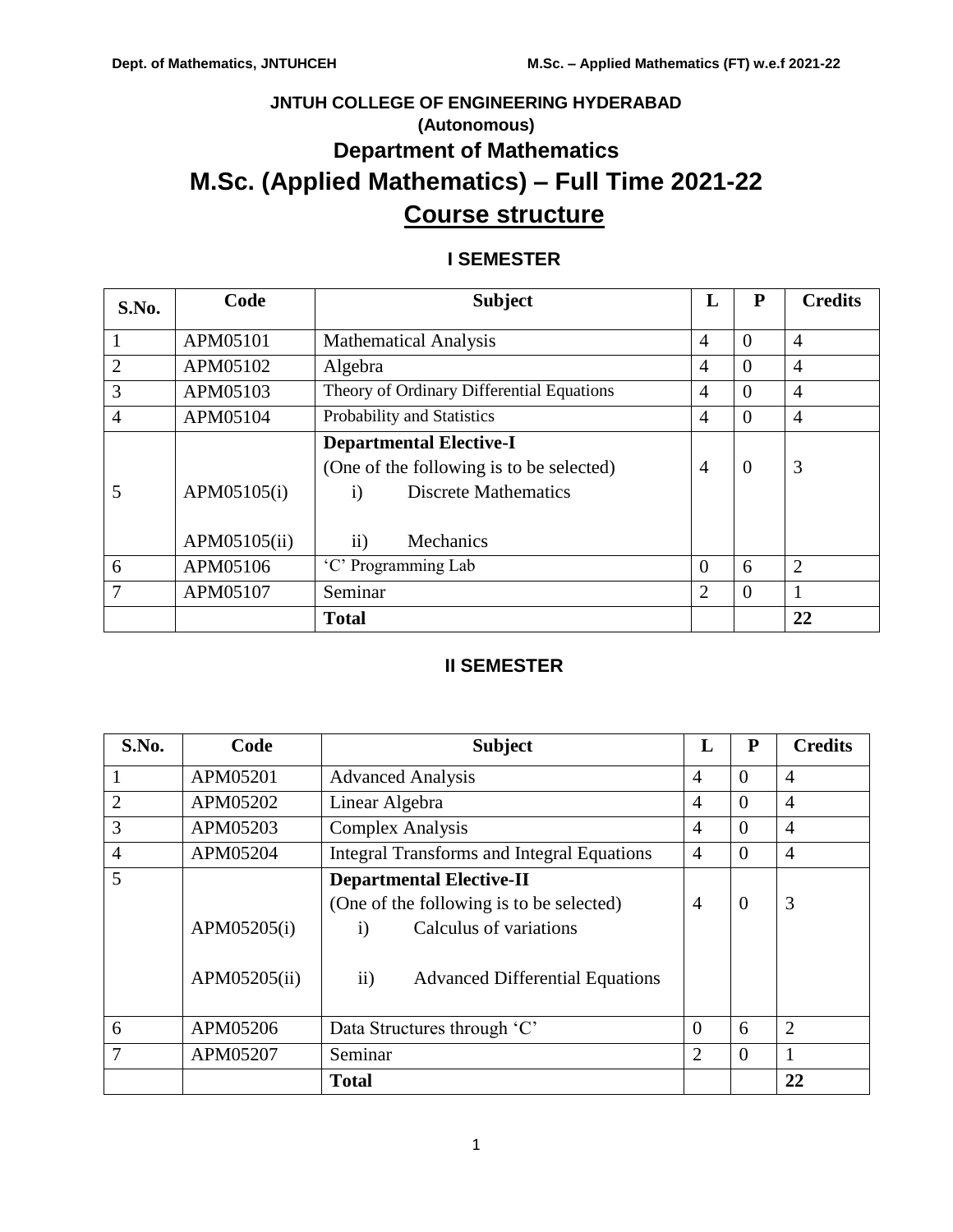# **III SEMESTER**

| S.No           | Code         | <b>Subject</b>                                 |                             | P              | <b>Credits</b> |
|----------------|--------------|------------------------------------------------|-----------------------------|----------------|----------------|
|                | APM05301     | Topology                                       | $\overline{4}$              | $\Omega$       | $\overline{4}$ |
| $\overline{2}$ | APM05302     | <b>Numerical Analysis</b>                      | $\overline{A}$              | $\Omega$       | $\overline{4}$ |
| 3              | APM05303     | <b>Partial Differential Equations</b>          | $\overline{4}$              | $\Omega$       | $\overline{4}$ |
| $\overline{4}$ | APM05304     | <b>Optimization Techniques</b>                 | $\overline{A}$              | $\Omega$       | $\overline{4}$ |
| 5              |              | <b>Departmental Elective-III</b>               | $\overline{4}$              | $\overline{0}$ | 3              |
|                |              | (One of the following is to be selected)       |                             |                |                |
|                | APM05305(i)  | Discrete Time Control Systems<br>$\mathbf{i}$  |                             |                |                |
|                | APM05305(ii) | $\mathbf{ii}$<br><b>Analytic Number Theory</b> |                             |                |                |
| 6              | APM05306     | <b>MATLAB-I</b>                                | $\Omega$                    | 6              | $\overline{2}$ |
| 7              | APM05307     | Seminar                                        | $\mathcal{D}_{\mathcal{L}}$ | $\theta$       |                |
|                |              | <b>Total</b>                                   |                             |                | 22             |

# **IV SEMESTER**

| S.No           | Code         | <b>Subject</b>                                                                  | L              | P        | <b>Credits</b> |
|----------------|--------------|---------------------------------------------------------------------------------|----------------|----------|----------------|
|                | APM05401     | <b>Functional Analysis</b>                                                      |                | $\Omega$ | $\overline{4}$ |
| $\overline{2}$ | APM05402     | Operation research                                                              | 4              | $\Omega$ | $\overline{4}$ |
| 3              | APM05403     | <b>Fluid Mechanics</b>                                                          | 4              | $\Omega$ | $\overline{4}$ |
| $\overline{4}$ | APM05404     | Differential Equations and Dynamical Systems                                    | $\overline{4}$ | $\Omega$ | $\overline{4}$ |
| 5              |              | <b>Departmental Elective-IV</b>                                                 | $\overline{4}$ | $\Omega$ | 3              |
|                |              | (One of the following is to be selected)                                        |                |          |                |
|                | APM05405(i)  | Theory of Computation<br>$\mathbf{i}$                                           |                |          |                |
|                | APM05405(ii) | $\mathbf{ii}$<br>Numerical Methods for Partial<br><b>Differential Equations</b> |                |          |                |
| 6              | APM05406     | <b>MAT LAB-II</b>                                                               | $\Omega$       | 6        | $\overline{2}$ |
| 7              | APM05407     | Project                                                                         | $\theta$       | 8        | 3              |
|                |              | <b>Total</b>                                                                    |                |          | 24             |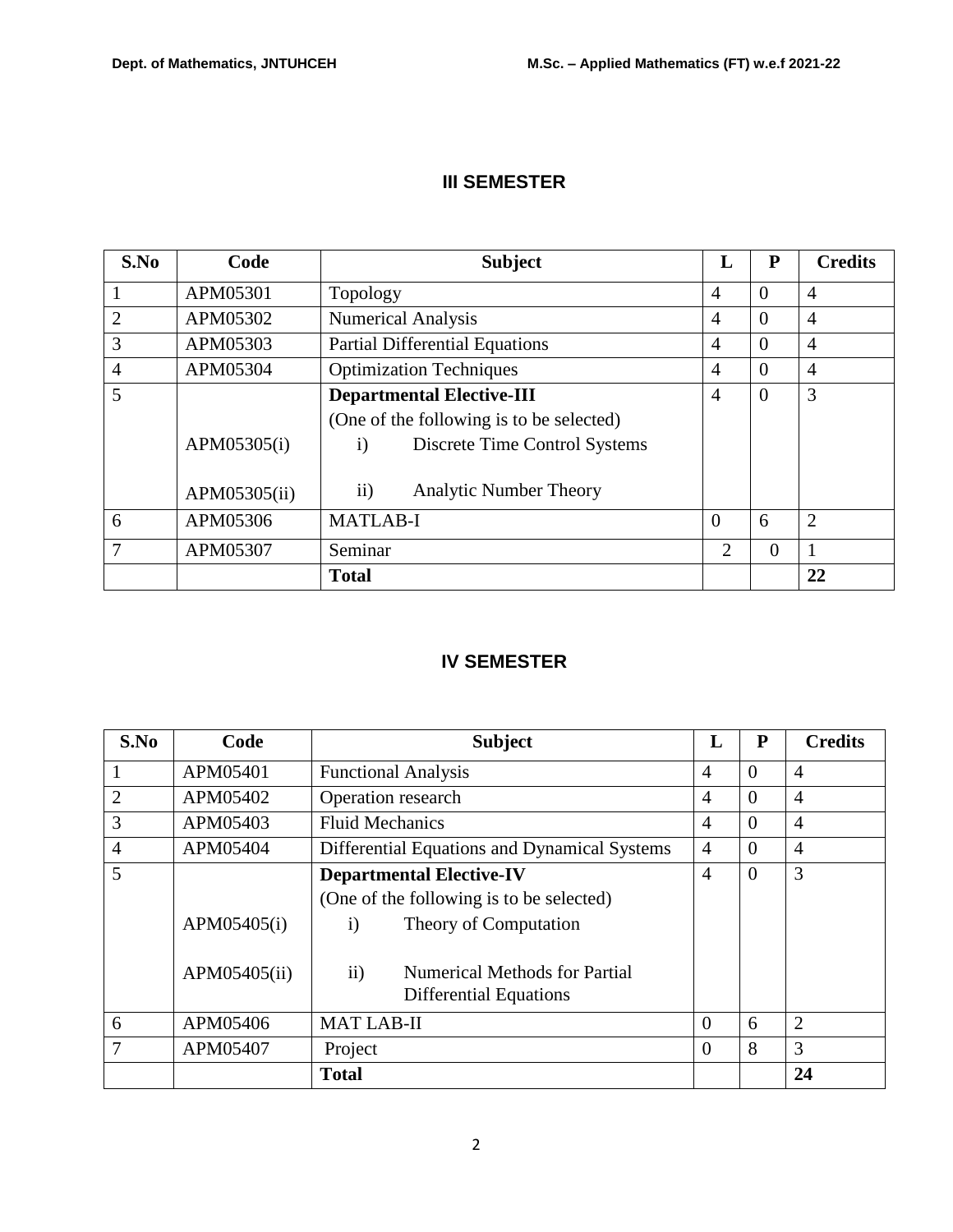# **SYLLABUS FOR**

# **SEMESTER - I**

- $\triangleright$  Mathematical Analysis
- Algebra
- Theory of Ordinary Differential Equations
- $\triangleright$  Probability and Statistics
- **Departmental Elective- I**
	- Discrete Mathematics
	- Mechanics
- 'C' Programming Lab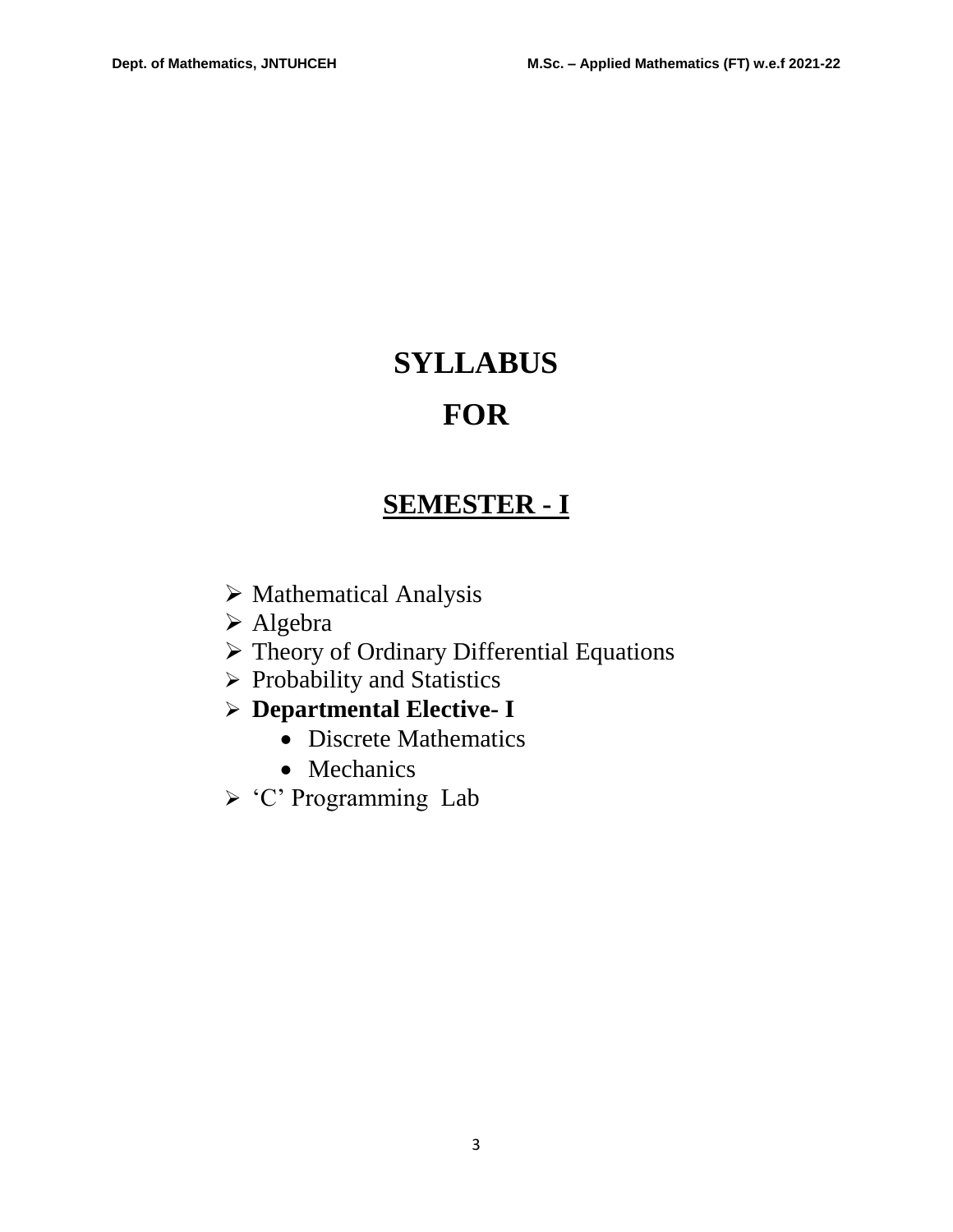# **101- Mathematical Analysis**

# L: 4, P: 0, Credits: 4

# **Pre Requisites**: Foundation Course.

# **Objectives:**

- To train the students thoroughly in mathematical concepts of Basic analysis.
- To impart firm foundation in analysis which is useful in many other subjects of mathematics

# **UNIT-I**

**Basic Topology**: Metric Spaces - Compact Sets- Perfect Sets- Connected Sets. **Numerical Sequences and Series**: Convergent Sequence- Subsequences- Cauchy Sequences.

# **UNIT-II**

**Infinite Series:** Series of Non-negative Terms- The Number *e*- The Root and Ratio Tests- Power Series- Summation by parts- Absolute Convergence- Addition and Multiplication of Series.

# **UNIT-III**

**Continuity:** Limits of Functions- Continuous Functions- Continuity and Compactness-Continuity and Connectedness- Discontinuities- Monotone Functions.

# **UNIT-IV**

**Differentiation**: The Derivative of a real function- Mean value theorems- The Continuity of Derivatives- L'Hosoital's Rule- Derivatives of Higher Order- Taylor's Theorem. **UNIT-V**

**The Riemann-Stieltjes Integral-**Definition and Existence of the Integral- Properties of Integral-Integration and Differentiation

# **Scope as in:**

1. Principles of Mathematical Analysis- Walter Rudin, Third Edition, Mc Graw Hill.

# **References:**

- 1. Introduction to Real Analysis- R.G. Bartle and D.R. Sherbert, third Edition, John Wiley.
- 2. Mathematical Analysis- Tom. M. Apostol, Second Edition, Narosa Publishing House.
- 3. A First Course in Real Analysis- S.K. Berberian, Springer.
- 4. Basic Real Analysis– Houshang H. Sohrab, Springer International Edition.
- 5. Elementary Analysis, The Theory of Calculus- Kenneth A. Ross, Springer.

# **Outcomes:**

- The students become familiar with basic concepts of analysis.
- The students attain the ability to use this knowledge to understand and to solve many problems in other subjects like Differential Equations, Partial Differential equations etc.
- This is a foundation course and students can use this as a pre requisite for many other subjects in their upcoming semesters.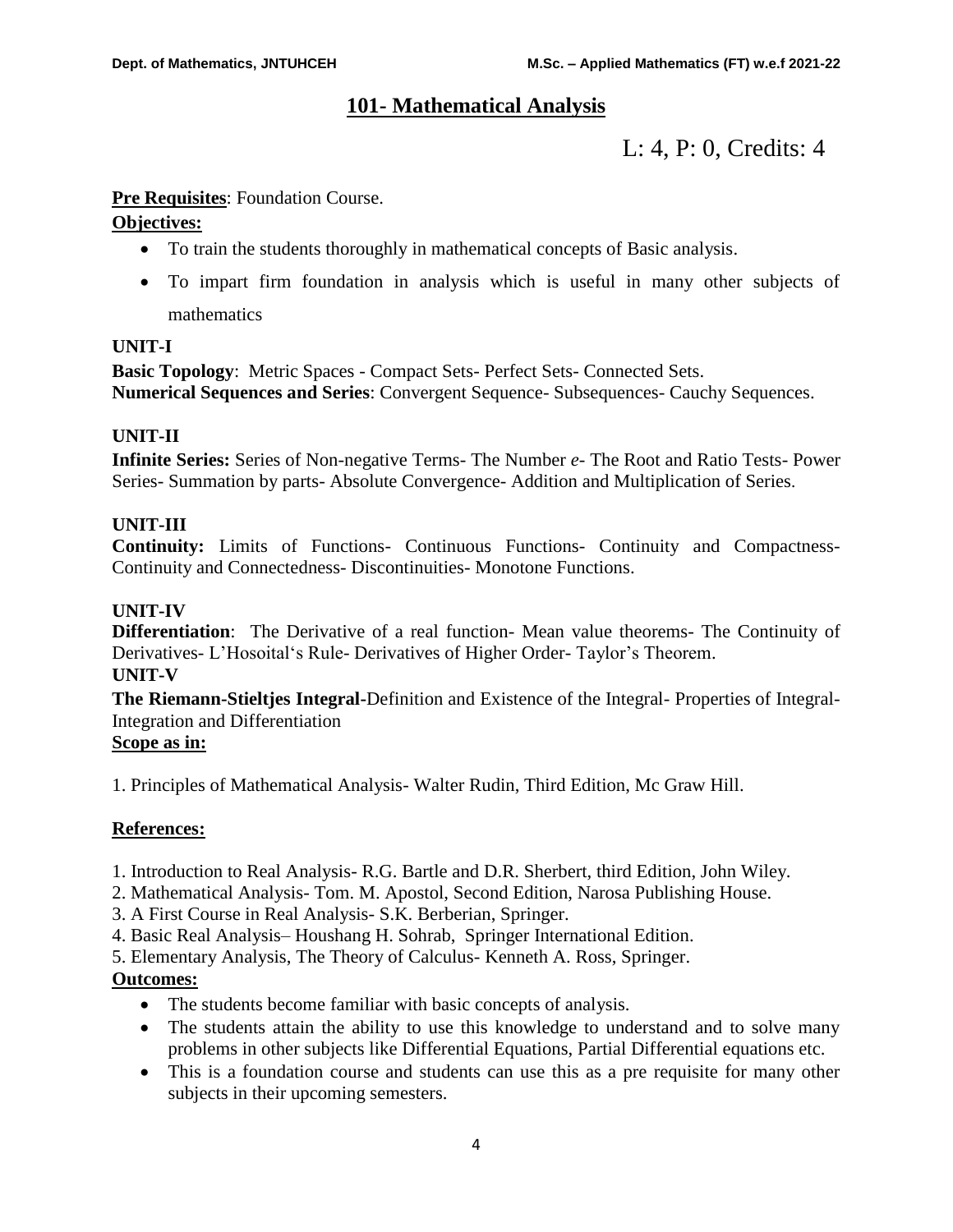# **102- Algebra**

L: 4, P:0, Credits: 4

# **Pre Requisites**: Foundation Course.

# **Objectives:**

- To train the students thoroughly in mathematical concepts of algebra.
- To impart firm foundation in algebra which is useful in many other subjects of mathematics.

# **UNIT-I**

**Group Theory-I:** Definition of a Group – Some examples of group – Some preliminary Lemmas – Subgroups – A counting principle – Normal subgroups and Quotient groups.

# **UNIT-II**

**Group Theory-II:** Homomorphisms – Automorphisms – Cayley's Theorem – Permutation Group

# **UNIT-III**

**Another counting principle** – Sylow's Theorem – Direct products – Finite abelian groups.

# **UNIT-IV**

**Ring Theory-I**: Definition and examples of rings – Some special classes of rings – Homomorphisms – Ideals and quotient rings – More ideals and quotient rings – The field of quotients of an integral domain.

# **UNIT-V**

**Ring Theory-II:** Euclidean rings – A particular Euclidean ring – Polynomial rings –Polynomials over the rational field – Polynomial rings over commutative rings.

# **Scope as in:**

1. Topics in Algebra- I.N. Herestein – Second Edition - John Willey

# **References:**

- 1. Basic Abstract Algebra- P.B. Bhattacharya, S.K. Jain, S.R. Nagpaul, Second Edition Cambridge University Press.
- 2. Algebra- M.Artin, PHI.
- 3. Algebra Contemporary Abstract- Joseph A. Gallian, Narosa.
- 4. Abstract Algebra David S. Dummit, Richard M. Foote 3rd Edition Wiley.
- 5. Basic Algebra- P.B. Cohn, Springer.

# **Outcomes:**

- The students become familiar with basic concepts of algebra.
- The students attain the ability to use this knowledge to understand and to solve many problems on other subjects like galois theory.
- This is a foundation course and students can use this as a pre requisite for many other subjects in their upcoming semesters.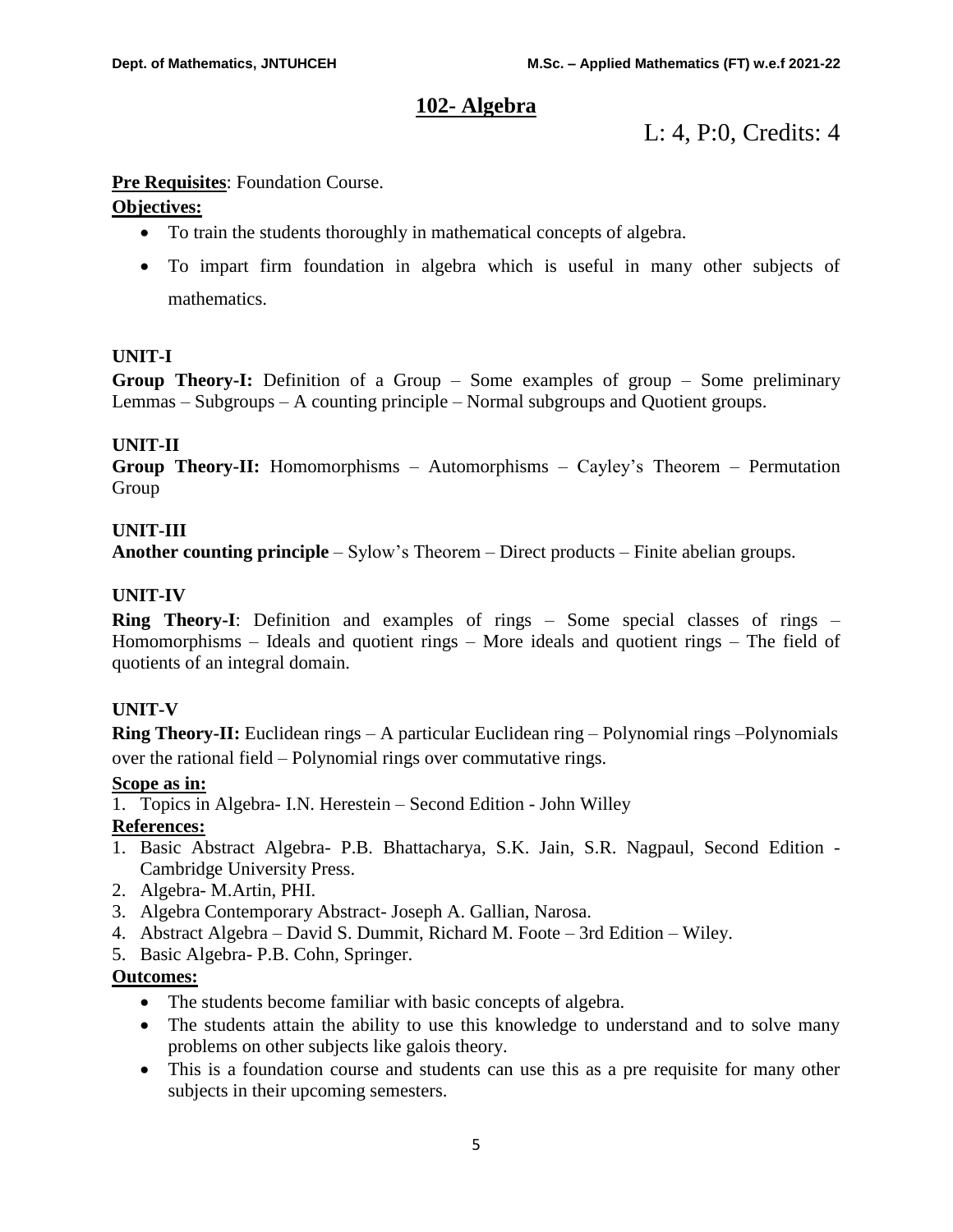# **103-Theory of Ordinary Differential Equations**

L: 4, P:0, Credits: 4

# **Pre Requisites:** Foundation Course.

# **Objectives:**

- To train the students thoroughly in mathematical concepts of Theory of Ordinary Differential Equations.
- To impart firm foundation in Theory of Ordinary Differential Equations which is useful in many other subjects of mathematics.
- To train the students to use this knowledge in mathematical modeling and some related research areas.

# **UNIT-I**

**Linear Equation with Variable Coefficients**: Introduction- Initial Value Problem for the Homogeneous Equation- Solutions of the Homogeneous Equation- The Wronskian and linear independence- Reduction of the order of a Homogeneous Equation- The non- homogeneous Equation- Homogeneous Equations with analytic Coefficients- The legendre Equation-Justification of the power series method.

# **UNIT-II**

**Linear Equations with Regular Singular points**: Introduction- The Euler equation- Second order equations with Regular Singular points- the general case- A convergence proof- The exponential case- The Bessel Equation- Regular Singular points at infinity.

# **UNIT-III**

**Existence and Uniqueness of solution to First order Equations**: Introduction-Equations with Variables separated- Exact Equations- The Method of Successive Approximations.

# **UNIT-IV**

The Lipschitz condition-Convergence of recursive approximations- Non-local existence of solutions- Approximation and uniqueness of solutions- Equation with complex valued functions.

# **UNIT-V**

**Existence and uniqueness of solutions of nth order equations**: Introduction- An examplecentral forces and planetary motion- some special equations- Complex n-dimensional space-Systems as vector equations- **Existence and uniqueness of solutions to systems**- Existence and uniqueness for linear systems- Equations of order n.

# **Scope as in:**

1. An Introduction to Ordinary Differential Equations- Earl A. Coddington, PHI.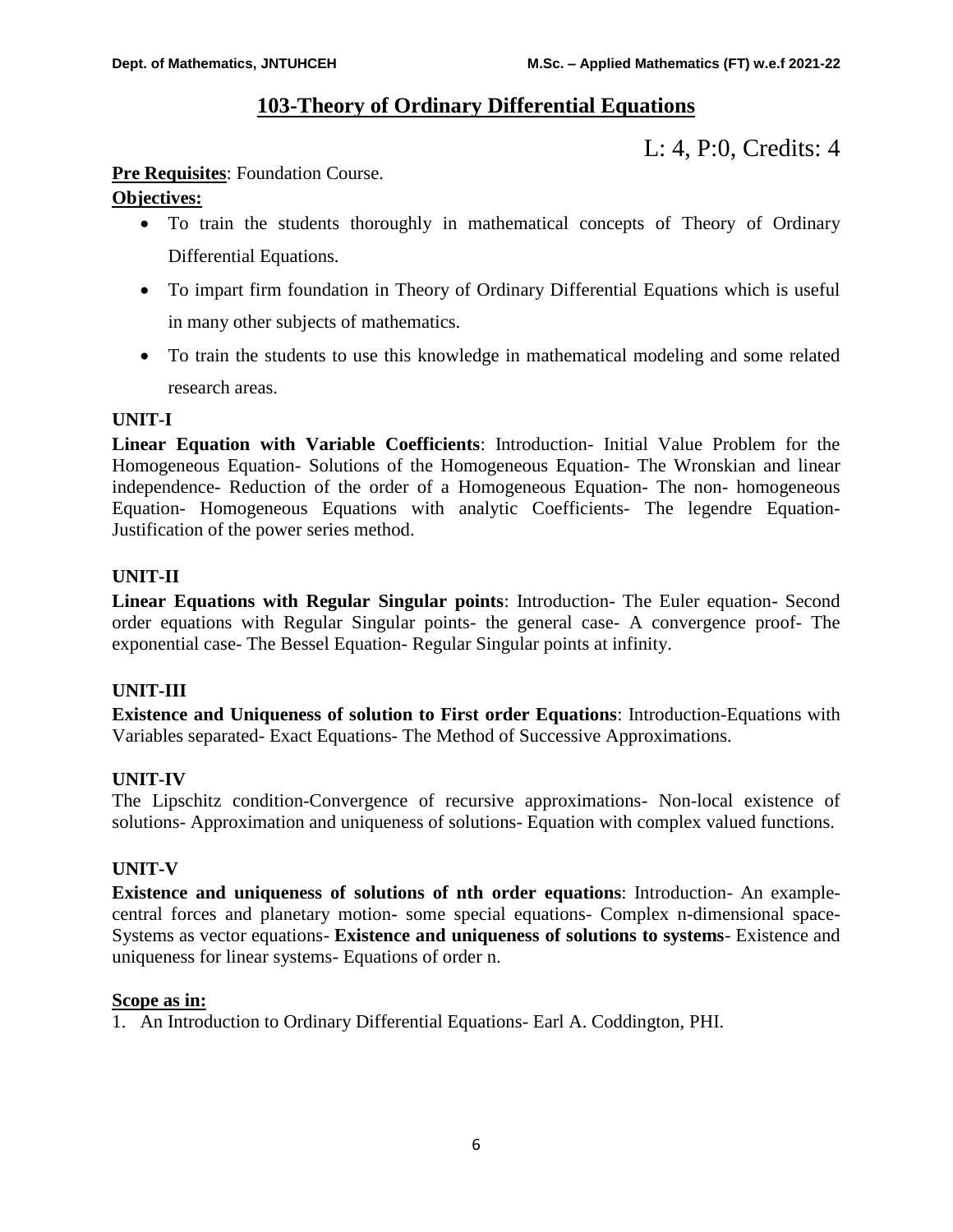# **References:**

- 1. Differential Equation with Applications and Historical notes. –G.F.Simmons- Tata MC.GrawHill.
- 2. Text Book of Ordinary Differential Equations- SG.Deo, V.Lakshmikanthan, V.Ragavendra, Tata Mc.GrawHill.
- 3. A First Course in Differential Equations With Modeling Applications- Dennis G.Zill, 8th Edition, Thomson Books/college.
- 4. Elementary Differential Equations & Boundary Value Problems- Boyce-Dprima, Seventh Edition, John Willey.

# **Outcome:**

• The students now ready to take higher courses in Differential Equations and Dynamical Systems.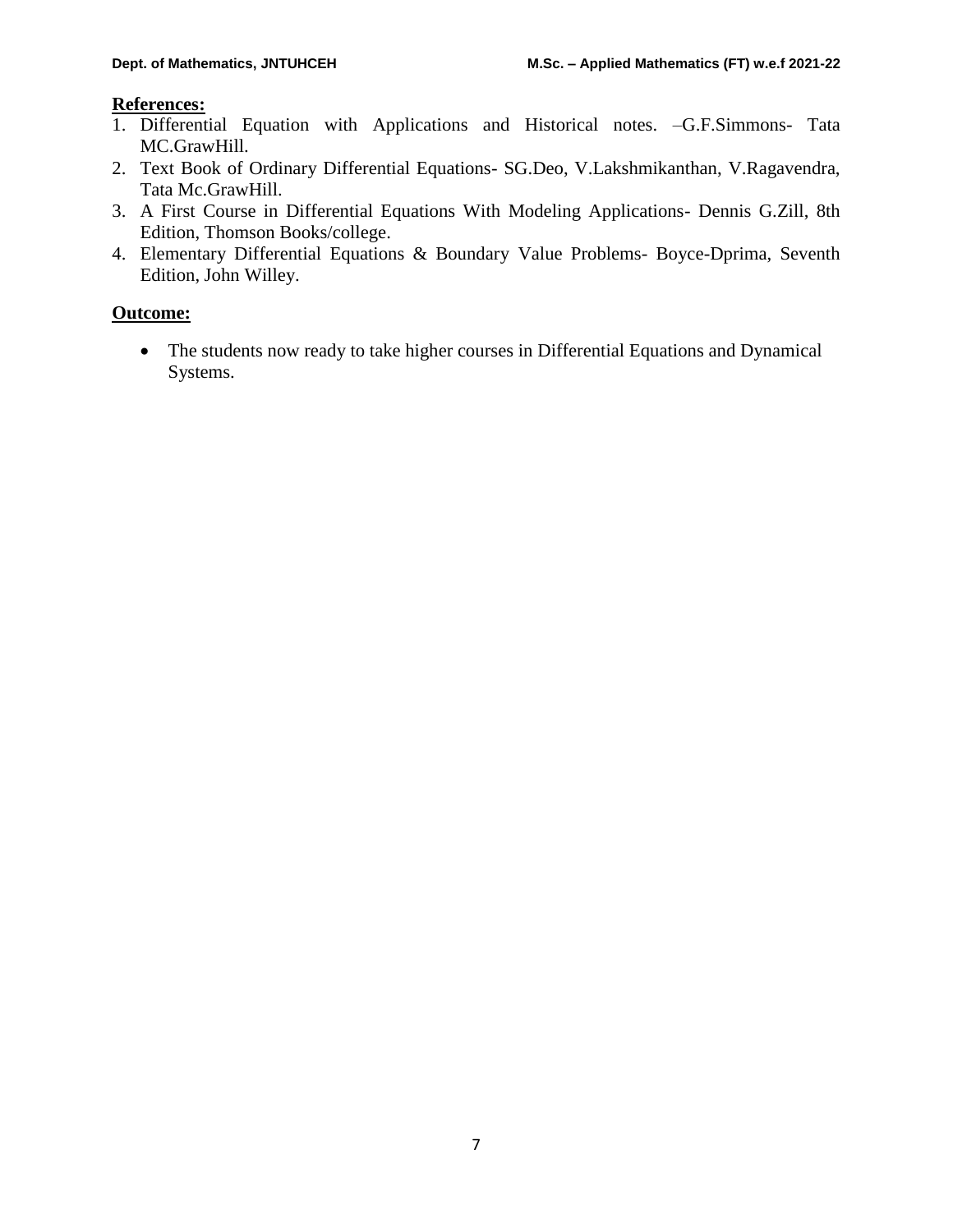# **104-Probability and Statistics**

L: 4, P:0, Credits: 4

**Pre Requisites:** Foundation Course. **Objectives:** The student will be able to:

- Define experiment, outcome, event, probability and equally likely.
- Restate the formula for finding the probability of an event.
- Determine the outcomes and probabilities for experiments.
- Interact with die rolls and spinners to help predict the outcome of experiments.
- Distinguish between an event and an outcome for an experiment.
- Recognize the difference between outcomes that are equally likely and not equally likely to occur.

# **UNIT-I**

**Probability**: Sample spaces and events - Basic set theory - Definitions of probability - Axioms of probability - Addition Theorem - Conditional probability -Multiplicative Theorem - Total probability - Baye's Theorem - Independent events – random variables - Introduction - Types of Random variables - Discrete Random variable.

Continuous Random Variables: Probability Distribution Function - Properties of Distribution Function - Probability Density Function (PDF) - Properties of Density Function - Mathematical expectation - Variance - Chebyshev's inequality Probability and distribution: Binomial distribution - Poisson distribution - Uniform distribution - Normal distribution.

# **UNIT-II**

**Regression And Correlation**: Correlation Analysis- Types of correlation - Positive and negative correlation -Simple - partial and Multiple Correlation - Linear and Non-Linear Correlation - Methods of Studying Correlation - Scatter Diagram correlation - Graphic method - Karl Pearson's Coefficient of correlation - Rank Correlation - Partial correlation - Multiple Correlation - Regression Analysis.

# **UNIT-III**

Tests of statistical hypothesis - large sample tests - Introduction - Statistical Hypothesis -test of a statistical hypothesis- Procedure for Testing of Hypothesis - Set up a Hypothesis - Set up a Suitable significance Level - Setting's test criterion - Doing computations - Making decisions - Type I and Type II errors - Two-tailed and one-tailed test of Hypothesis - Large sample tests: Test of significance of single mean - Test of significance for difference of standard deviation - Test of Significance for single proportion - Test of significance for difference of proportions.

# **UNIT-IV**

**Tests of statistical hypothesis small sample tests**: Introduction -student's t-distribution-Properties of t-distributing - test of significance of single mean - Test of significance for inference between two mean of independent sample\_ Test of significance for difference between Two Means (dependent samples)- Test of Significance of an observed correlation coefficient - Ftest for equality of Population Variance - Chi-square distribution : Properties of chi-square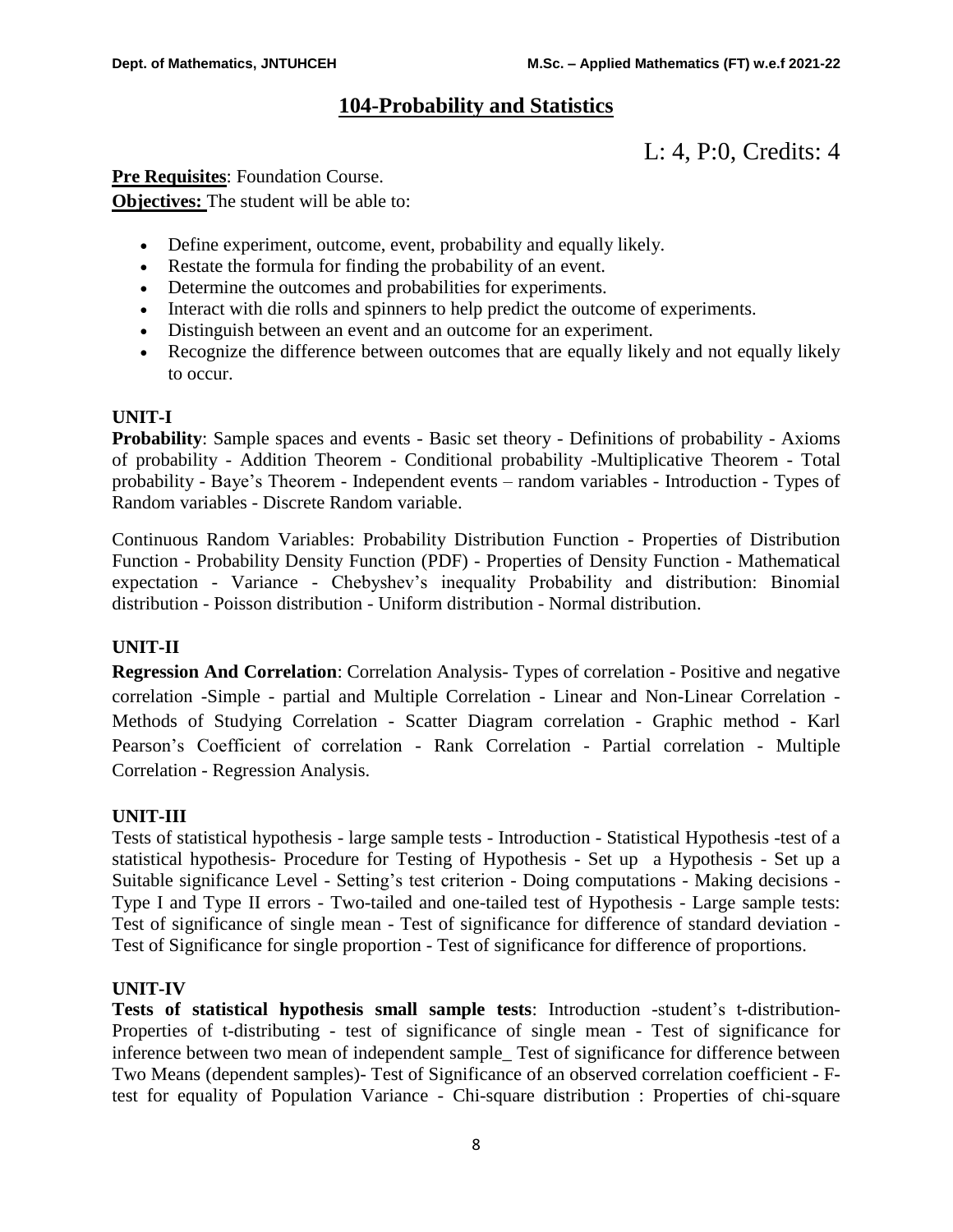distribution - Applications of Test of a statistical  $\chi^2$ distributions - Chi-square test for goodness of fit - Conditions for-applying  $\chi^2$  test - degree of freedom -Chi-square test for independence of attributes.

# **UNIT-V**

Time series analysis - Introduction - Significance of Time series analysis - Components of time series - Secular Trend: Freehand of Graphic Method - Semi average Method - Method of Moving Averages- Method of Least Square - Straight linear and non-linear trends - Seasonal variations: Method of Simple averages Ratio-to-trends method - Ratio-to-Moving average method – Link relative method.

# **Scope as in:**

1. Fundamentals of Mathematical Statistics- Gupta and Kapoor.

# **Reference:**

- 1. Probability and Statistics for Engineers and Scientists- Miller& Freund.
- 2. Probability and Statistics- Anthony J Hayter.
- 3. Introduction to Probability chartesM.Grinstead- J. Laurie Snell.

# **Outcomes:**

The student will be able to:

- Define certain event, impossible event.
- Describe and list the contents of a standard deck of 52 playing cards.
- Examine the probabilities of experiments with certain outcomes.
- Examine the probabilities of experiments with impossible outcomes
- Evaluate interactive die rolls and spinners in relation to certain and impossible events.
- Explain the difference between certain and impossible events.
- Compute the probability of a certain event.
- Compute the probability of an impossible event.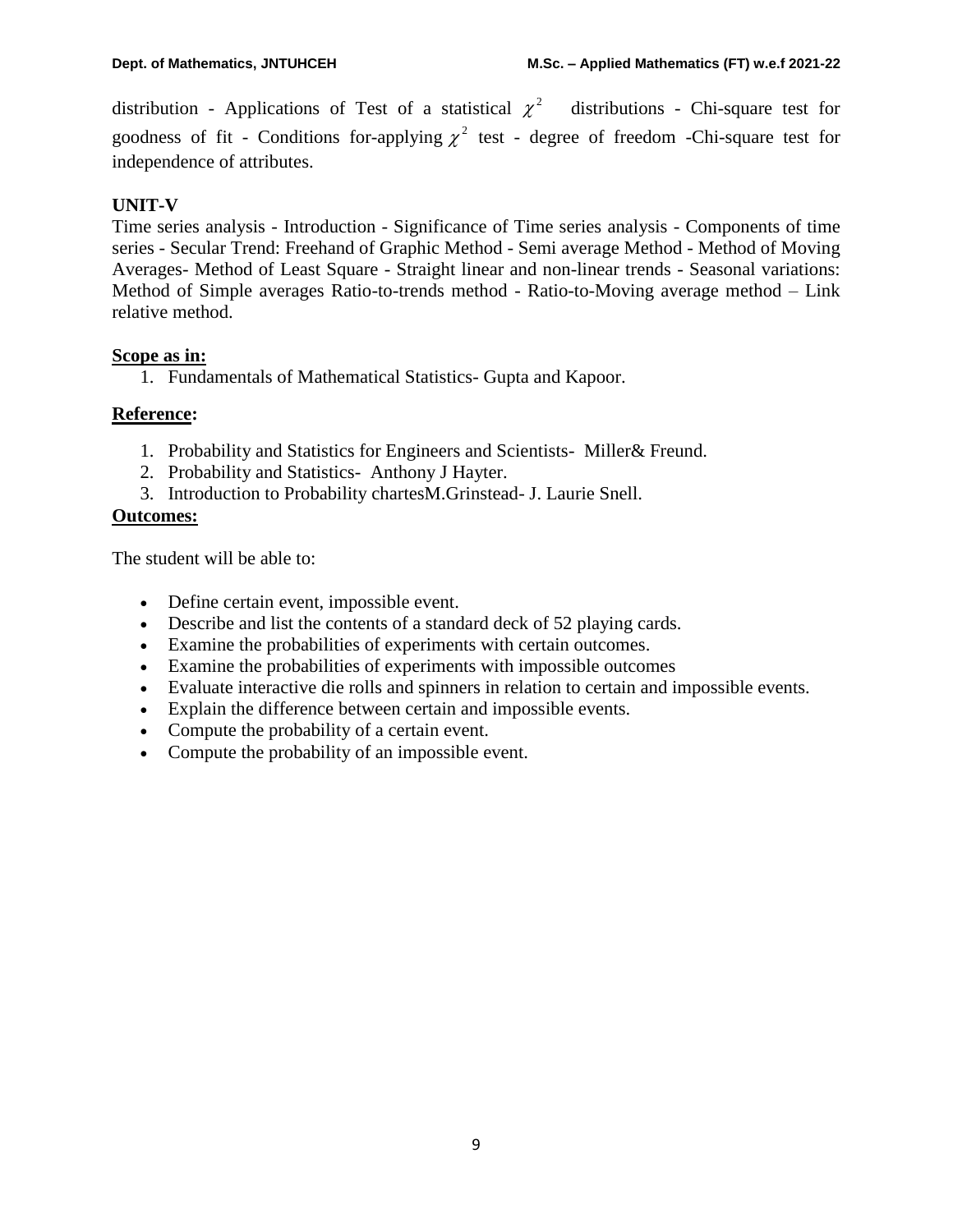# **Departmental Elective- I**

# **105(i).Discrete Mathematics**

L: 4, P:0, Credits: 3

# **Pre Requisites**: Algebra.

# **Objectives:**

- To train the students thoroughly in mathematical concepts of discrete mathematics.
- To impart firm foundation in discrete mathematics which is useful in many other subjects of mathematics.
- The student is made to learn the logic and the applications into computer science.

# **UNIT-I**

**Recurrence Relations:** Generating Functions-Coefficients of Generating Functions-Recurrence Relations-Inhomogeneous recurrence relations.

# **UNIT-II**

**Relations and Digraphs:** Product Sets and Partitions- Relations and Digraphs- Paths in relation and Digraphs- Properties of Relations- Equivalence Relations -Data structures for Relations and Digraphs- Operations on Relations- Transitive Closure and Warshall's Algorithm- Adjacency **Matrices** 

# **UNIT-III**

**Functions:** Functions- Functions for Computer Science- Growth of Functions- Permutation Functions.

# **UNIT-IV**

**Order Relations and Structure:-**Partially Order Sets- External Elements of Partially Ordered Sets- Lattices- Finite Boolean Algebras- Functions on Boolean Algebras- Circuit Design.

# **UNIT-V**

**Graphs:** Isomorphism-Trees Spanning Trees-Binary Trees-Planar Graphs-Euler Circuits-Hamiltonian Graphs-Chromatic Numbers.

# **Scope as in:**

1. Discrete Mathematics for Computer Science- L. Mott, A. Kendal and T.P. Baker,  $2^{nd}$  Edition,

Kiston(I-IV UNIT) .

1. DiscreteMathematical Structure- Kolman-Busby-Ross, 5<sup>th</sup> Edition, Pearson Education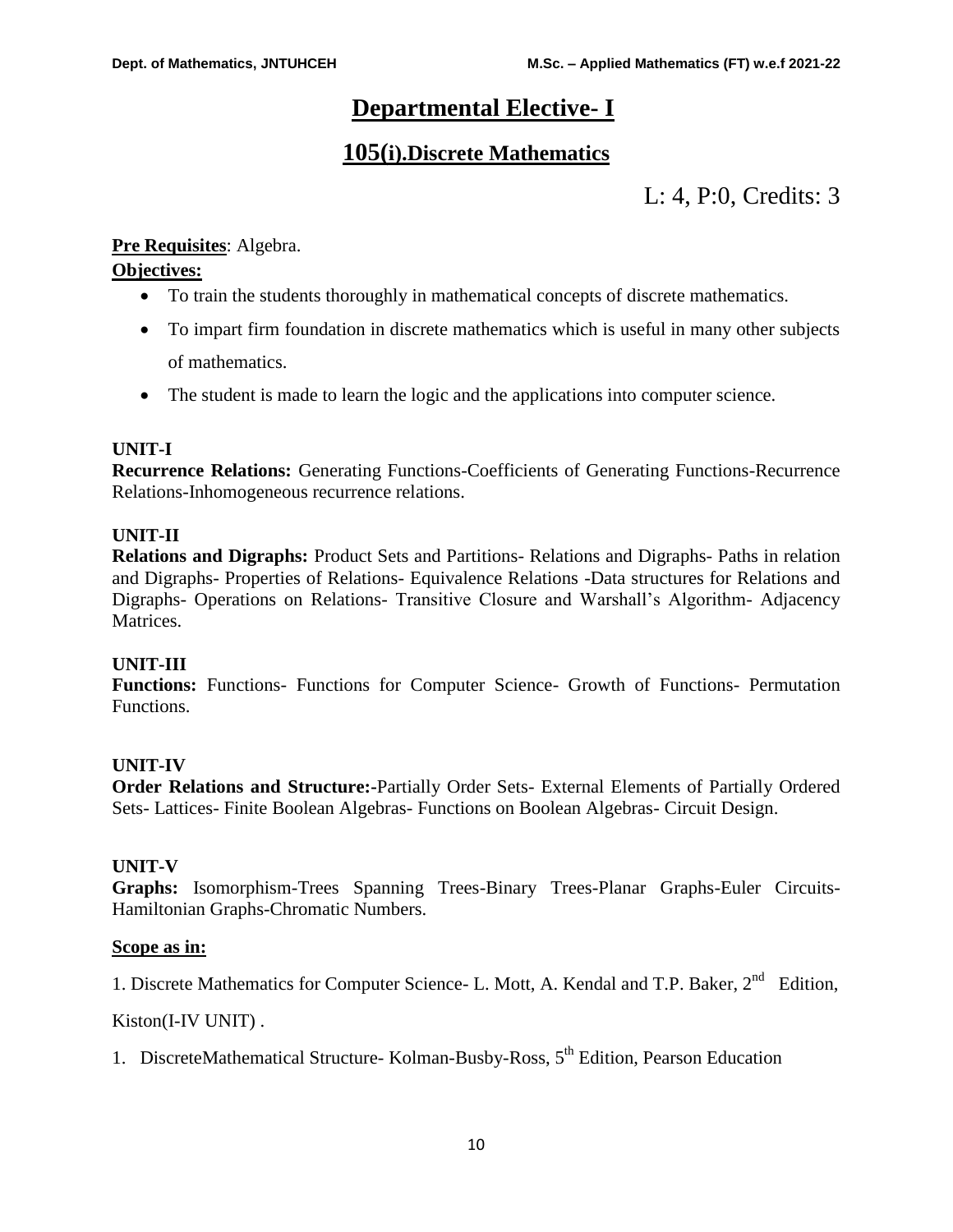# **References:**

- 1. Discrete Mathematics- Trembly Manohar
- 2. Discrete and Combinational Mathematics, Ralph. P.Grimaldi, Pearson Education India.
- 3. Discrete Mathematical Structure, G. Shanker Rao, NewAge International Pub.
- 4. Discrete Mathematics- Iyenger, Vikas Publications.
- 5. Discrete Mathematics with Applications, Thomous Koshy, Academic Press Print of Elsevier India.

# **Outcomes:**

- The students become familiar with concepts of discrete mathematics.
- The students attain the ability to use this knowledge to understand and to solve many problems on other subjects like galois theory.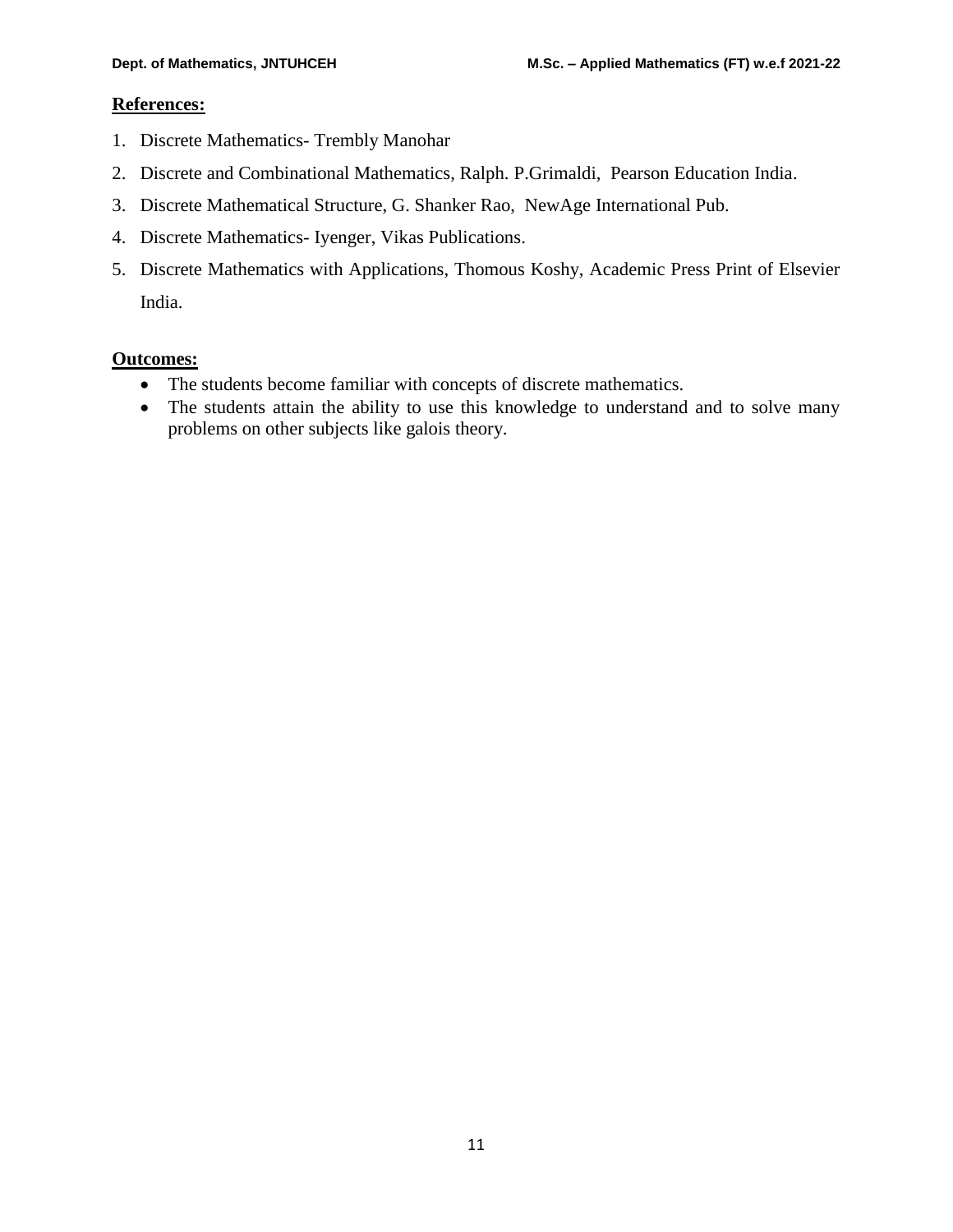# **105(ii). Mechanics**

L: 4, P:0, Credits: 3

# **Pre Requisites:** Foundation Course.

# **Objectives:**

To give an overview of some important concepts in applied mathematics like principles

of least action, an introduction to the mathematical physics.

# **UNIT-I**

**Lagrangian formulation:** Mechanics of a particle- Mechanics of a system of particles-Constraints- Generalized coordinates- Generalized velocity- Generalized force and potential- D' Alembert's principle and Lagrange's equation- Simple applications of lagrangian formulation.

# **UNIT-II**

Hamilton's principle- derivation of Lagrange's equations from Hamilton's principle- Extension of Hamilton's principle to non Holonomic systems- Advantages of variational principle formulation- conservation theorems and symmetry properties- **Hamiltonian formulation**: Legendre transformations and the Hamilton equations of motion- cyclic coordinates and conservation theorems- Derivation of Hamilton's equations from a variational principle.

# **UNIT-III**

The principle of least action- the equation of canonical transformation- examples of canonical transformations- Poisson and Lagrange brackets and their invariance under canonical transformation- Jacobi's identity- Poisson's theorem- Equations of motion infinite estimal canonical transformations and conservation theorems in the Poisson bracket formulation.

# **UNIT-IV**

Hamilton Jacobi equations for Hamilton's principal function- The harmonic oscillator problems as an example of the Hamilton- Jacobi method- New concept of space and time- postulates of special theory of relativity.

# **UNIT-V**

Lorentztransformation equation- Lorentz contraction- Time dilation- Simultaneity- Relativistic formulae for composition of velocities and accelerations- Proper time- Lorentz transformations form a group.

# **Scope as in:**

- 1. Classical Mechanics,  $2<sup>nd</sup>$  Edition- H. Goldstein, Narosa Publishing House.
- 2. Introduction to Theory of Relativity- P. G. Bergman.

# **References:**

- 1. Relevant topics from special relativity- W. Rindler- Oliver & Boyd, 1060.
- 2. An elementary treatise on the dynamics of a particle and of rigid bodies- S. L. Loney.
- 3. A first course in mechanics,Grant R. Fowler, PHI.
- 4. Continuum Mechanics- D. S. Chandrashekaraiah.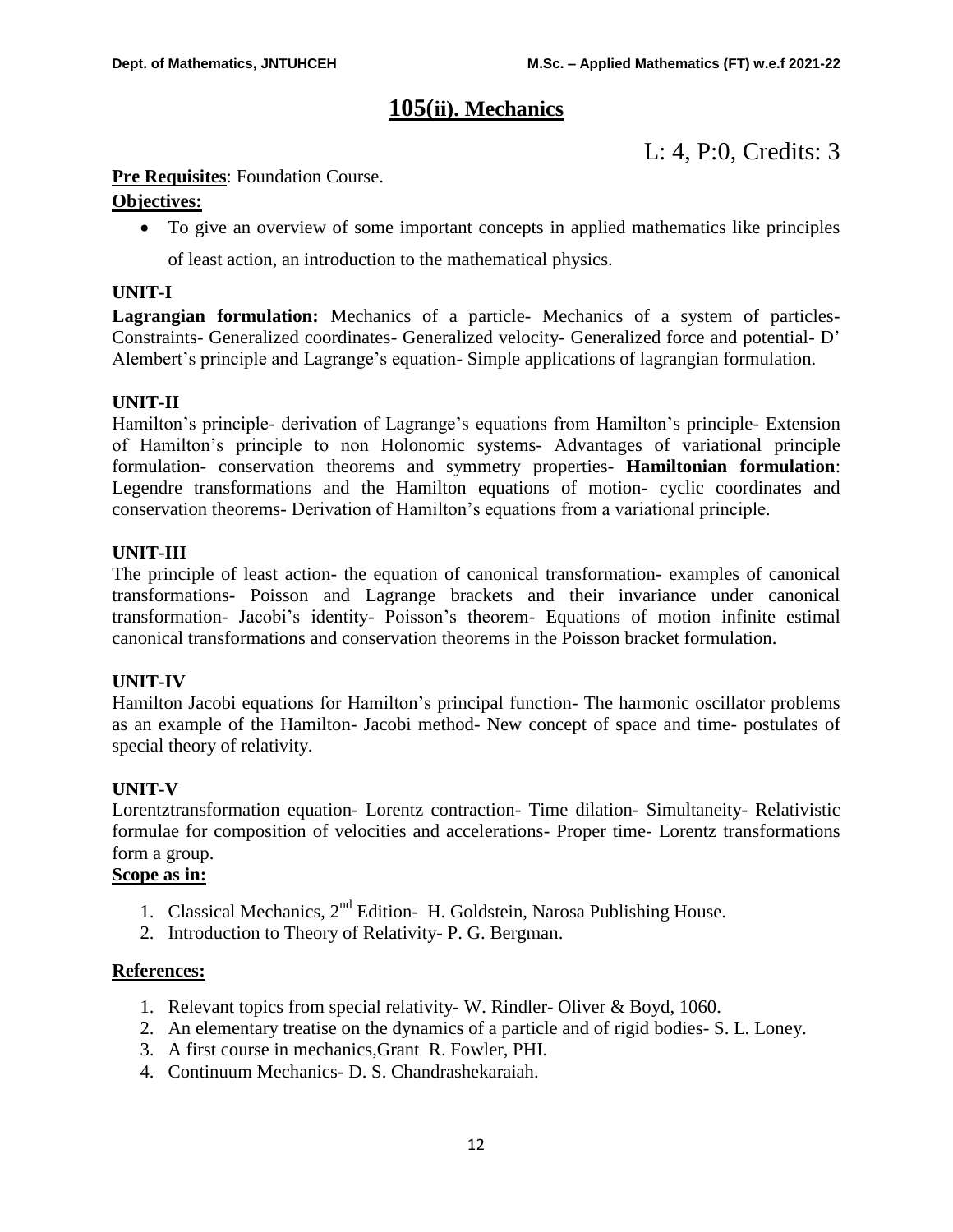# **Outcome:**

The student can apply mathematical concepts to real world systems.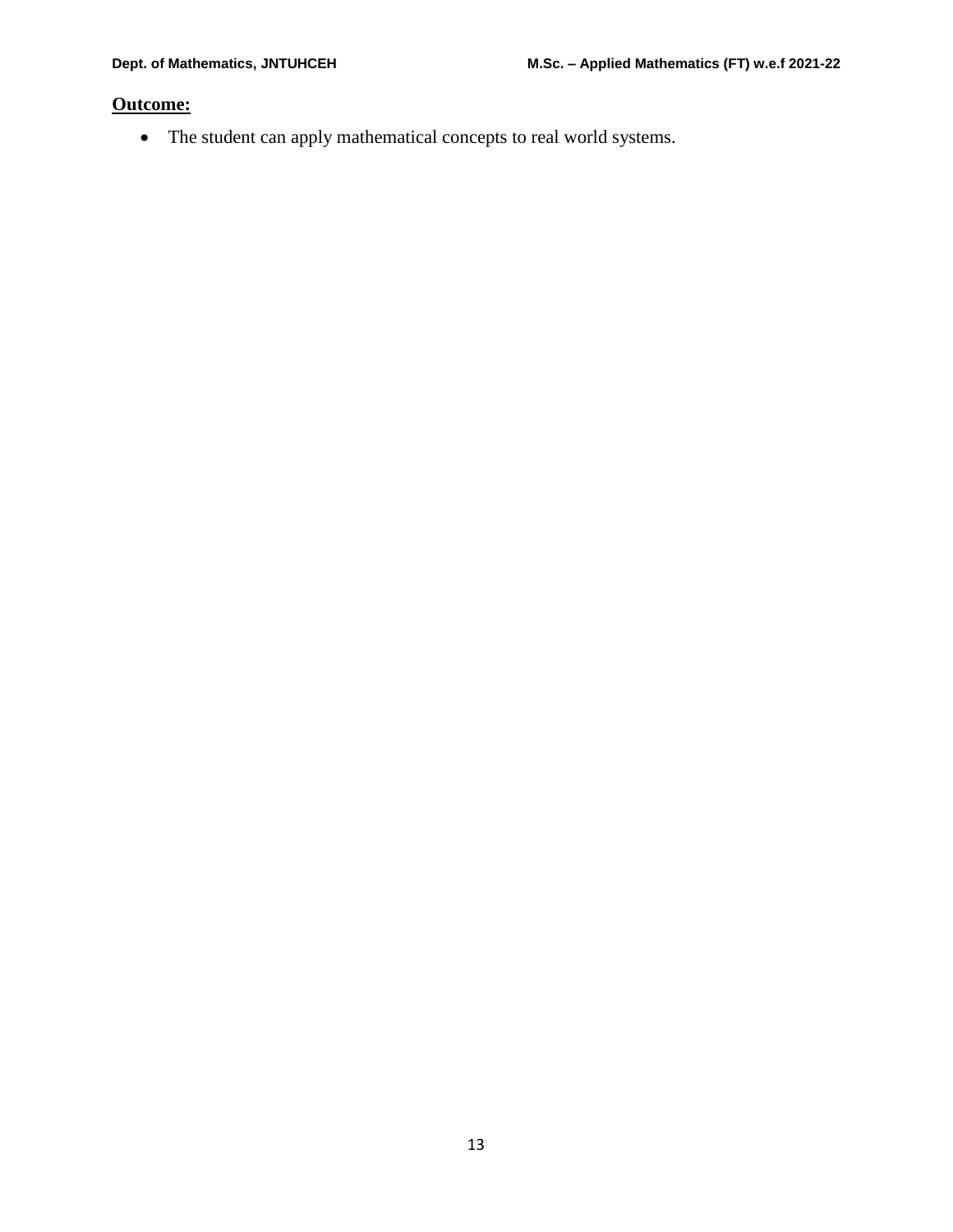# **106- 'C' Programming Lab**

L: 2, P:6, Credits: 2

# **Pre Requisites:** Foundation Course.

# **Objectives:**

 To provide students with a comprehensive study of the C programming language. Classroom lectures stress the strengths of C, which provide programmers with the means of writing efficient, maintainable, and portable code. The lectures are supplemented with non-trivial lab exercises.

# **UNIT-I**

**Introduction to 'C':** Introduction -Basic Structure of C programming- Keywords and Identifiers- constants- variables- data types- declaration of variables- assigning values to variables - Operators and expressions - Decision making and branching – Decision making and looping.

# **UNIT-II**

**Arrays**: Introduction – One dimensional arrays – Declaration of one dimensional arrays - Initialization of one dimensional arrays – Two dimensional arrays – Initializing two dimensional arrays – Multi dimensional arrays.

**Strings**: Introduction – Declaring and initializing string variables –Reading strings from terminal – writing strings to screen – Arithmetic operations on characters – putting strings together – Comparison of two strings – String handling functions.

# **UNIT-III**

**Functions**: Introduction – Need for User defined functions – A multi function program – Elements of user defined functions – Definition of functions – Return values and their types – Function calls – Function declaration – Category of functions – No arguments and no return values – Argument but no return values - Arguments with return values – No arguments but returns a value - Functions that return multiple values – Nesting of functions – Recursion – Passing arrays to functions – Passing string to functions – The scope, visibility and lifetime of variables.

**Pointers**: Introduction – Accessing the address of variables – Declaring pointer variable – Initialization of pointer variables – Accessing a variable through its pointer – Chain of pointers – Pointer expressions – Pointer increments and scale factors – Pointers and arrays – Pointers and characters strings – Array of pointers – Pointers as function arguments – Functions returning pointers – Pointers to functions – Pointers and structures.

# **UNIT- IV**

**Structures and Unions:** Introduction – Defining a structure – Declaring structure variable – Accessing structure variables – Structure Initialization – Copying and comparing structure variables – Operations on Individual members – Arrays of structures – Arrays within structures – Structure within structure – Structures and functions – Unions – Size of structures – Bit Fields – Typedef – Enum.

# **UNIT-V**

**File management in C**: Introduction – Types of files – Defining and opening a file – Closing a file – Input / output operations on files – Error handling during I/O operations – Random Access to files – Command line arguments – Application of command line arguments.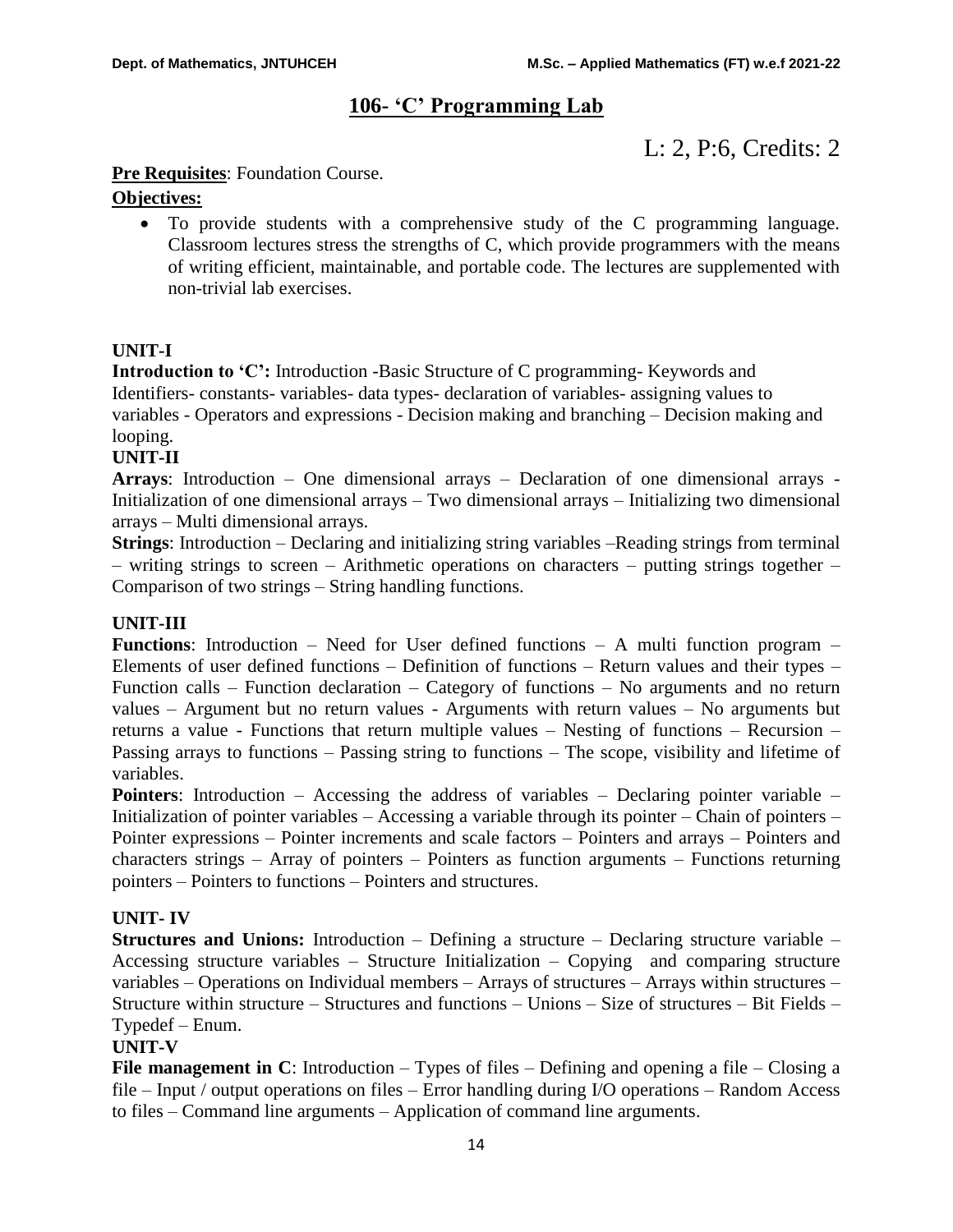# **Scope as in:**

1. Computer Programming and Data Structures, Third Edition - E. Balagurusamy – Tata McGraw Hill

# **References:**

1. Let Us C-.C. Proramming–YashavantKanitkarSchaum– BPB Publishers

# **Outcome:**

Upon completion of this course, students will be able to:

- Write C programs that are non-trivial.
- Use the variety of data types appropriate to specific programming problems.
- Utilize the modular features of the language.
- Demonstrate efficiency and readability.
- Demonstrate the use of the various control flow constructs.
- Use arrays as part of the software solution.
- Utilize pointers to efficiently solve problems.
- Include the structure data type as part of the solution.
- Create their own data types.
- Use functions from the portable C library.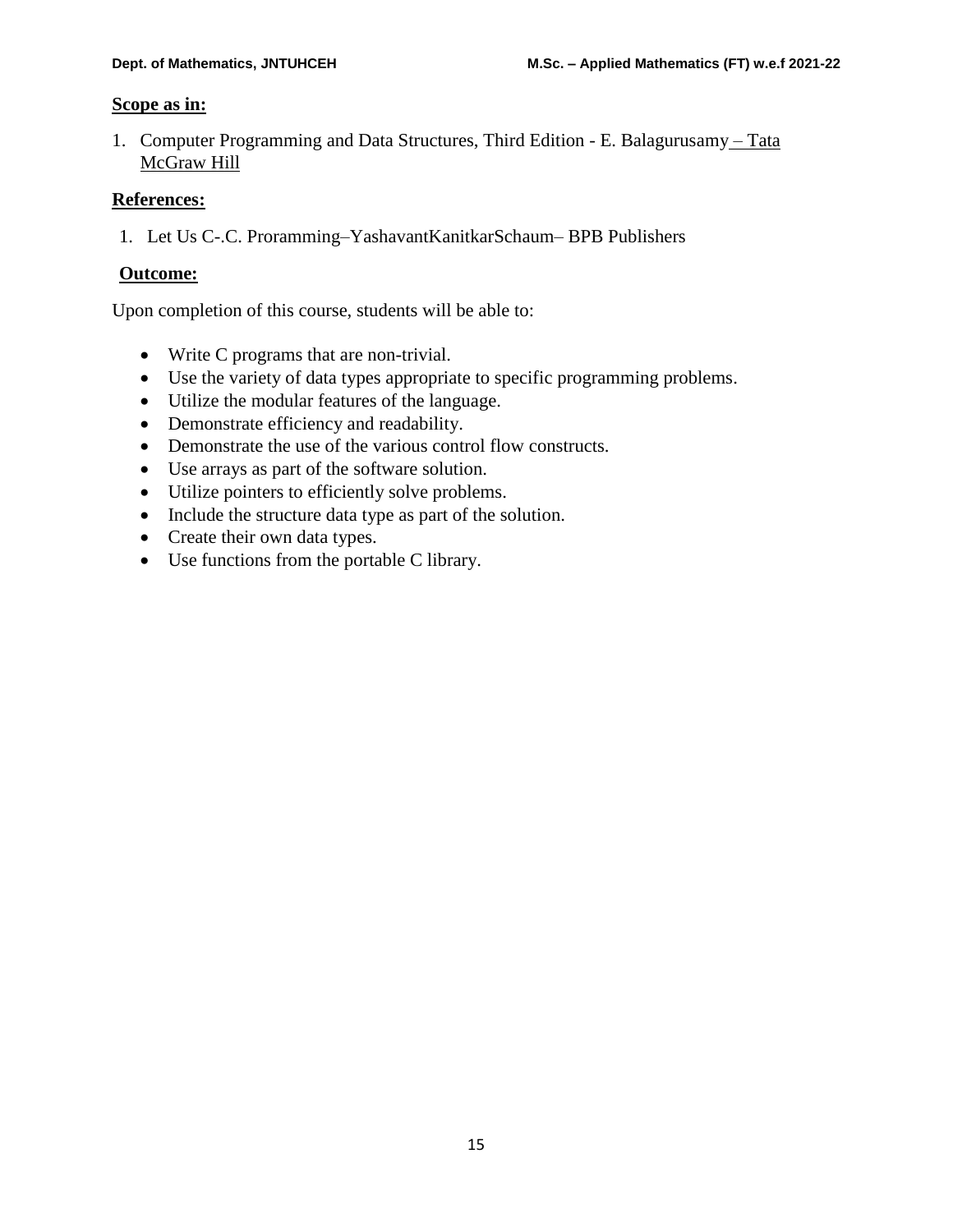# **Lab Practice:**

- 1. Write a program for addition of two numbers.
- 2. Write a program for finding area and circumference of a circle.
- 3. Write a program for finding simple interest.
- 4. Write a program for finding area and perimeter of a rectangle.
- 5. Write a program to read 5 subject marks of a student and find average marks of that student.
- 6. Write a program to convert the given KMPH to Meter per second.
- 7. Write a program to convert the given number of days into months and days.
- 8. Write a program to check whether the given number is even or odd.
- 9. Write a program to check whether the given number is positive or negative.
- 10. Write a program to calculate the division obtained by a student.
- 11. Write a program to demonstrate the use of sizeof() operator
- 12. Write a program to swap two numbers using 3 variables and 2 variables.
- 13. Write a program to find the biggest of three numbers.
- 14. Write a program to check whether the given year is leap year or not.
- 15. Write a program to read a date from the key board, and check whether the given date is in correct format or not. (dd/ mm/ yyyy)
- 16. Write a program to convert the given temperature from Fahrenheit to centigrade.
- 17. Write a program to count number of hundred notes, fifty notes and ten notes for the given amount.
- 18. Write a program to read an integer and check whether the entered value is palindrome or not.
- 19. Write a program to read an integer value, and print that integer in reverse order
- 20. Write a program to read an integer and check whether the entered value is Armstrong or not.
- 21. Write a program to evaluate arithmetic operations using switch case.
- 22. Write a program to evaluate arithmetic operations on complex numbers using switch case.
- 23. Write a program to determine whether the given character is vowel or not using switch case.
- 24. Write a program to calculate sum of all the numbers between 1 and 50 excluding multiples of 3 and 5.
- 25. Write a program to calculate the sum of digits of an integer.
- 26. Write a program to check whether the given number is prime or not.
- 27. Write a program to solve the following series
- 28. Write a program to calculate the sum of N- Terms of the following series
- 29. Write a program to calculate the sum of N- Terms of the following series
- 30. Write a program to print Fibonacci series of N terms.
- 31. Write a program to calculate the sum of odd numbers between 1 and 50.
- 32. Write a program to read a character from the keyboard and tell the user whether the character is alphabet, digit or any other special character.(use character test functions)
- 33. Write a program to read a character from the key board and print that character in reverse case. (use character test functions)
- 34. Write a program to find a large number in a given array.
- 35. Write a program to find the average, min and max value for the given array of elements.
- 36. Write a program to find Fibonacci series using arrays.
- 37. Write a program to read Two M X N Matrix and perform Addition Operation.
- 38. Write a program to read Two M X N Matrix and perform Subtraction Operation
- 39. Write a program to read Two M X N Matrix and perform Multiplication Operation
- 40. Write a program to read a M X N Matrix and find the Transpose of that matrix.
- 41. Write a program to read M X N and find the trace of the Matrix.
- 42. Write a program to read a M X N Matrix and print the diagonal elements.
- 43. Write a program to read a string and find the number of vowels in the given string.
- 44. Write a program to read a string and check whether the given string is palindrome or not.
- 45. Write a program to find the length of the given string including and excluding spaces.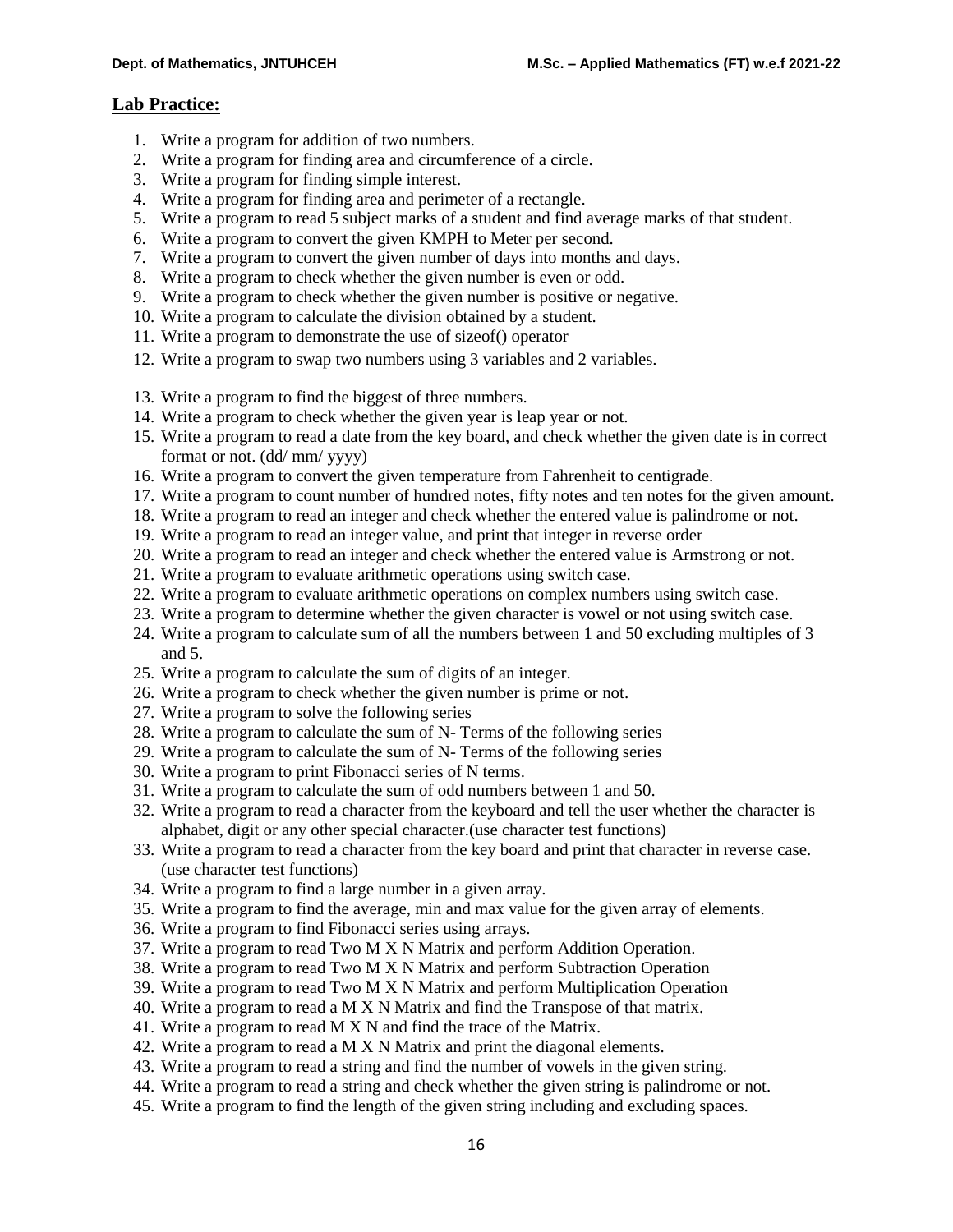- 46. S1, S2, S3 are three string variables. Write a program to read two string constants into S1 and S2 and compare whether they are equal or not. If they are not equal join them together. Copy the contents of S1 into the variable S3. At last the program should print the contents of all the three variables and their lengths.
- 47. Write a program to print a Fibonacci series using functions.
- 48. Write a program to find the factorial of a given number using recursive function.
- 49. Write a program to obtain prime factors of given number using functions.
- 50. Write a program to calculate sum of digits of an integer with and without recursion.
- 51. Write a program to pass a user defined function as an argument to another function.
- 52. Write a program to print structure elements.
- 53. Write a program to display the difference between structure and union.
- 54. Write a program to use structure within union.
- 55. Write a program to pass a structure variable as an argument to a user defined function.
- 56. Write a program to read and display car details using nested structures.
- 57. Write a program to print the Pascal triangle
- 58. Write a program to print the Parallelogram.
- 59. Write a program to swap two numbers using pointers.
- 60. Write a program to print the values and addresses of variables and pointer variables .
- 61. Write a program to perform different arithmetic operations using pointers.
- 62. Write a program to declare void pointer, assign address of integer, float and character to the pointer variable using type casting, and display the contents of the various variables.
- 63. Writ e a program to declare a pointer variable to a structure and display the contents of the structure.
- 64. Write a program to show the effect of increment operator on pointer variable. Display the memory location of integer, character and float variables before and after increment operation on pointer variables.
- 65. Write an example program for call by value concept.

.

66. Write an example program for call by reference concept.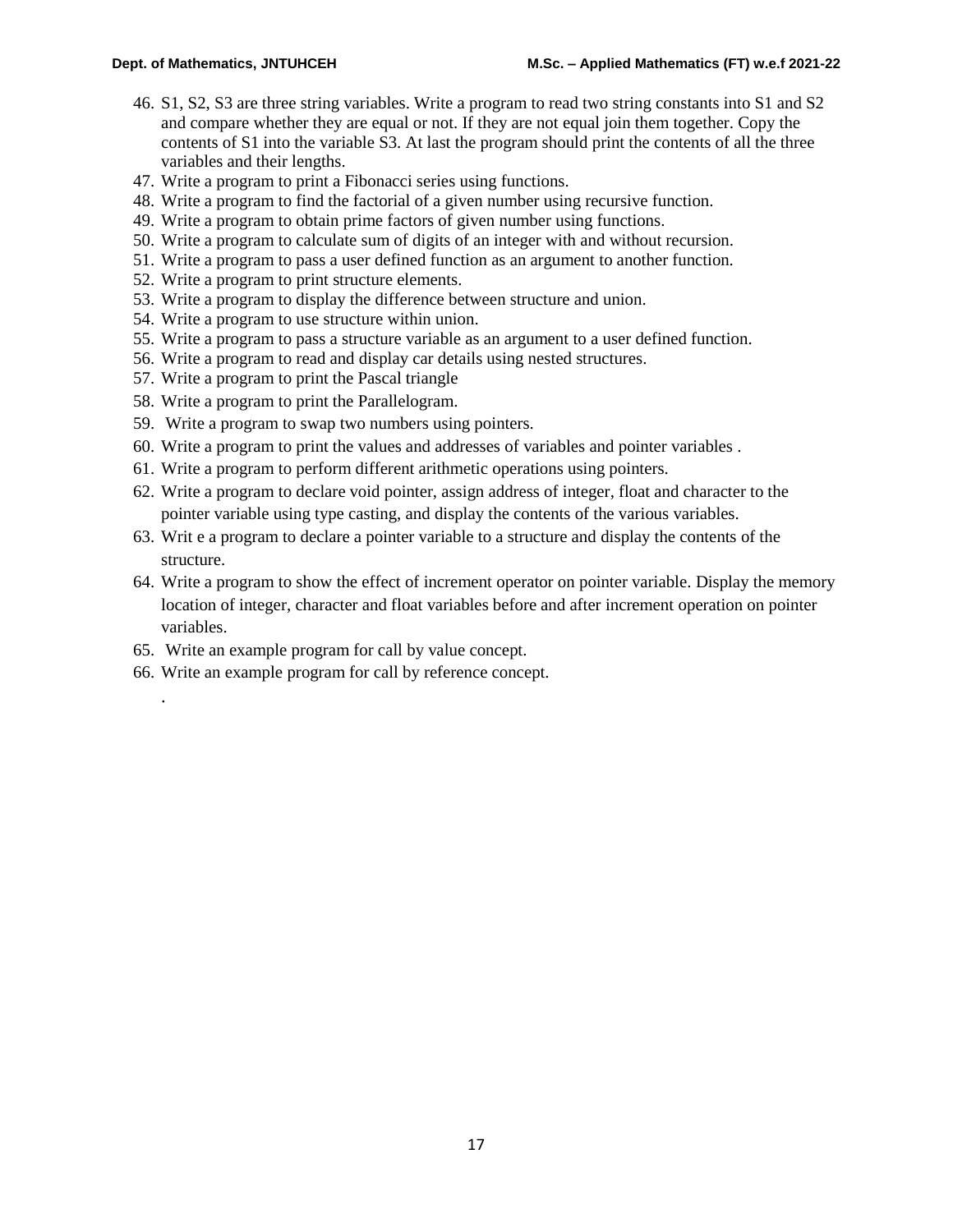# **SYLLABUSFOR**

# **SEMESTER-II**

- $\triangleright$  Advanced Analysis
- Linear Algebra
- Complex Analysis
- $\triangleright$  Integral Transforms and Integral Equations

# **Departmental Elective- II**

- Calculus of Variations
- Advanced Differential Equations
- Data Structures Through 'C'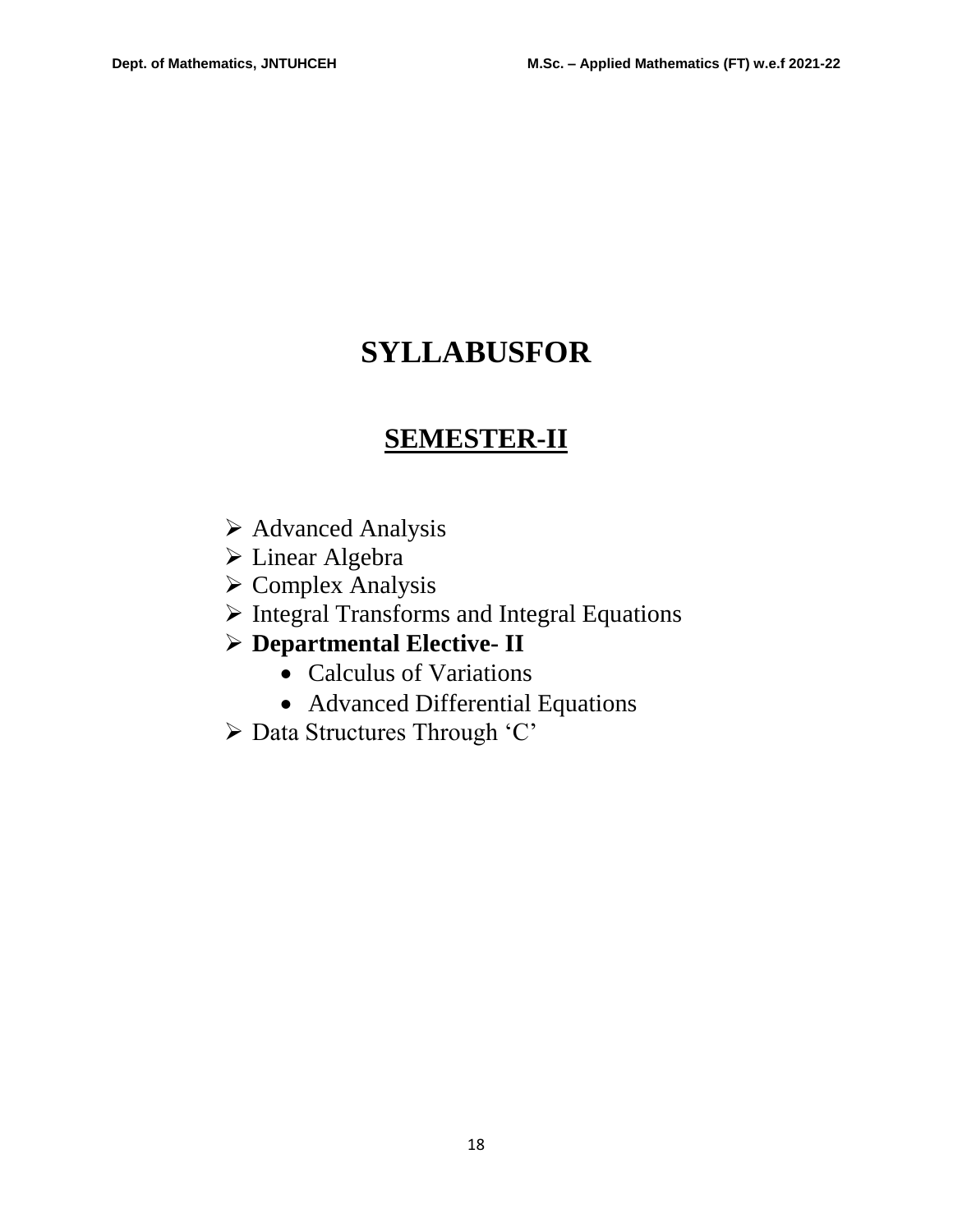# **201- Advanced Analysis**

L: 4, P: 0, Credits: 4

# **Pre Requisites**: Analysis- I.

# **Objectives:**

- To train the students thoroughly in mathematical concepts of advanced Mathematical analysis.
- To impart firm foundation in analysis which is useful in many other subjects of mathematics

# **UNIT-I**

**Sequences and Series of Functions**: Discussion of main problem – Uniform convergence - Uniform convergence and continuity - Uniform convergence and integration - Uniform convergence and differentiation – Equicontinuous families of functions – The Stone-Weierstrass theorem.

# **UNIT –II**

**Functions of several variables**: Linear transformations – Differentiation – The contraction principle – The inverse function theorem – The implicit function theorem.

# **UNIT –III**

**Algebras of Sets:** Algebra of Sets **-** σ Algebra of sets – Open and closed sets – Continuous functions – Borel sets.

# **UNIT –IV**

**Lebesgue Measure**: Introduction - Outer measure - Measurable sets and Lebesgue measure - A non measurable set- Measurable functions - Littlewood's three principles. **UNIT –V**

# **The Lebesgue Integral**: The Riemann Integral - The Lebesgue integral of a bounded function over a set of finite measure - The integral of a non-negative function - The general Lebesgue integral.

# **Scope as in:**

- 1. Principles of Mathematical Analysis- Walter Rudin, Third Edition, Mc Graw Hill. (Units I & II)
- 2. Real Analysis- H.L. Royden, 3 rd Edition, PHI. (Units III, IV and V)

# **References:**

- 1. Introduction to Real Analysis- R.G. Bartle and D.R. Sherbert, third Edition, John Wiley.
- 2. Basic Multivariable Calculus- [Jerrold E. Marsden,](https://www.google.co.in/search?tbo=p&tbm=bks&q=inauthor:%22Jerrold+E.+Marsden%22&source=gbs_metadata_r&cad=3) [Anthony Tromba,](https://www.google.co.in/search?tbo=p&tbm=bks&q=inauthor:%22Anthony+Tromba%22&source=gbs_metadata_r&cad=3) [Alan Weinstein,](https://www.google.co.in/search?tbo=p&tbm=bks&q=inauthor:%22Alan+Weinstein%22&source=gbs_metadata_r&cad=3) Springer.
- 3. Calculus, Tom M Apostol, Volume- 2, John Wiley.
- 4. Measure Theory and Integration- G. de Berra, New Age International (P)Ltd.
- 5. Fundamentals of Real Analysis- Sk. Berberian, Springer.

# **Outcomes:**

- The students become familiar with advanced concepts of analysis.
- The students attain the ability to use this knowledge to understand and to solve many problems on other subjects like Differential Equations, Partial Differential equations etc.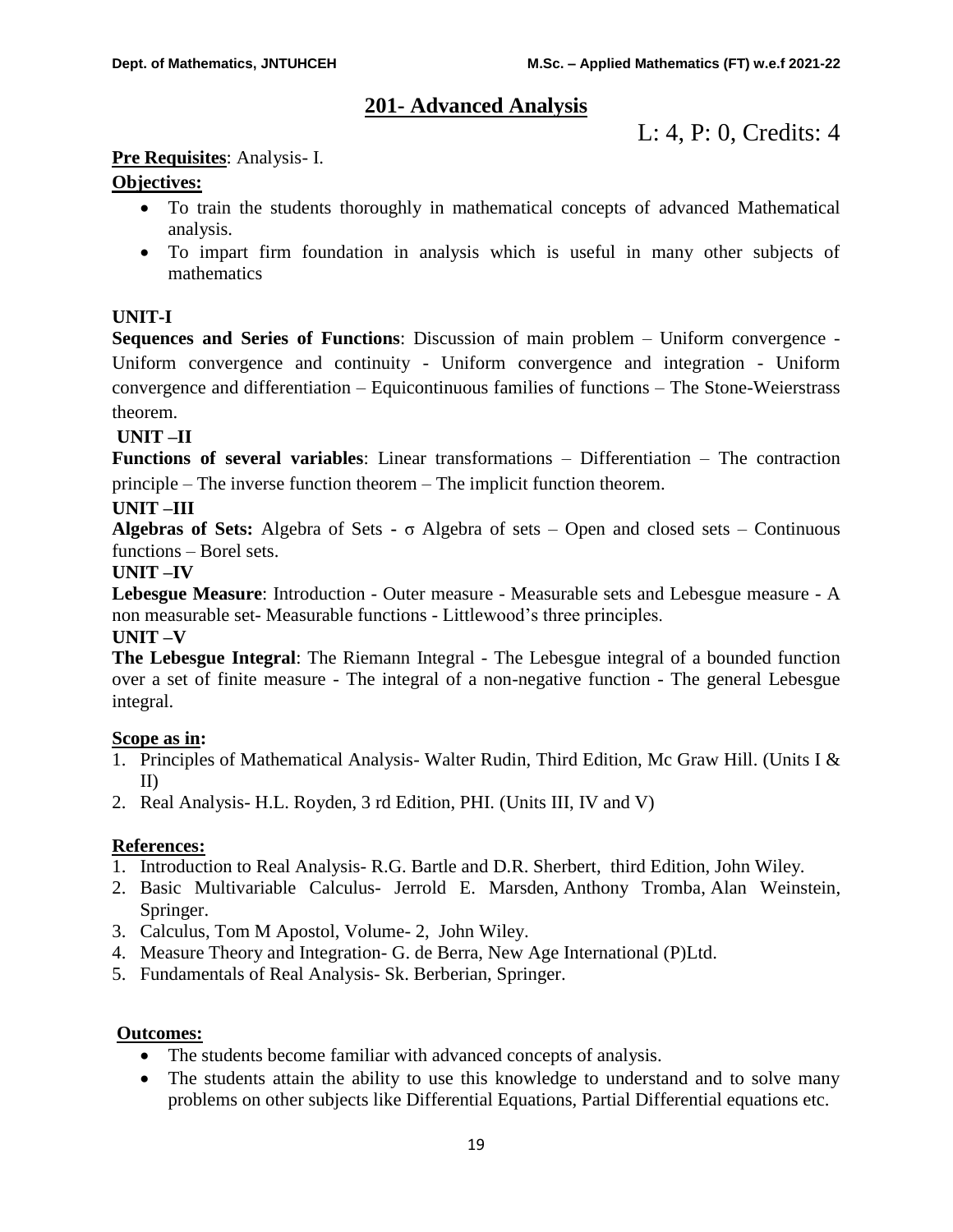# **202- Linear Algebra**

L: 4, P:0, Credits: 4

# **Pre Requisites**: Algebra

# **Objectives:**

- To train the students thoroughly in mathematical concepts of Linear Algebra.
- To impart firm foundation in linear algebra which is useful in many other subjects of mathematics.

# **UNIT-I**

**General Vector spaces**: Real vector spaces – Subspaces – Linear Independence – Basis and Dimension – Row space, Column Space and Null space – Rank and Nullity.

# **UNIT-II**

**Inner product spaces**- Inner products – Angle and orthogonality in inner product spaces – Orthonormal bases: Gram-Schmidt process: Q R-Decomposition – Best Approximation: Least squares – Change of basis – Orthogonal matrices.

# **UNIT-III**

**Linear Transformations**: General linear transformations – Kernel and Range – Inverse linear transformations – Matrices of general linear transformations – Similarity – Isomorphism.

# **UNIT-IV**

**Eigen values and Eigen vectors**: Eigen values and Eigen vectors – Orthogonal matrices– Unitary matrices- Normal matrices and Hermitian matrices- similar matrices- Properties of Eigen values and Eigen vectors – diagonalization - Factorization.

# **UNIT-V**

**Additional Topics:** Application to differential equations – Approximation problems: Fourier series – Quadratic forms.

# **Scope as in**:

1. Elementary Linear Algebra– Howard Anton, 9<sup>th</sup> Edition, John Wiley and Sons.

# **Reference**:

- 1. An introduction to Linear Algebra- V. Krishna Murthy, Affiliated East-West press.
- 2. Introduction to Matrix Analysis- Richard Bellimen, Tata Mc Graw- Hill.
- 3. Linear Algebra-An Inroductory Approach- William Curtis, 4<sup>th</sup> edition, springer.
- 4. Linear Algebra- Kenneth Hoffman and Ray Kunge, PHI.
- 5. Linear Algebra with Applications- OltoBretscher, Pearson Education.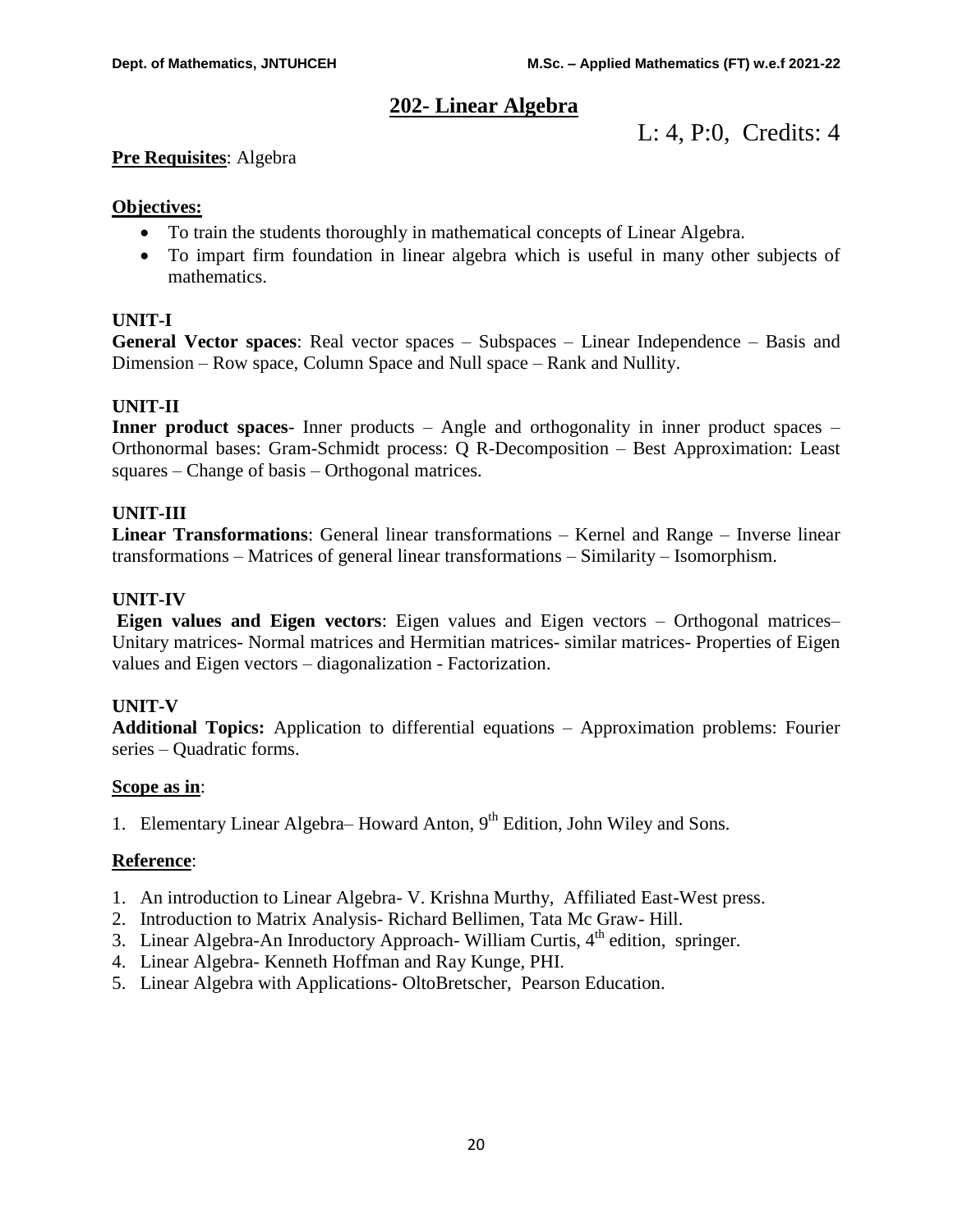# **Outcomes:**

- The students become familiar with advanced concepts of algebra.
- The students attain the ability to use this knowledge to understand and to solve many problems on other subjects like Galois Theory.
- This is a foundation course and students can use this as a pre requisite for many other subjects in their upcoming semesters.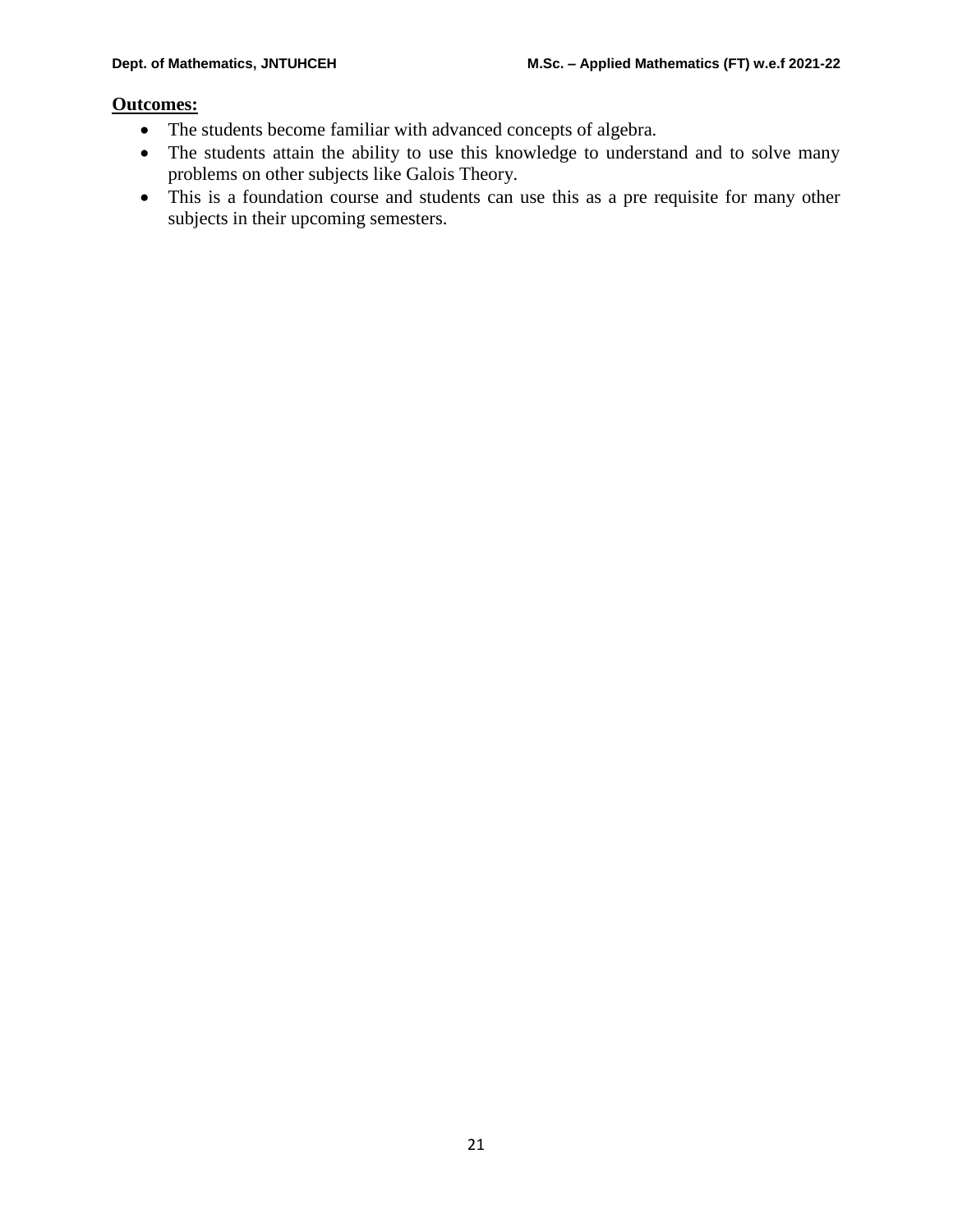# **203- Complex Analysis**

L: 4, P:0, Credits: 4

# **Pre Requisites**: Analysis- I

# **Objectives:**

- To train the students thoroughly in mathematical concepts of complex analysis.
- To impart firm foundation in analysis which is useful in many other subjects of mathematics

# **UNIT-I**

**The complex Plane and Elementary Functions:** Complex number- Polar representation-Stereographic Projections- The Square and Square Root Functions- The Exponential Function-The Logarithm Function- Power Functions and Phase Factors- Trigonometric and Hyperbolic Functions.

# **UNIT-II**

**Analytic Functions:** Analytic Functions- The Cauchy-Riemann Equations- Inverse Mappings and the Jacobian- Harmonic Functions- Conformal mappings - Fractional Linear Transformations.

# **UNIT-III**

**Line Integrals and Harmonic Functions-**Line Integrals and Green's theorem- Independence of path**-** Harmonic Conjugates- The Mean Value Property- The maximum Principle- **Complex Integration and Analyticity:** Complex Line Integrals- Fundamental Theorem of Calculus for Analytic Functions- Cauchy's Theorem- The Cauchy Integral Formula- Liouville's Theorem - Morera's Theorem- Gourasat's Theorem.

# **UNIT –IV**

**Power Series** - Power Series- Power Series Expansion of an analytic Function- Manipulation of Power Series- The Zeros of an Analytic Function - **Laurent Series and Isolated Singularities:**  The Laurent Decomposition- Isolated Singularities of an Analytic Function - Isolated Singularity at Infinity- Partial Fractions Decomposition.

# **UNIT-V**

**The Residue calculus-** The Residue Theorem- Integrals Featuring Rational Functions- Integrals of Trigonometric Functions- Integrands with Branch Points- Fractional Residues. **The Logarithmic Integral:** The Argument Principle- Rouche's Theorem.

# **Scope as in:**

1. Complex Analysis- Theodary W. Gamelin, Springer International Edition.

# **References:**

1.

- 2. Complex Variables and Applications- J.W .Brown andR.V. Churchill, 6th Edition, Mc Graw-Hill.
- 3. Functions of One Complex Variable– John B. Conway, Springer.
- 4. Complex Analysis- L. Ahlfors, McGraw-Hill.
- 5. Complex Analysis- Serge Lang, springer.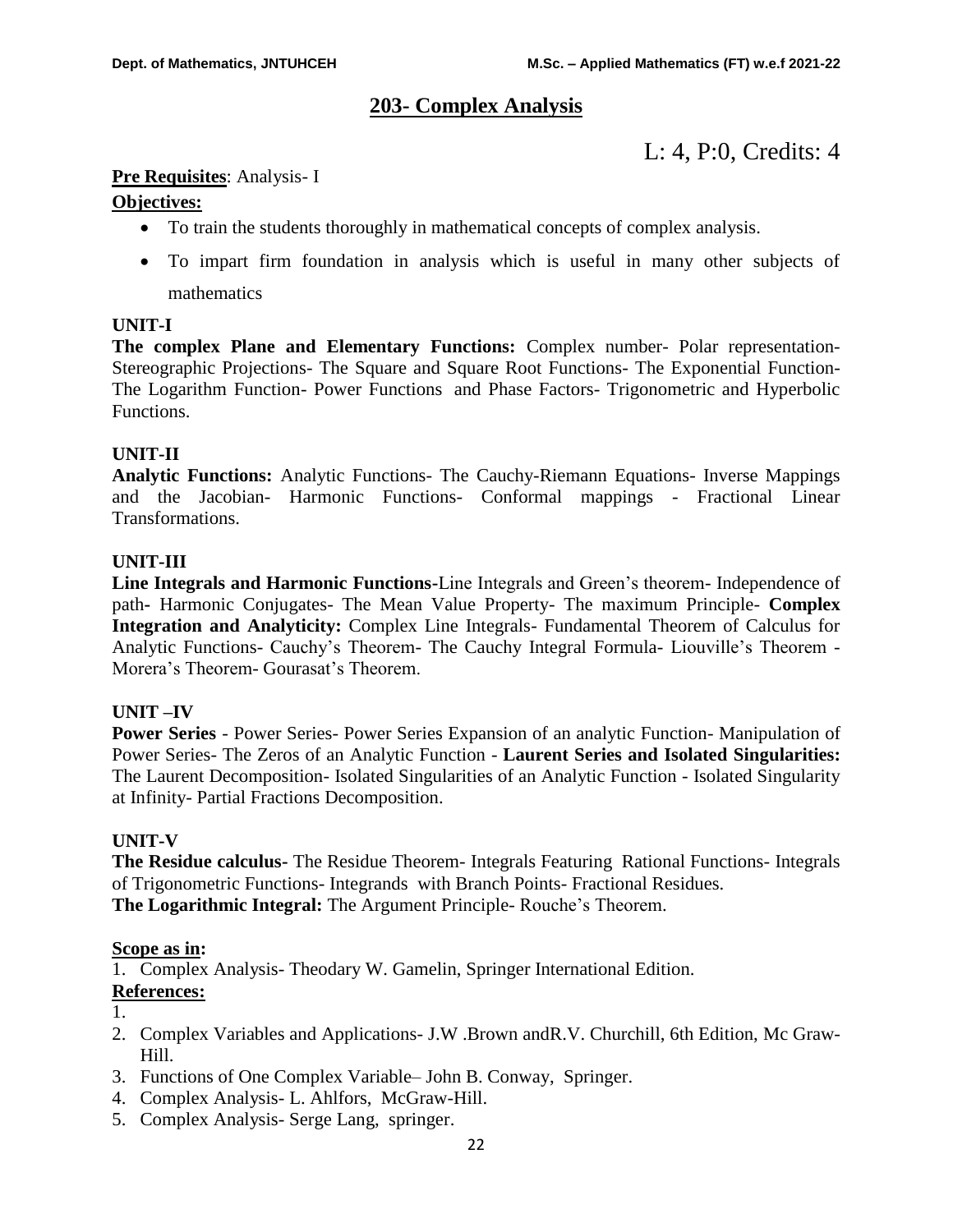# **Outcomes:**

- The students become familiar with concepts of complex analysis.
- The students attain the ability to use this knowledge to understand and to solve many problems on other subjects like Differential Equations, Partial Differential equations etc.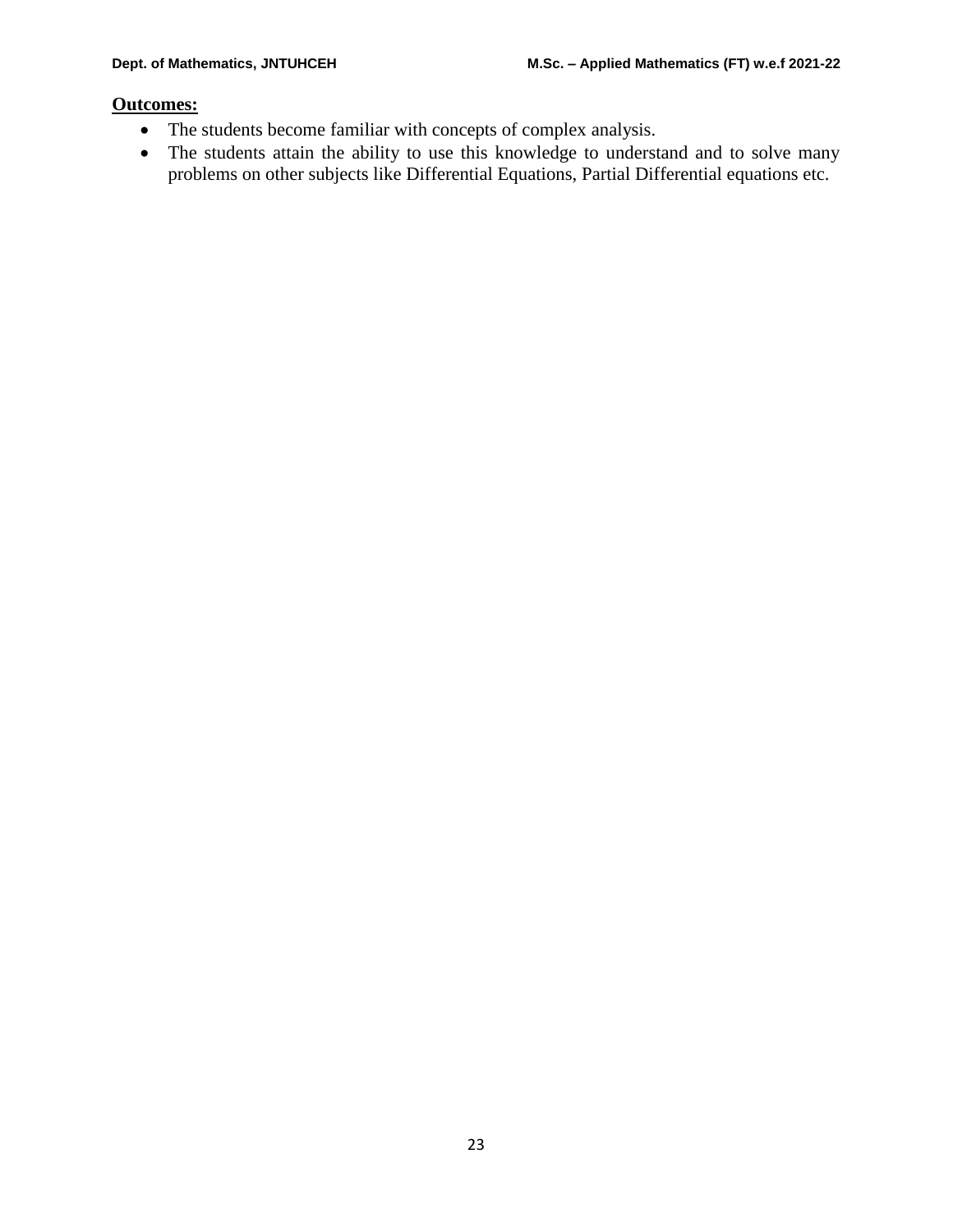# **204.Integral Transforms and Integral Equations**

L: 4, P:0, Credits: 4

# **Pre Requisites**: Analysis- I and TODE

# **Objectives:**

- The student is trained to learn various techniques of transforms.
- To train the student in order to learn how to apply the techniques in applications.

# **UNIT-I**

**Laplace Transforms**: Definition- The Inverse Laplace Transform- Discontinuous Functions, Heaviside's expansion formula- Operational Properties of Laplace Transforms, The convolution theorem- Delta Function, Application of Laplace Transforms.

# **UNIT-II**

**The Fourier Integrals and Transforms**: The Fourier series and Integrals, Dirichlet conditions for the existence, Fourier Integral representation forms, Fourier Transform- Inverse Fourier Transforms, Properties – Fourier sine and cosine Transforms –Convolution Theorem.

# **UNIT**-**III**

**Z-transforms**: Introduction- Sequence- Z-transform- Region of Convergence- Standered Ztransforms- Inverse Z-transforms- Properties of Z-transforms- Convolution- Double Z-transformmodified Z-transform.

# **UNIT-IV**

**Volterra Integral Equations**: Introduction-Volterra integral equations-Relationship between IVP and Volterra integral equations- Method of iterative kernels- Method of polynomial kernel-Application of Laplace transform to Volterra Integral Equation- Integro Differential equations-Volterra integral equation of first kind- Euler's Integrals –Abel's problem-Abel's Integral Equation and generalizations- Volterra integral equation of convolution type.

# **UNIT-V**

**Fredholm Integral Equations**- Fredholm Integral Equation of the second kind-fundamentals-The method of fredholm determinants -Iterative kernels method – Integral equation with degenerate kernel- Characteristic nembers and Eigen functions- solution of homogeneous equations with degenerate kernel – Nonhomogeneous Symmetric Equations. Fredholm Alternative.

# **Scope as in:**

- 1. Advanced Engineering Mathematics Alan Jeffrey Elsevier.
- 2. Mathematical Methods -Srimantha Pal- OXFORD Publications
- 3. Problems and Exercises in Integral Equations- M. Kraslov, A.Kiselev, Mir Publishers **Reference**:
- 1. Operational Mathematics- R.V.Churchil, McGraw-Hill.
- 2. Integral Transforms Goyal & Guptha, Pragathi Prakashan Publishers.
- 3. Introduction to Integral equations with applications- Abdul J Jerri, Marcel, Dekker Inc
- 4. Methods of Applied Mathematics- Francis B.Hildebrand, Second Edition, PHI Ltd, New Delhi
- 5. Transforms-I. N Sneddon, McGraw-Hill.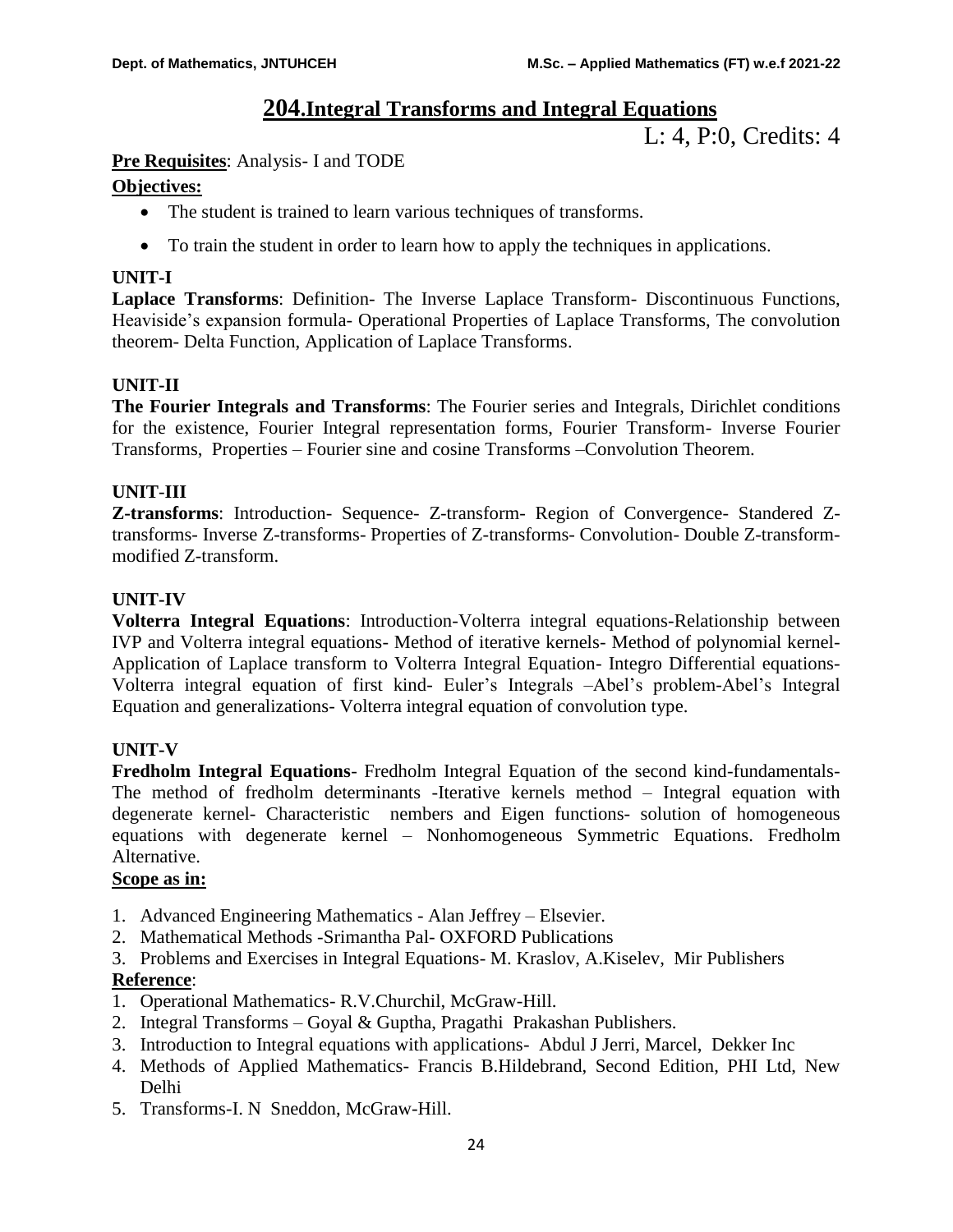# **Outcome:**

The student is able to solve differential equations, boundary value problems and integral equations by using various transform techniques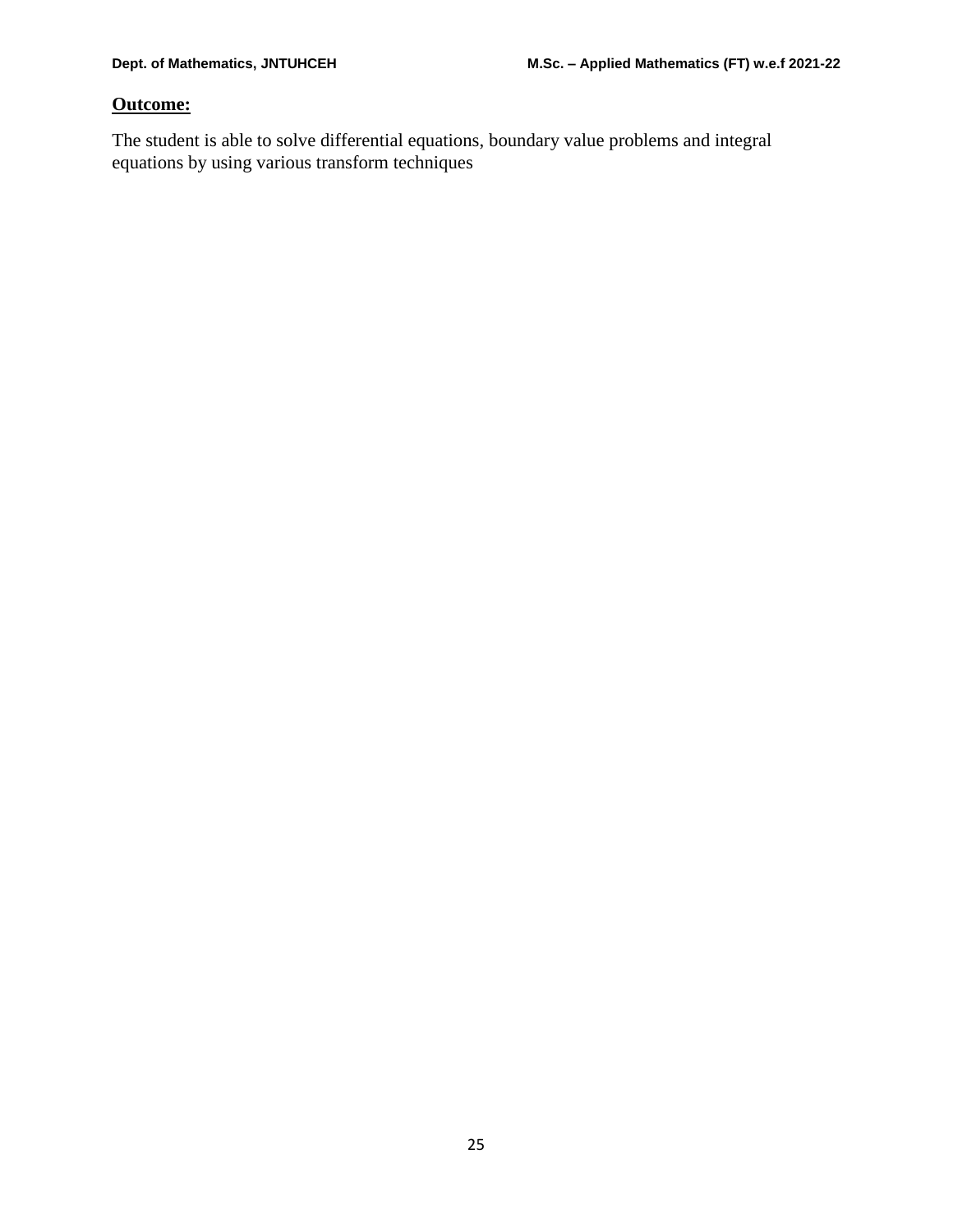# **205- Departmental Electives**

# **205(i).Calculus of Variations**

L: 4, P:0, Credits: 3

**Pre Requisites**: Knowledge of solving ODEs.

# **Objectives:**

• To teach students variational techniques,

# **UNIT-I**

# **The methods of variations in problems with Fixed Boundaries:** Variation and its properties-

Euler's equation- Functionals of the form 1  $\mathbf{0}$  $\int_{a_1}^{x_1} F(x, y_1, y_2, \dots, y_n, y_1', y_2', \dots, y_n')$  $y_1$ <sup>'</sup>,  $y_2$ <sup>'</sup>,......, $y_n$ <sup>'</sup>  $\int_{x_0}^{x_1} F(x, y_1, y_2, \dots, y_n, y_1', y_2', \dots, y_n') dx$  -

Functionals dependent on Higher order derivatives.

# **UNIT-II**

Functionals dependent on the functions of several independent variables- Variational problems in parametric form- Some applications.

# **UNIT-III**

**Variational problems with moving boundaries and certain other problems:**An elementary problem with moving boundaries- The moving boundary problem for a functional of the form

 $\int_{a_1}^{x_1} F(x, y, z, y', z') dx$  - Extremals with corners- One sided variations.  $\mathbf{0}$ *x x*

# **UNIT-IV**

**Sufficient conditions for an Extremum:** Field of extremals- The function  $E(x, y, p, y')$  -Transforming the Euler equations to the canonical form.

# **UNIT-V**

**Variational problems involving a conditional extremum:** Constraints of the form **Variational problems involving a conditional extremum:** Constraints of the form  $\varphi(x, y_1, y_2, \ldots, y_n, y'_1, y'_2, \ldots, y_n) = 0$  - ISO perimetric problems.

# **Scope as in:**

1. Differential equations and the calculus of variations- George Yankovsky- Mir Publishers.

# **References:**

- 1. Methods of Applied Mathematics,  $2<sup>nd</sup>$  Edition Francis B. Hildebrand, PHI.
- 2. Calculus of variations- Gelfand, Prentice Hall, Inc.

# **Outcomes:**

The student can apply variational techniques to different problems in mathematics.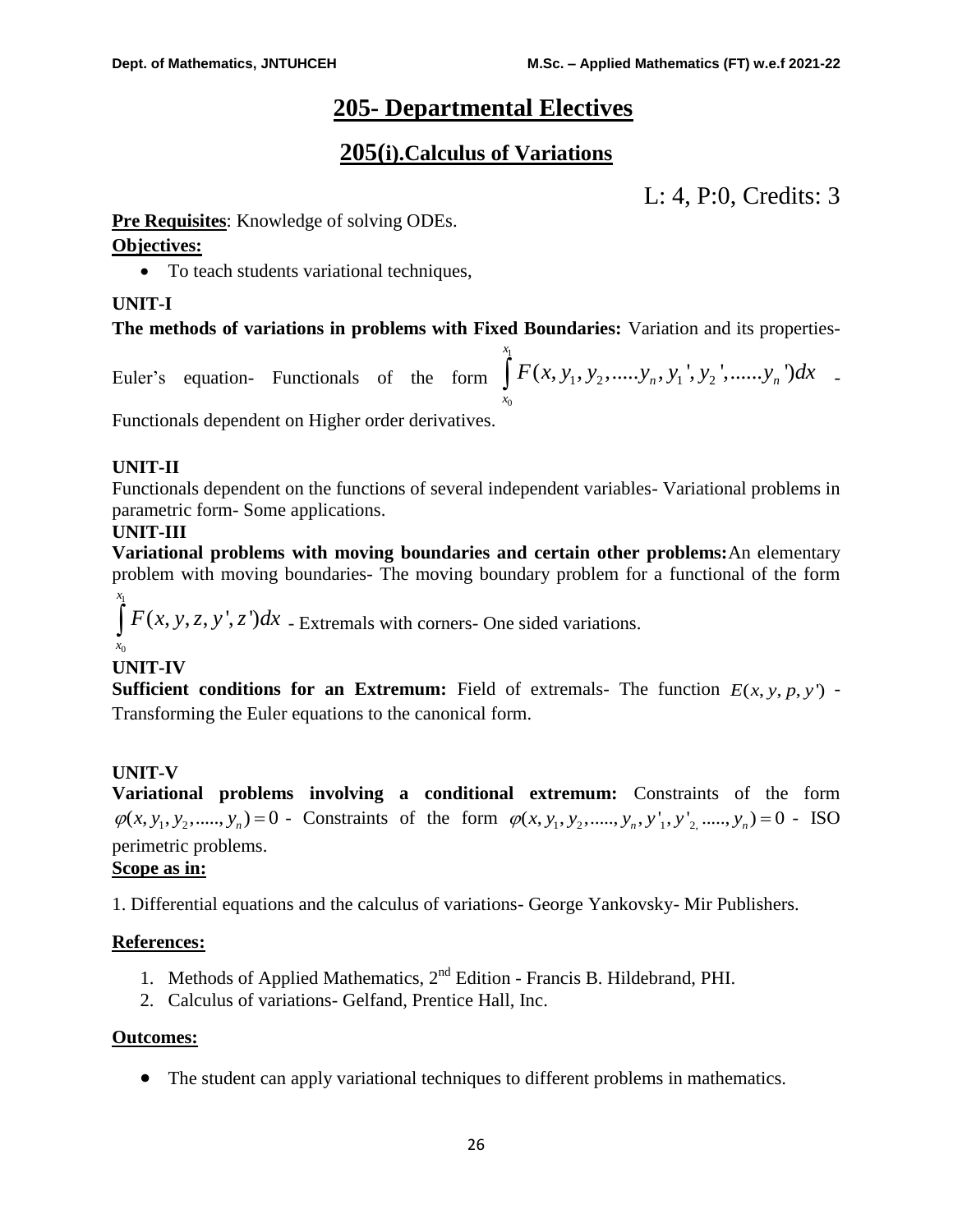# **205(ii).Advanced Differential Equations**

L: 4, P:0, Credits: 3

# **Pre Requisites**: Analysis- I and TODE.

# **Objectives:**

 To the students concepts of more advanced deferential equations including linear as well as non linear.

# **UNIT-I**

**Systems of Linear Differential Equations:** Introduction- System of first order equations-Model for arms competition between two nations- Existence and uniqueness theorem-Fundamental Matrix- Non homogeneous linear systems- Linear systems with constant coefficients- Linear systems with periodic coefficients.

# **UNIT-II**

**Existence and Uniqueness of Solutions:** Introduction- Preliminaries- Successive Approximations- Picard's Theorem- Continuation and dependence on initial conditions-Existence of solutions in the large interval - Existence and uniqueness of solutions of systems-Fixed point method.

# **UNIT-III**

**Boundary Value Problems:** Introduction- Sturm Liouville problem- Green's Function-Applications of Boundary value problems- Picard's Theorem.

# **UNIT-IV**

**Oscillations of Second Order Equations:** Fundamental Results- Sturm's comparison theorem and separation theorem - Elementary linear oscillations- Comparison theorem of Hillewintner-

Oscillations of  $x^{\dagger} + a(t)x = 0$ .

# **UNIT-V**

**Stability of Linear and Nonlinear Systems:** Introduction- Elementary critical points- System of equations with constant coefficients- Linear equation with constant coefficients- Lyapunov Stability- Stability of Quasi linear systems- Second order linear differential equations.

# **Scope as in:**

1. Text book of ordinary differential equations- V. Lakshmikantam, S.G. Deo and V. Raghavendra, Second Edition, Tata Mc Graw –Hill.

# **References**:

- 1. Theory of Ordinary Differential Equations- Earl.A. Coddington, PHI.
- 2. Ordinary Differential equations- with applications in biology and engineering- M .Rama Mohan Rao and ShahiAhamed, Affiliated East-West Press Pvt. Ltd.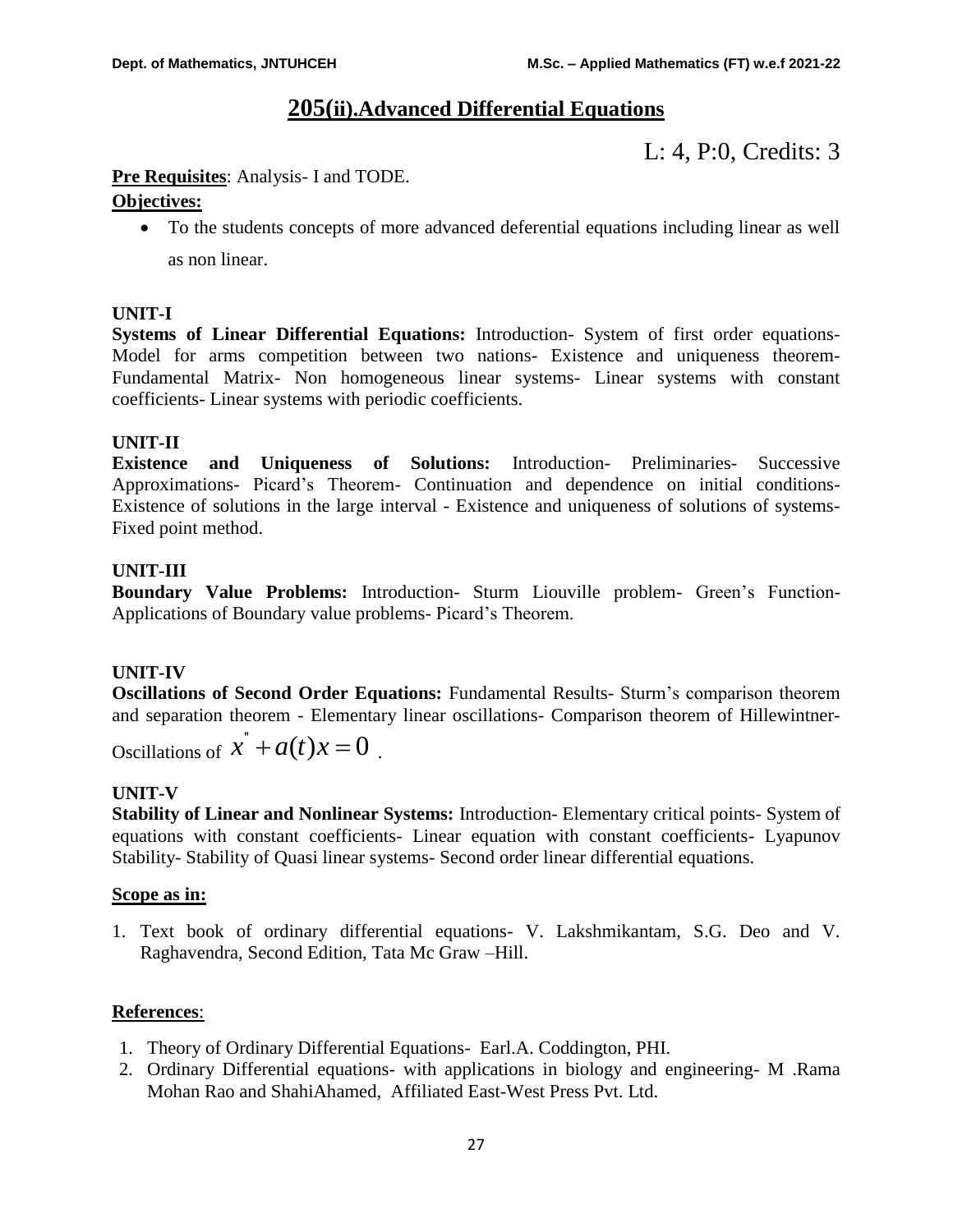3. Theory of Ordinary Differential Equations- Randal H.Cole Appleton, Century-Crafts, New York (1968).

# **Outcome:**

 The student can perform phase plane analysis, analyze systems of equations. For example linearising and non linear equations.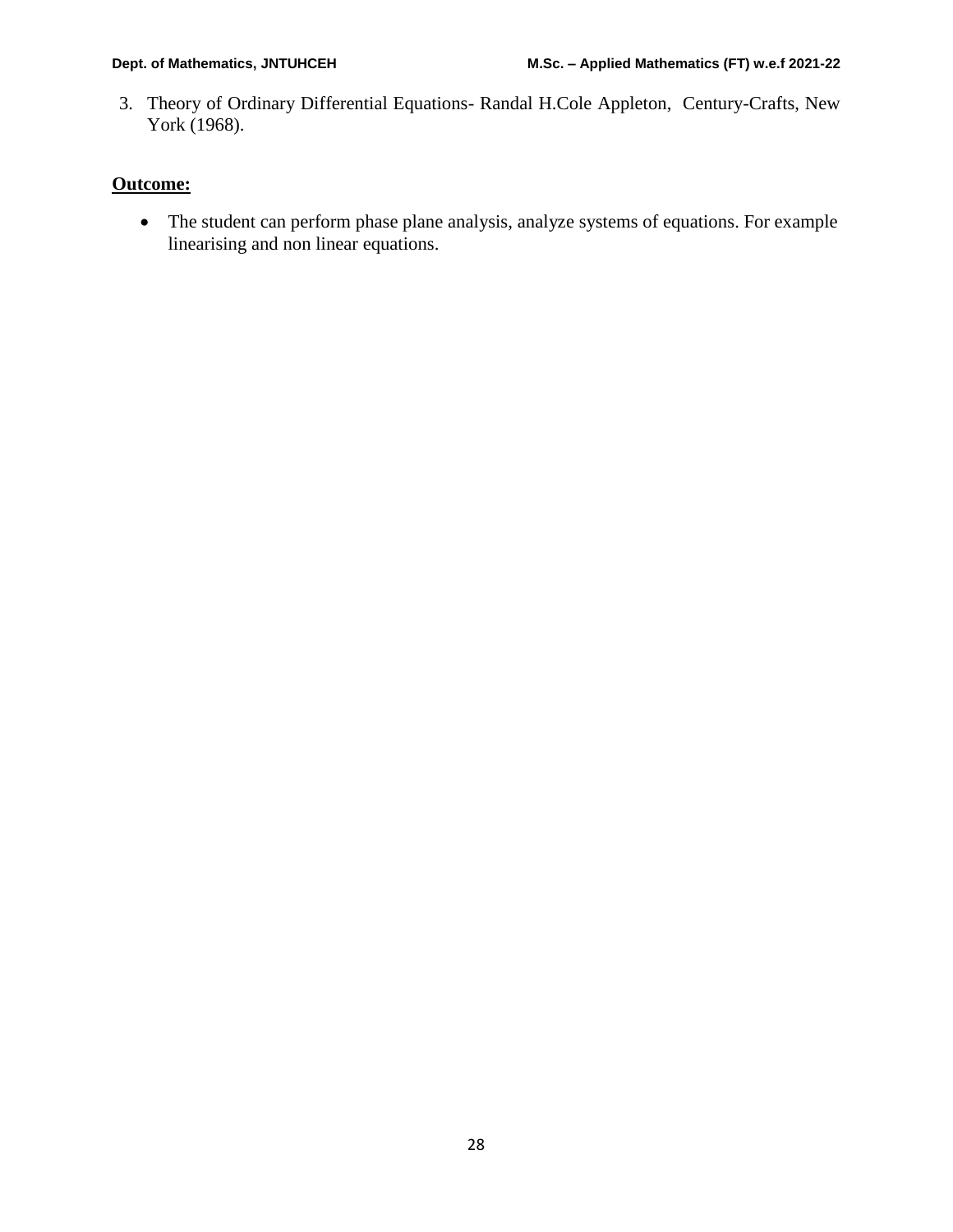# **206- Data Structures Through'C'**

# L: 2, P: 6, Credits: 2

# **Pre Requisites**:No Pre Requisites. Foundation Course **Objectives:**

- Assess how the choice of data structures and algorithm design methods impacts the performance of programs.
- Choose the appropriate data structure and algorithm design method for a specified application.
- Solve problems using data structures such as linear lists, stacks, queues, , binary trees, binary search trees, and graphs and writing programs for these solutions.

# **UNIT-I**

**Array and Records** - Storages structures for arrays strings- sting operations- sparse matrices representation records- Linear data structures- Linear lists- operations on linear lists sequential allocation and linked allocation linked lists- single linked lists- double linked lists- insertion and deletion operations- simple applications of linked lists- multiple linked structures- Circular Linked Lists.

# **UNIT-II**

**Stacks** - Stack operations- array and pointer implementations of stacks- simple applications of stacks - infix to postfix expression conversions- postfix expression evaluation recursion.

# **UNIT- III**

**Queues** - Queue operations- array and pointer implementation of queues- circular queuesinsertion and deletion operations on circular queues- Simple applications of queues.

# **UNIT-IV**

**Non Linear Data Structures** - Trees and Graphs - Tree terminology- Binary treesrepresentations of binary trees- recursive and non recursive traversals of binary trees- Graphs-Terminology- representation of graphs- depth first and breadth first search of graph.

# **UNIT-V**

**Searching** - Linear search- binary search-**sorting** - Bubble sort- selection sort- insertion sortmerge sort- Quick Sort- heap Sort. Time and Space complexity-definition- time complexity of simple algorithms (Elementary treatment only).

# **Scope as in**:

1. An introduction to data structures with application M.C.M.-Trem Bay Ad Sorenson.

# **Reference:**

- 1. DataStructure- Kochen
- 2. Data Structure- Behrouz.A.Forouzan- Richard F.Gilberg.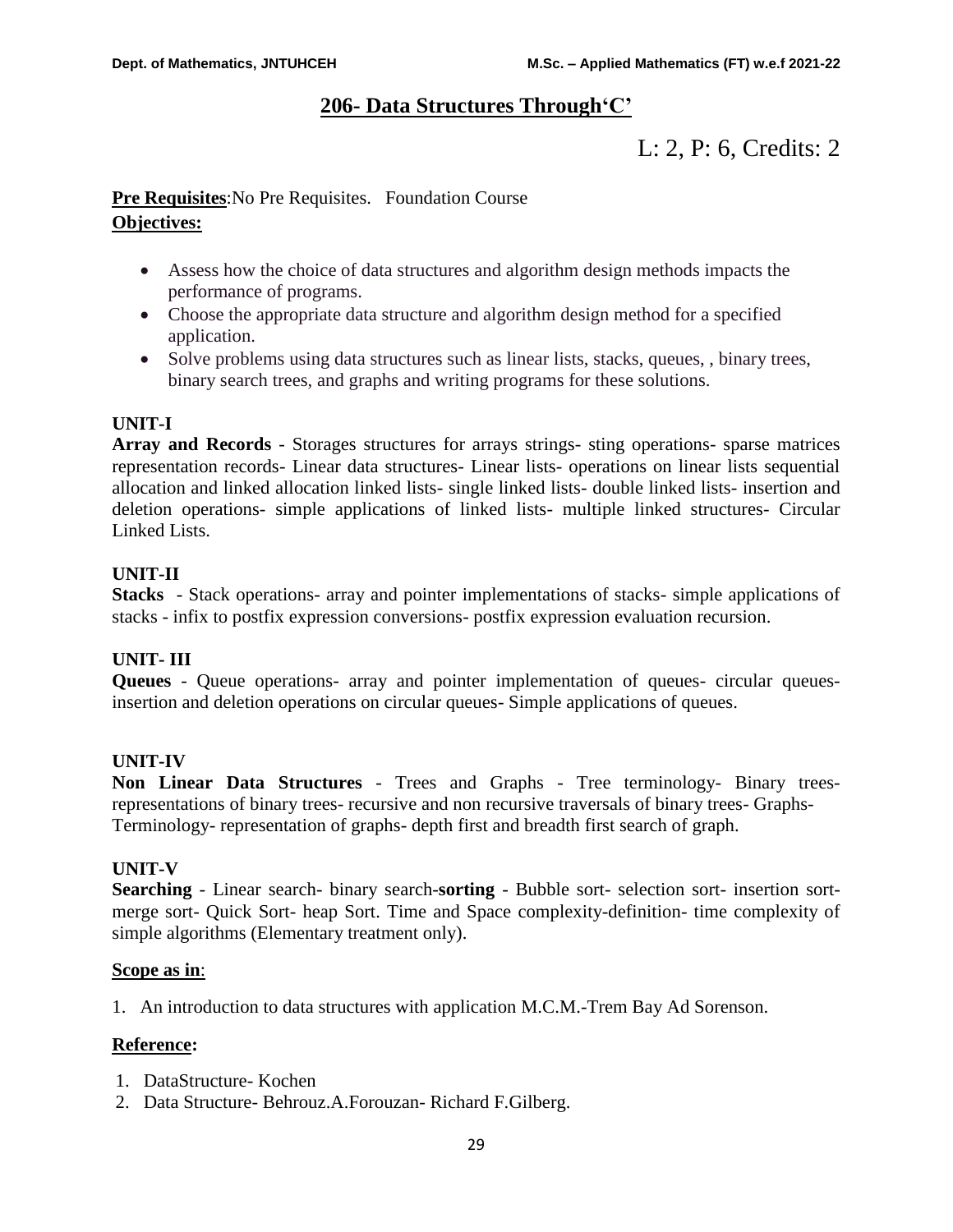3. Programming in ANSI E. Balaguruswamy.

# **Outcome:**

- To describe the usage of various data structures
- To explain the operations for maintaining common data structures
- To write programs using linked structures such as List, trees, and graphs
- To analyze algorithms and to determine algorithm correctness and time efficiency class
- To demonstrate various methods of organizing large amounts of data.
- To design and apply appropriate data structures for solving computing problems

# **Lab Practice:-**

- 1. Implement the following data structures using Arrays.
	- i) Stacks
	- ii) Linear Queues
	- iii) Circular Queues
	- iv) Dequeue
- 2. Implement Polynomial addition and multiplication with linked list sparse matrix.
- 3. Implement binary search tree using linked list and perform the following operations.
	- i) Insertion
	- ii) Deletion
	- iii) Inorder Traversal
	- iv) Preorder Traversal
	- v) Preorder Traversal
- 4. Singly Linked list and doubly lists.
	- i) Insertion
	- ii) Deletion
	- iii) Lockup
- 5. i) Implement Stack using Linked list.
	- ii) Implement Queue using Linked list.
- 6. Implement the following sorting Techniques.
	- i) Bubble sort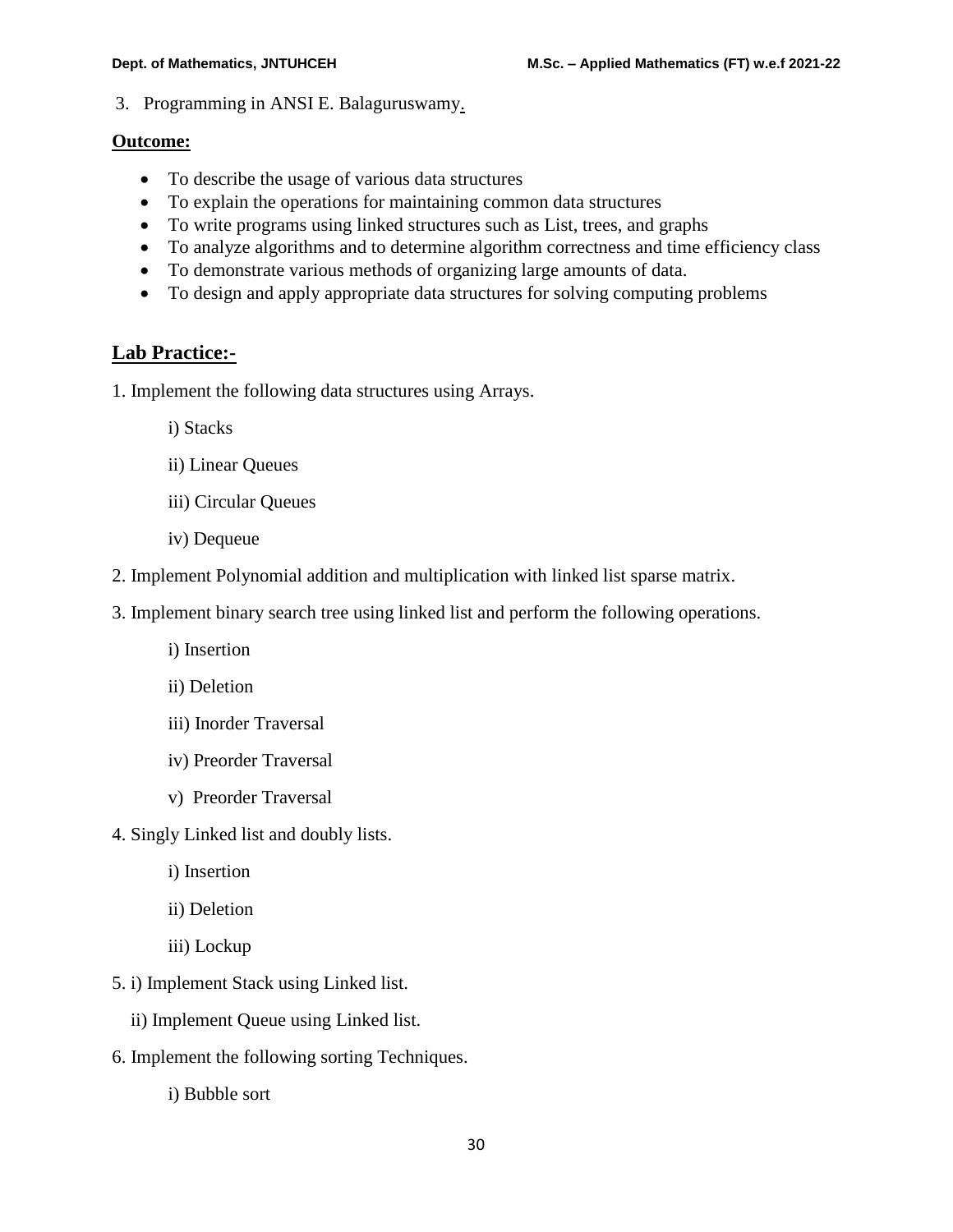- ii) Insertion sort
- iii) Quick sort
- iv) Heap sort
- 7. Implementation the following Searching method.
	- i) Sequential Search
	- ii) Binary Search
	- iii) Fibonacci
- 8. i) Conversion of Infix expression to Postfix notation.
	- ii) Simple expression evaluation that can handle +--- /and\*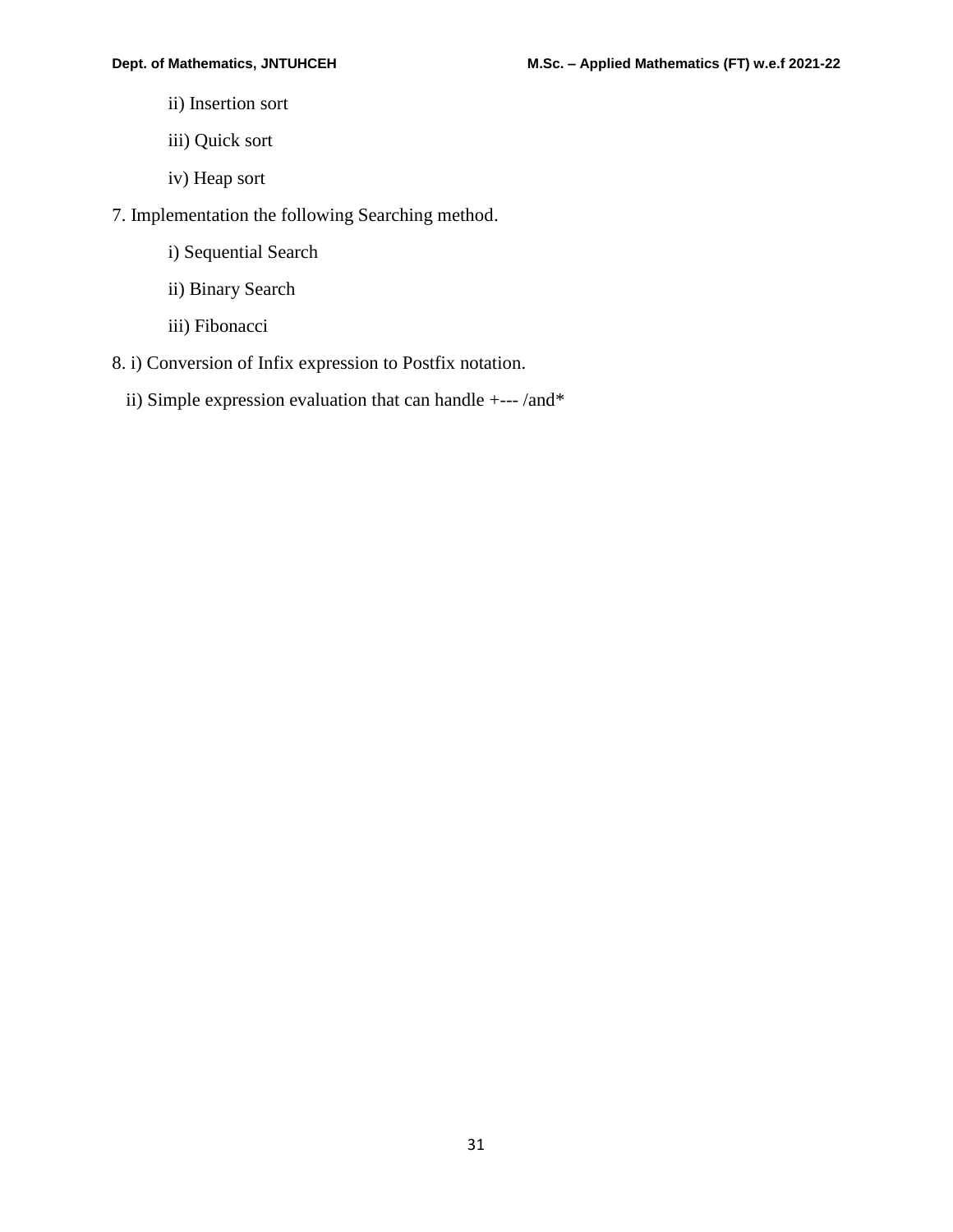# **SYLLABUSFOR**

# **SEMESTER-III**

- Topology
- Numerical Analysis
- $\triangleright$  Partial Differential Equations
- $\triangleright$  Optimization Techniques
- **Departmental Elective- III**
	- Discrete Time Control Systems
	- Analytic Number Theory
- $>$ MATLAB-I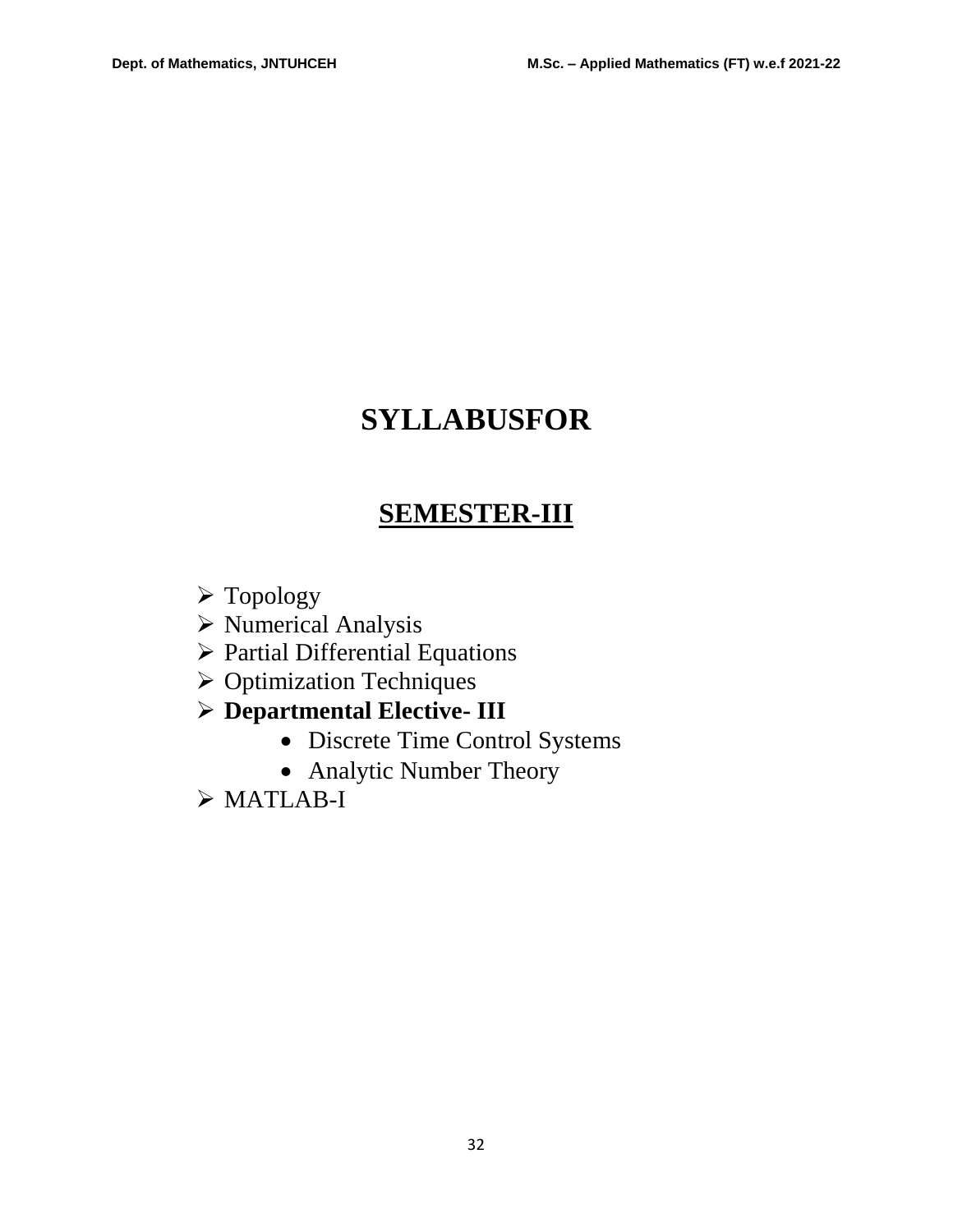# **301- Topology**

L: 4, P:0, Credits: 4

# **Pre Requisites**: Analysis- I

# **Objectives:**

• The object of Topology is to stress on the ideas of abstraction, aesthetics and the development of mathematical tools and the use of the language of mathematics.

# **UNIT-I**

**Topological Spaces:** The definition and some examples – Elementary concepts – Open bases and open sub bases – Weak topologies.

# **UNIT-II**

The function algebras  $\boldsymbol{\mathcal{C}}(X,\mathbb{R})$  and  $\boldsymbol{\mathcal{C}}(X,C)$  .

**Compactness:** Compact spaces – Product of spaces – Tychonoff's theorem and locally compact spaces.

# **UNIT-III**

Compactness for metric spaces – Ascoli's theorem. **Separation:** T<sub>1</sub>- spaces and Hausdorff spaces.

# **UNIT-IV**

Completely regular spaces and normal spaces – Urysohn's lemma and the Tietze extension theorem – The Urysohn imbedding theorem- The Stone Cech compactification.

# **UNIT-V**

**Connectedness:** Connected spaces – The components of a space – Totally disconnected spaces – Locally connected spaces.

# **Scope as in**:

1. Introduction to Topology and Modern Analysis- G.F. Simmons, Tata Mc graw-Hill.

# **References:**

- 1. Topology -James R. Munkers, PHI.
- 2. General Topology- Kelley, Springer.
- 3. Topology- Dugundji, Cambridge University Press.
- 4. Principles of Topology- Fred.H.Groom, Cengage Learning.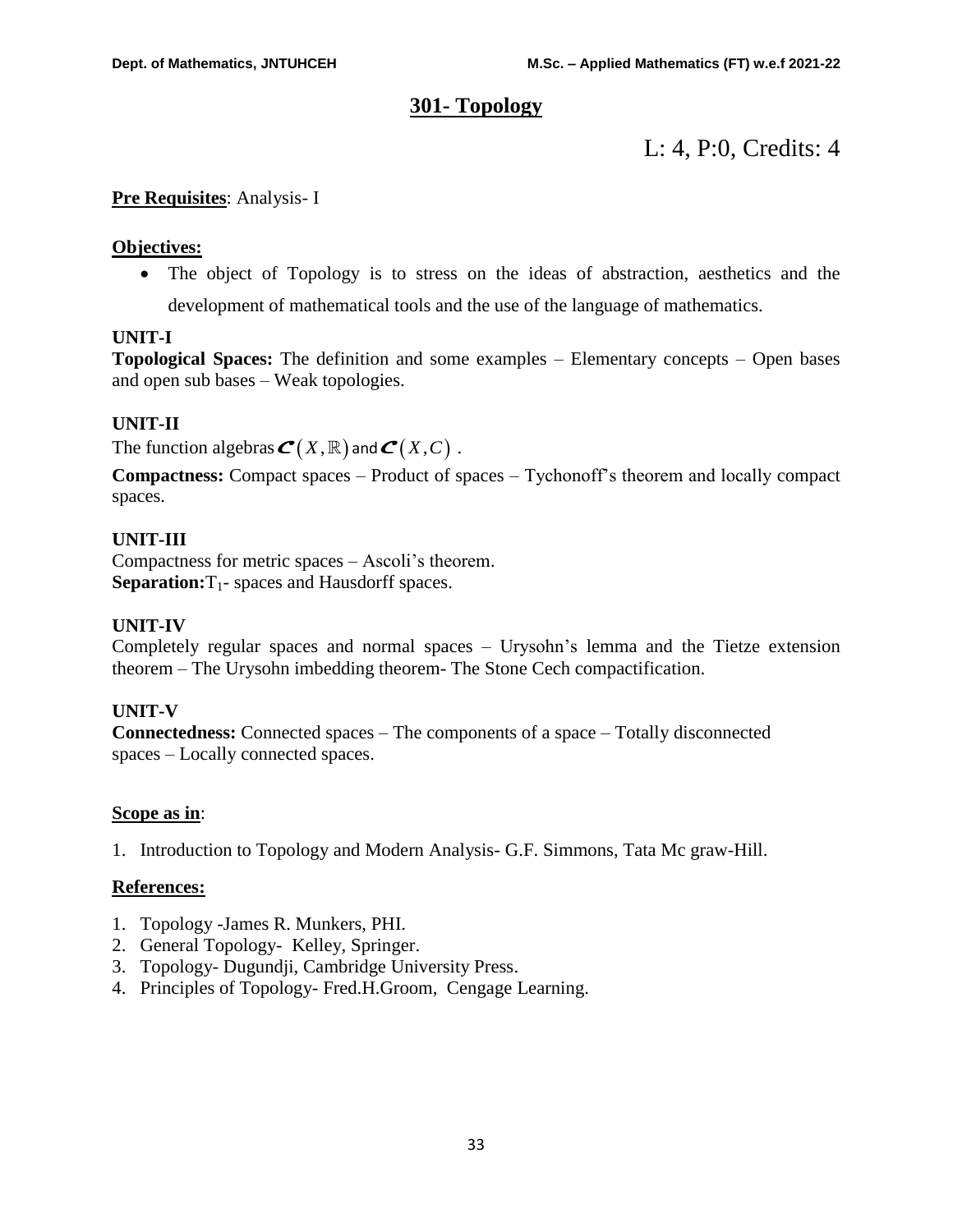# **Outcome:**

- Students should be familiar with basic concepts of topology.
- Student should gain mathematical maturity.
- Students should become competent in writing proofs.
- Apply special imagination to theory.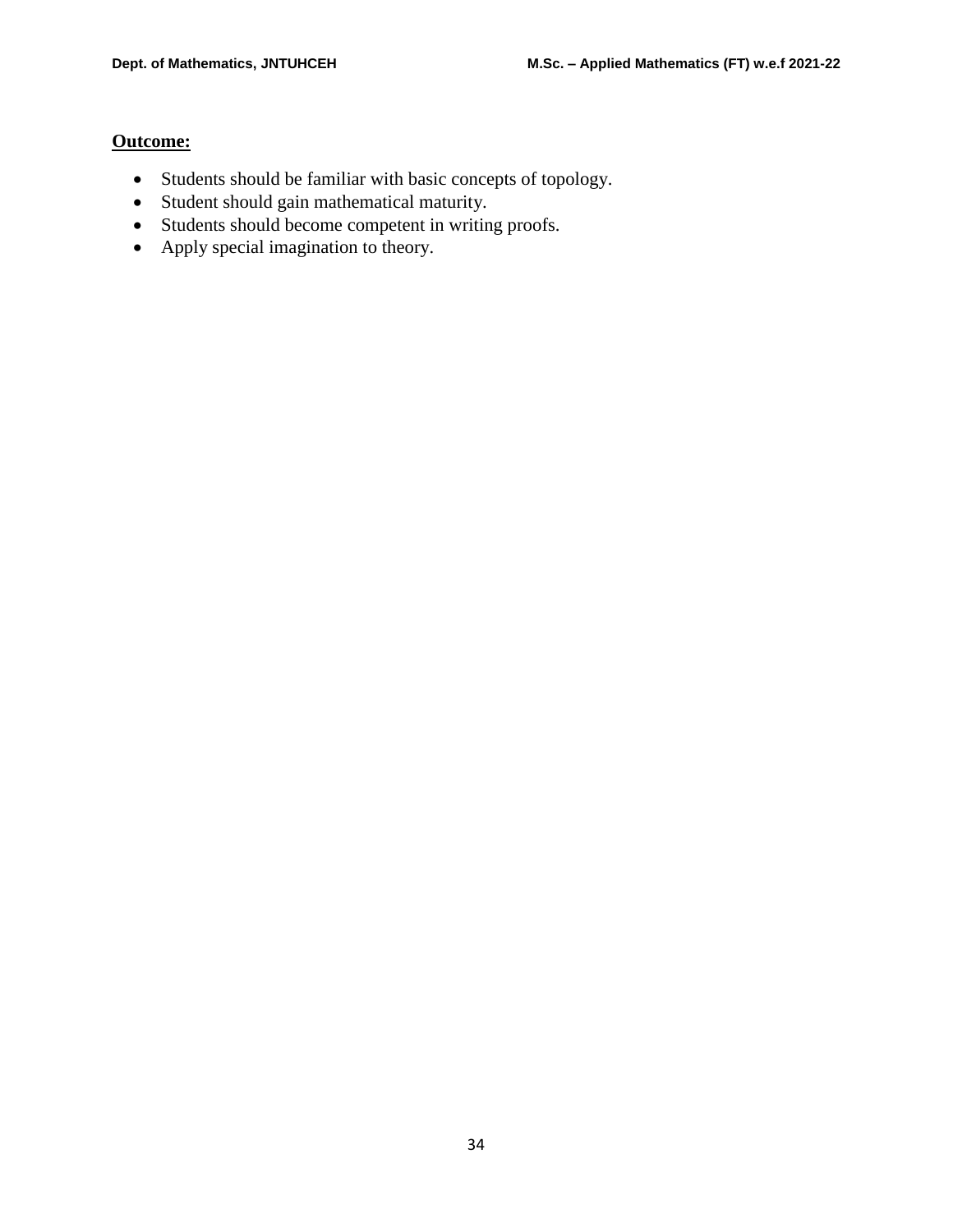# **302- Numerical Analysis**

L: 4, P:0, Credits: 4

# **Pre Requisites:** Foundation Course.

# **Objectives:**

 To provide a firm foundation on numerical techniques involved in the study of higher mathematics

# **UNIT-I**

**Transcendental and Polynomial Equations**: Bisection Method-Iteration methods based on First Degree Equation- Rate of Convergence –General Iteration methods – Methods for Complex Roots-Polynomial Equations- Choice of an Iterative Method and Implementation - Problems.

# **UNIT-II**

**System of Linear Algebraic Equations and Eigenvalue Problems:** Introduction – Direct Methods – Error Analysis for Direct Methods – Iteration Methods – Eigenvalues and Eigenvectors – Bounds on Eigenvalues – Jacobi method for symmetric matrices – Givens method for symmetric matrices - Householder's method for symmetric matrices – Power method – Inverse power method – Choice of a method.

# **UNIT-III**

**Interpolation:** Introduction-Lagrange and Newton Interpolations- Finite Difference Operators-Interpolating Polynomials using finite Differences – Hermit Interpolation – Piecewise and Spline Interpolation. Least Squares Approximation

# **UNIT-IV**

**Differentiation and Integration**: Introduction- Numerical Differentiation- Optimum Choice of step length- Extrapolation Methods- Partial Differentiation- Numerical Integration- Methods Based on Interpolation- Methods Based on Undetermined Coefficients- Composite Integration Methods- Romberg Integration- Double Integration- Problems.

# **UNIT-V**

**Ordinary Differential Equations**: Introduction- Numerical Methods- Single step Methods-Multi step Methods- Predictor-corrector Methods- Stability Analysis of multistep Methods - Stiff System- Boundary Value Problems- Initial Value Problems-

#### **Scope as in:**

1. Numerical Methods for Scientific and Engineering Computation- M.K. Jain, S.R.K. Iyengar,

R.K.Jain, New Age International.

# **References:**

- 1. Elementary Numerical Analysis-Atkinson and Hahn, John Willey.
- 2. An Introduction to Numerical Analysis-. Atkinson and Hahn, John Willey.
- 3. Introductory Methods of Numerical Analysis- S.S. Sastry, PHI.

# **Outcome:**

 The student is able to solve all kinds of equations including algebraic, ODE, PDE, Differentiate, and Integrate using numerical techniques.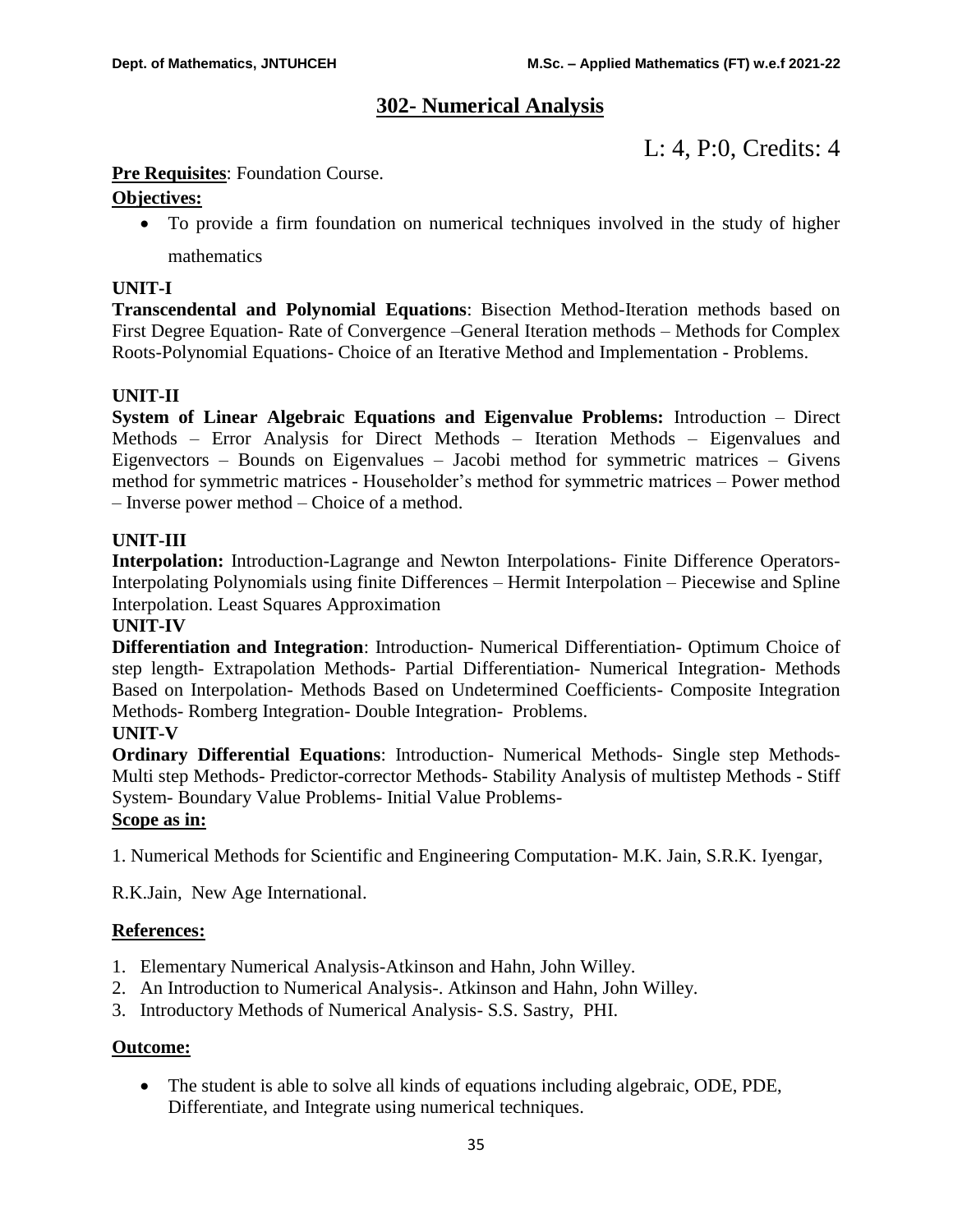# **303- Partial Differential Equations**

L: 4, P:0, Credits: 4

**Pre Requisites**: Ordinary differential equations and Linear Algebra

# **Objectives:**

- Where and how PDEs arise in applications.
- Fundamental concepts of PDE theory.
- Analytical methods for solving PDEs

# **UNIT-I**

Simultaneous Differential equations of the first order and the first degree in three variables Method of solution of  $dx/P = dy/Q = dz/R$  – orthogonal trajectories of a system of curves on a surface – pfaffian differential forms and equations.

#### **UNIT-II**

**Partial Differential Equations of the First Order**: Origins of First Order Partial Differential Equations – Cauchy's problem for first order equations – Linear equations of the first order – Nonlinear Partial Differential equations of the first order – Cauhy's method of Characteristics – Charpit's Method –Jacobi's method.

# **UNIT-III**

**Partial Differential Equations of the Second Order:** Linear Partial Differential Equations with constants coefficients – Characteristic curves of second order equations – Characteristics of equations in three variables – The solution of linear hyperbolic equations – Separation of variables.

# **UNIT-IV**

**Laplace's Equation**: The occurrence of Laplace's equation in physics - Elementary solution of Laplace's equation – Boundary Value Problems - Separation of variables – The two dimensional Laplace equation.

# **UNIT**-V

**The Wave equation**: The occurrence of the Wave equation in Physics – Elementary solutions of the one dimensional wave equation - Green's function for the wave equation.

# **Scope as in:**

1. Elements of Partial Differential Equations- I.N. Sneddon, McGraw-Hill.

# **Reference**:

- 1. Partial Differential Equations- L.G.Petrovski.
- 2. Partial Differential Equations An Introduction- Bernard Epstein, Tata Mc Graw -Hill.
- 3. Partial Differential Equations- Methods and Applications- Robert, C.Mc Owen, Second Edition, Pearson Education.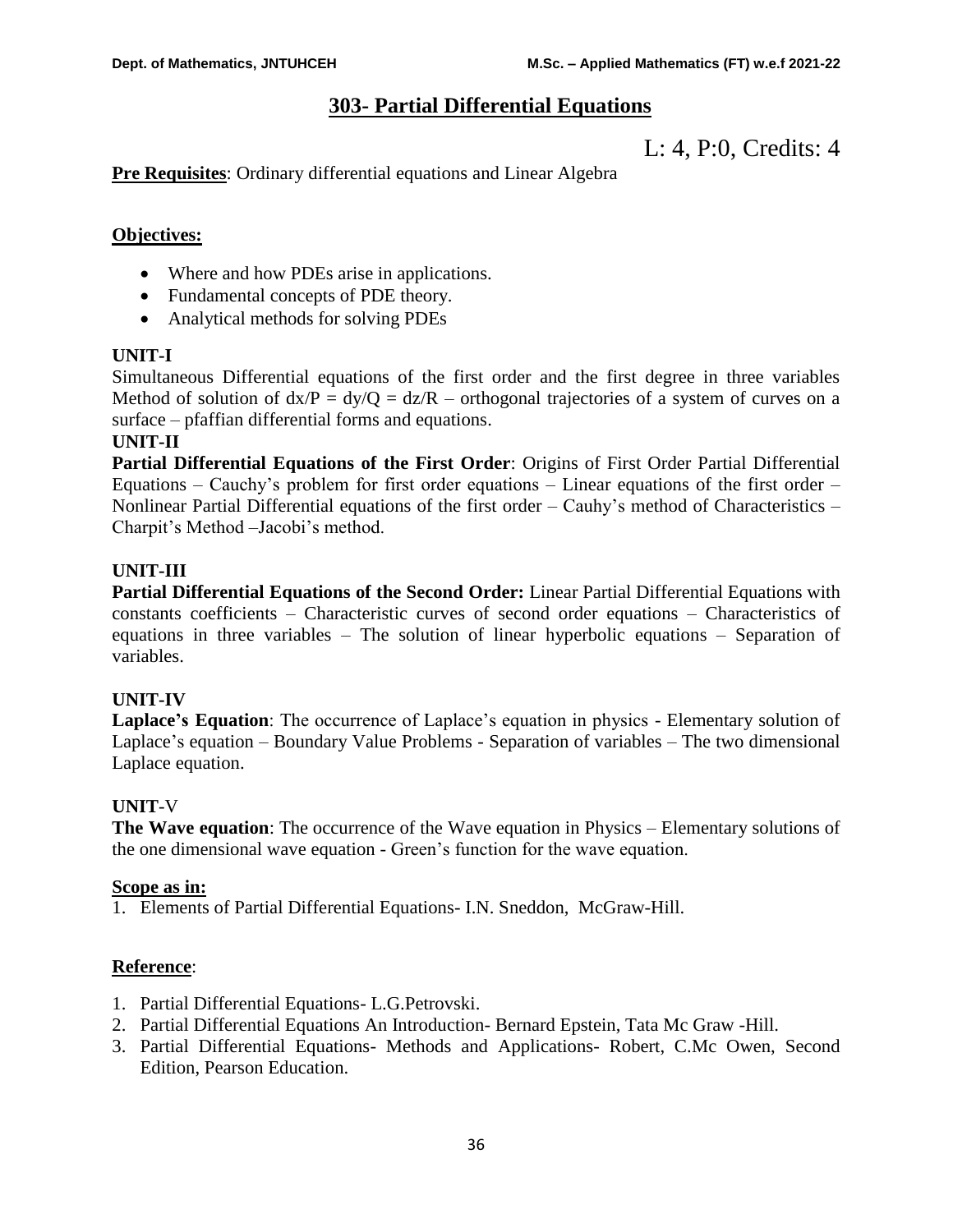# **Outcome:**

- Describe real-world systems using PDEs.
- Solve first order PDEs using the method of characteristics.
- Determine the existence, uniqueness, and well-posedness of solution of PDEs.
- Solve linear second order PDEs using canonical variables for initial-value problems, Separation of Variables and Fourier series for boundary value problems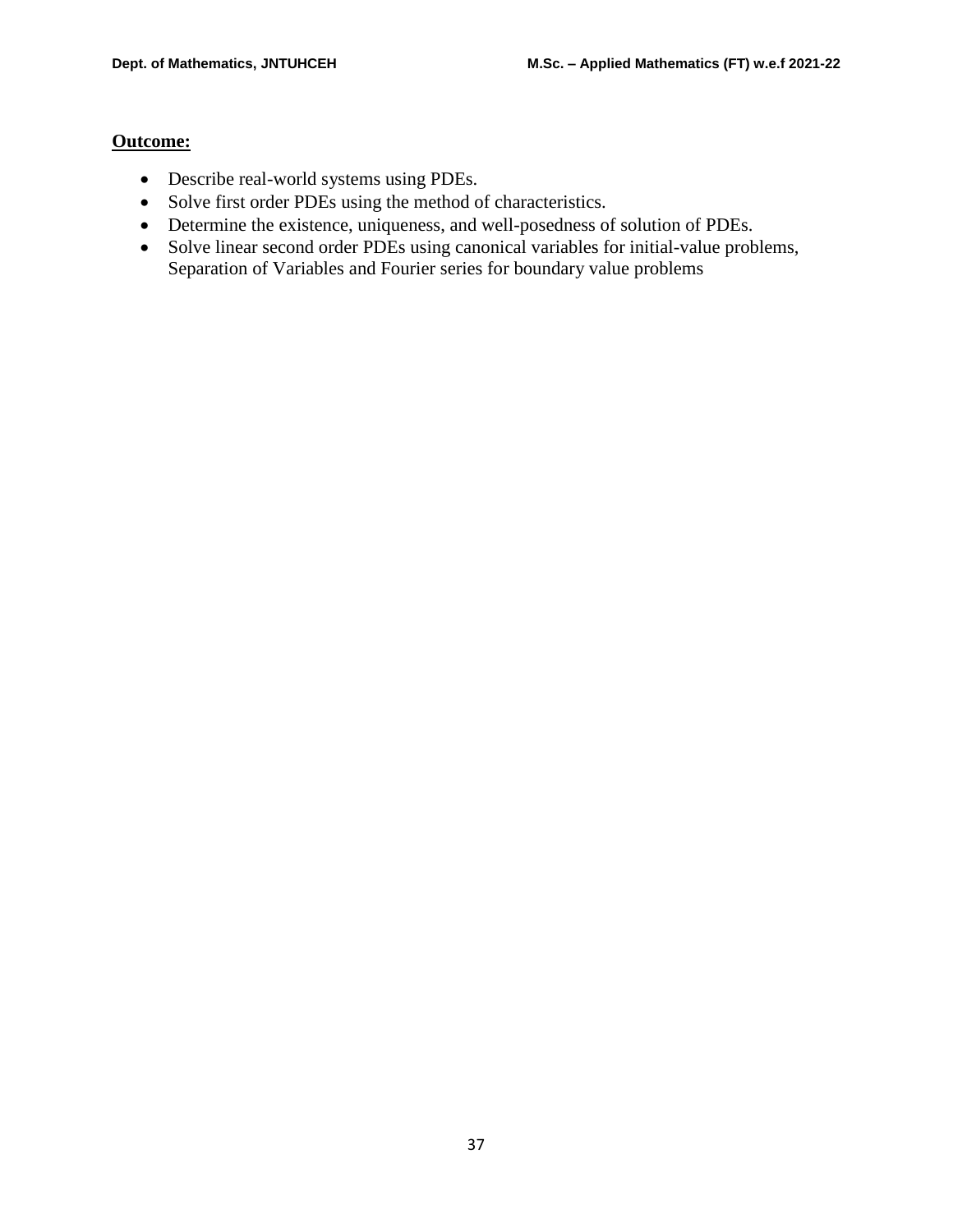# **304-Optimization Techniques**

L: 4, P:0, Credits: 4

# **Pre Requisites**: Linear Algebra **Objectives:**

 To lay a strong foundation in various optimization techniques. So that the student can solve problems that arise in subjects like fluid dynamics.

# **UNIT-I**

**Linear Programming problem:** Formation of LP Problems –Graphical solution of two variable problems - General formation of Linear Programming problem – Slack and Surplus variables – Standard form of linear programming problem – Some important definitions - convex set - Extreme points of a Convex set- Convex combination of vectors - convex Hull -Linear programming: Simplex method - computational procedure of simplex method -Artificial variables Techniques - Two Phase Method - simple way for two phase simplex method - Big M-Method - Method to resolve degeneracy -Special cases: Alternative solutions, Unbounded solutions and Non-existing feasible solutions.

# **UNIT-II**

**Transportations models**: Matrix form of transportation problem -Existence of feasible solution – Basic feasible solution of transportation problem - Existence of optimal solution - loops in transportation table and their properties - The initial basic feasible solution to transportation problem - methods for initial Basic feasible solution - Moving towards optimality - To examine the initial basic feasible solution for Non-degeneracy - Determination of Net evaluations - the Optimality test - Degeneracy in Transportation problem - Unbalanced transportation problem.

# **UNIT-III**

**Assignment, Problem**: Mathematical formulation of Assignment problem - Fundamental theorems - Hungarian Method for Assignment problem - Assignment Algorithm - unbalanced assignment problem - The Maximal Assignment problem - Restrictions on Assignment. **UNIT-IV**

**Replacement Models**: The Replacement problem - Failure Mechanism of items - Replacement policy for items whose maintenance cost increases with time and money value is constant.

# **UNIT-V**

**Job Sequencing**: Terminology and notations - Principal Assumptions - solution of sequencing problem processing n jobs through two, three and m machines - processing two jobs through m machines (Graphical method).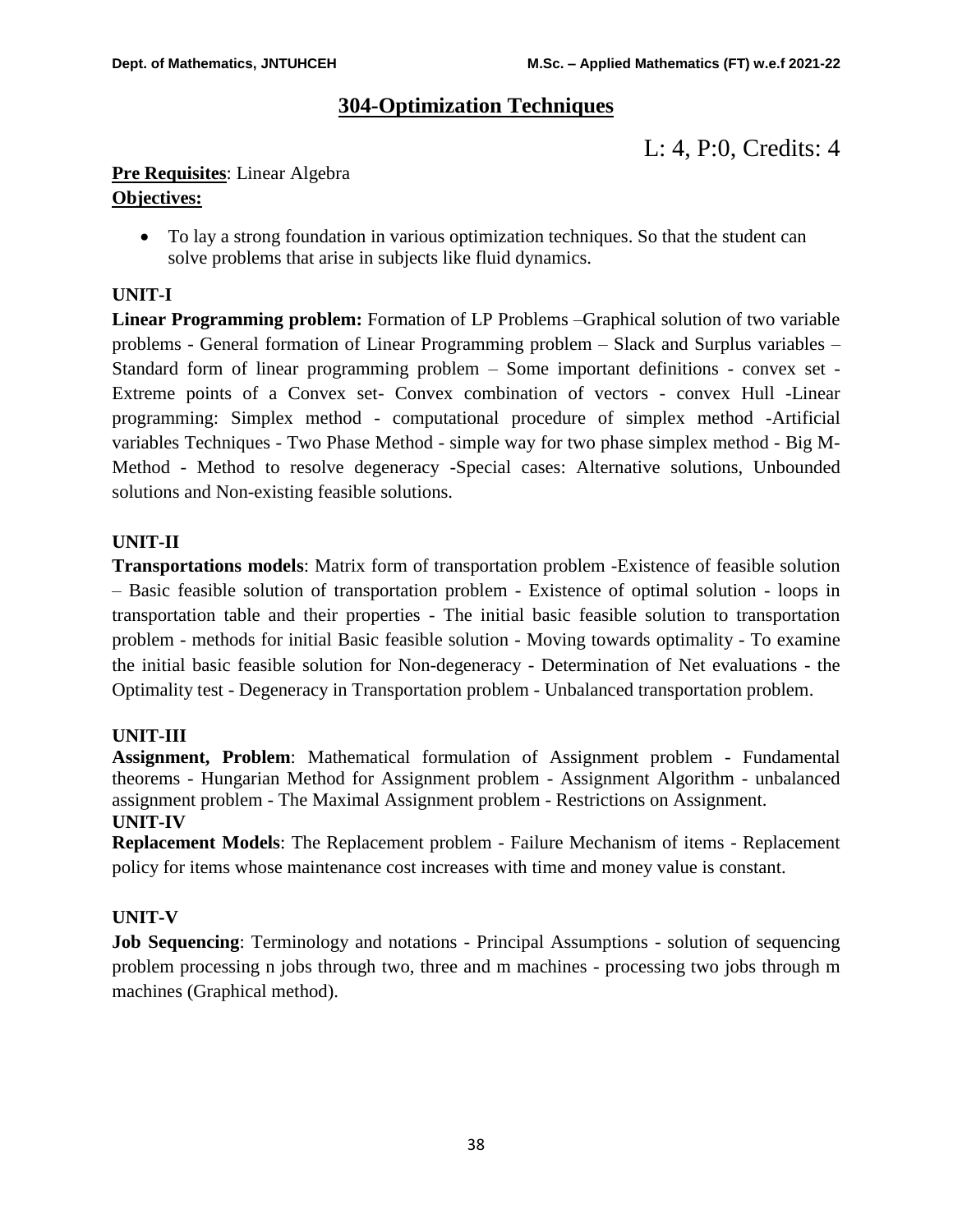# **Scope as in**:

1. Operations Research by S.D.Sharma.

# **Reference**:

- 1. Data Structures in Pascal- Horowitz And Sahni, Galgotia publications.
- 2. Linear programming by M.K.Venkata Raman.

# **Outcome:**

 The student can apply optimization techniques to solve and understand problems in statistics, fluid dynamics etc.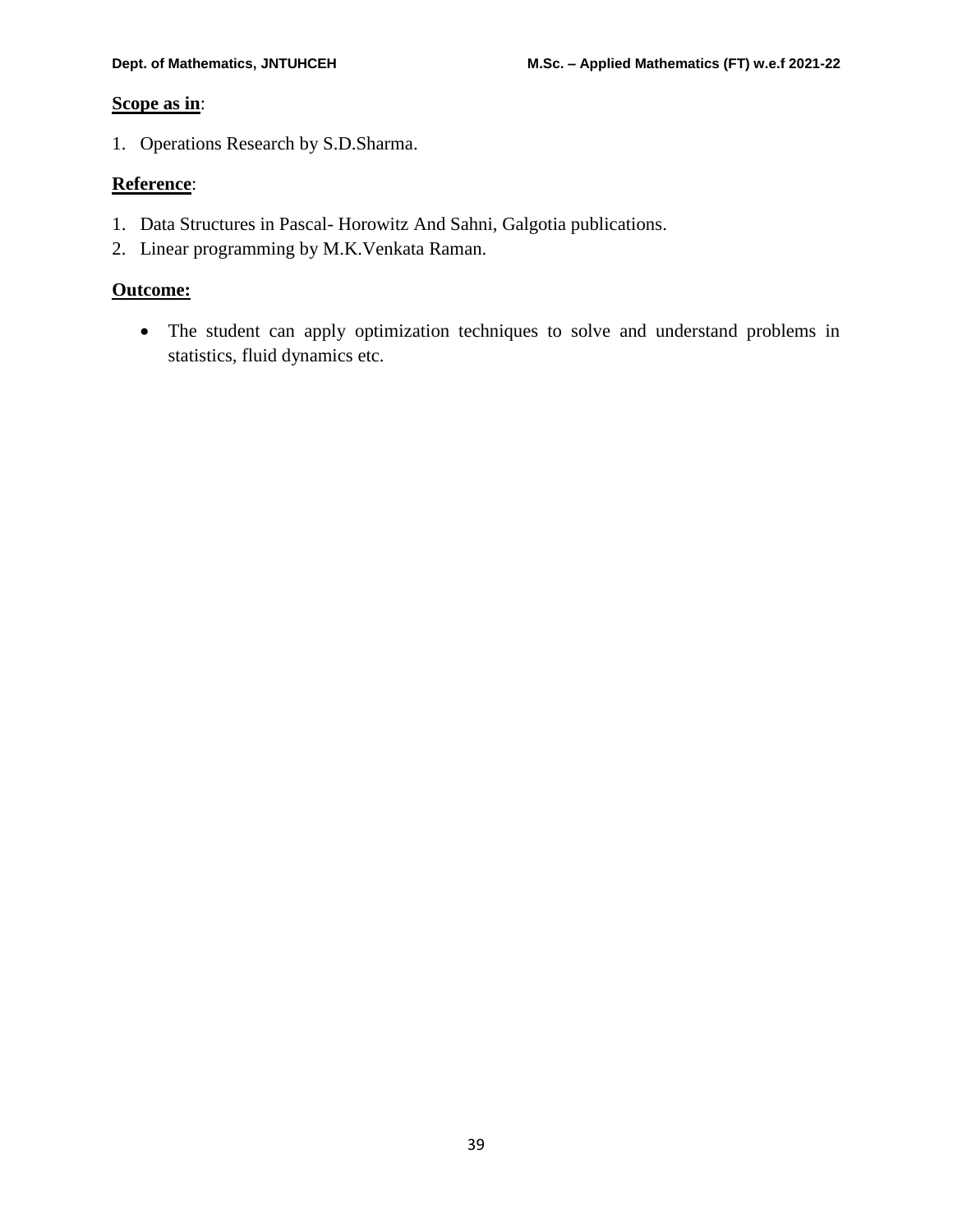# **Departmental Elective- III**

# **305(i)-Discrete Time Control Systems**

L: 4, P:0, Credits: 3

# **Pre Requisites**: Differential Equations, Complex analysis

# **Objectives:**

 To train and motivate the students towards mathematical modeling and to understand various real world problems which use applications of mathematics

# **UNIT-I**

**Introduction to Discrete Time Control Systems**: Introduction - Digital Control Systems - Quantizing and Quantization Error - Data Acquisition, Conversion and Distribution Systems. **The Z Transform:** Introduction - Z Transforms of Elementary Functions – Important properties and theorems - The Inverse Z transform- Method for solving difference equations.

# **UNIT-II**

**Z-Plane Analysis of Discrete - Time Control Systems**: Introduction - Impulse Sampling and data hold - Obtaining the Z Transform by the Convolution integral Method - The pulse transfer function.

# **UNIT-III**

**Design of Discrete-Time Control Systems by Conventional Methods**: Introduction - Mapping between the S plane and the Z plane - Stability analysis of closed Loop systems in the Z plane.

# **UNIT-IV**

**State-Space Analysis**: Introduction - State - Space representations of discrete time systems - Solving discrete-time state Space equations - Pulse-transfer-function matrix - Discretization of continuous- time state - space equations - Liapunov stability analysis.

# **UNIT-V**

**Pole placement and observer design**: Introduction - Controllability - Observability - Useful transformations in state - Space analysis and design - Design via pole placement - State observers.

# **Scope as in:**

1. Discrete - Time Control Systems- Katsuhiko, Ogata Prentice, Hall of India Pvt,2nd edition-New Delhi.

# **References**:

1. Digital Control using Digital Signal Processing- FarzadNekoogar& G Moriarty Prentice Hall PTR- Upper Saddle Rover- New Jersey.

# **Outcome:**

 After the completion of this course the student can apply these techniques to learn and understand mathematical modeling, dynamical systems and mathematical biology.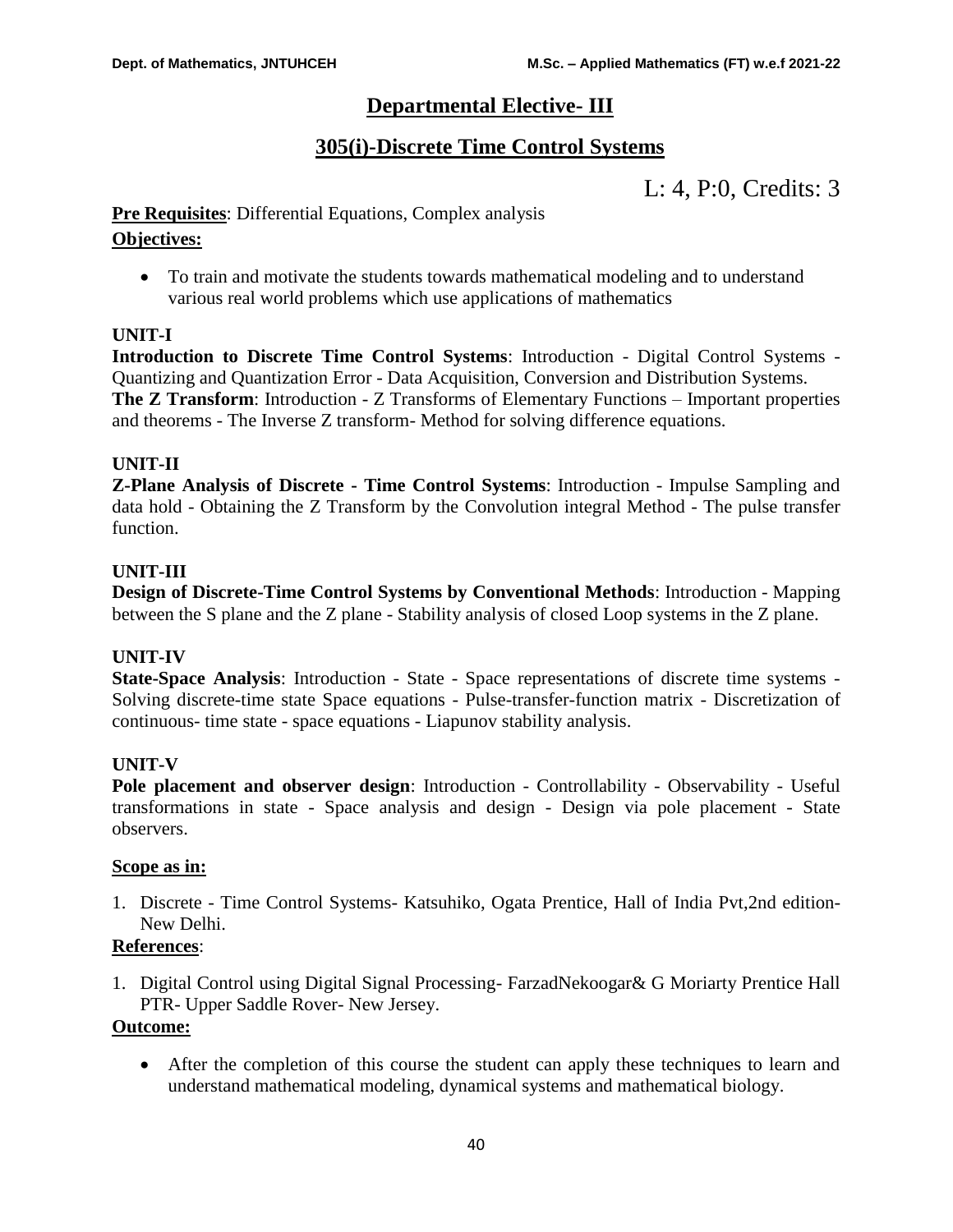# **305 (ii)- Analytic Number Theory**

L: 4, P:0, Credits: 4

**Pre Requisites:** Algebra and Complex Analysis..

# **Objectives:**

 It is to make the students to learn about basic number theory, number theoretic functions and their applications in the proof of prime number theory and in algebra

# **UNIT-I**

**Arithmetical Functions and Dirichlet Multiplication**: Introduction-The mobius function µ(n)- The eulertotient function  $\phi(n)$ - A relation connecting  $\phi$  and  $\mu$ - A product formula for  $\phi(n)$ -Dirichlet product of arithmetical functions- Dirichlet inverse and mobius inversion formula- The Mangoldt function  $\wedge$ (*n*).

# **UNIT-II**

**Multiplicative functions** -Multiplicative functions- Multiplicative functions and Dirichlet Multiplication- The inverse of a completely multiplicative function-Liouville's function  $\lambda(n)$ -The divisor functions  $\sigma_{\alpha}(n)$  - Generalized convolution.

# **UNIT-III**

**Averages of Arithmetical functions:** Introduction-The big oh notation. Asymptotic equality of functions- Eulars summation formula- Some elementary Asymptotic formulas- The Average order of d(n)- The Average order of the divisor functions  $\sigma_{\alpha}(n)$ -The average order of  $\phi(n)$ -An application to the distribution of lattice points visible from the origin-The average order of  $\mu(n)$ and  $\wedge$ (*n*) - The partial sums of Dirichlet product.

# **UNIT-IV**

**Some Elementary Theorems on the Distribution of Prime Numbers**: Introduction-Chebyshev's functions - Relations connecting  $v(x)$  and  $\pi(x)$ - Some equivalent forms of the prime number theorem- Inequalities for  $\pi(n)$  and  $p_n$ - Shapiro's Tauberian Theorem- An Asymptotic

formula for the partial sums $\sum_{p\leq x} (1/p)$ - The partial sums of the Mobius function.

# **UNIT-V**

**Finite Abelian Groups and Their Characters**: Definition- Examples of groups and subgroups-Elementary properties of groups- Construction of subgroups- Characters of finite abelian groups. The character group- The orthogonality relations for characters- Dirichlet Characters- Sums involving Dirichlet Characters- The non-vanishing of  $L(1, x)$  for real nonprincipal x.

# .**Scope as in:**

1. Introduction to Analytic Number Theory– Tom.M.Apostol, Narosa.

# **References:**

1. Analytic Number Theory – Raymond Ayoub, American Math. Society .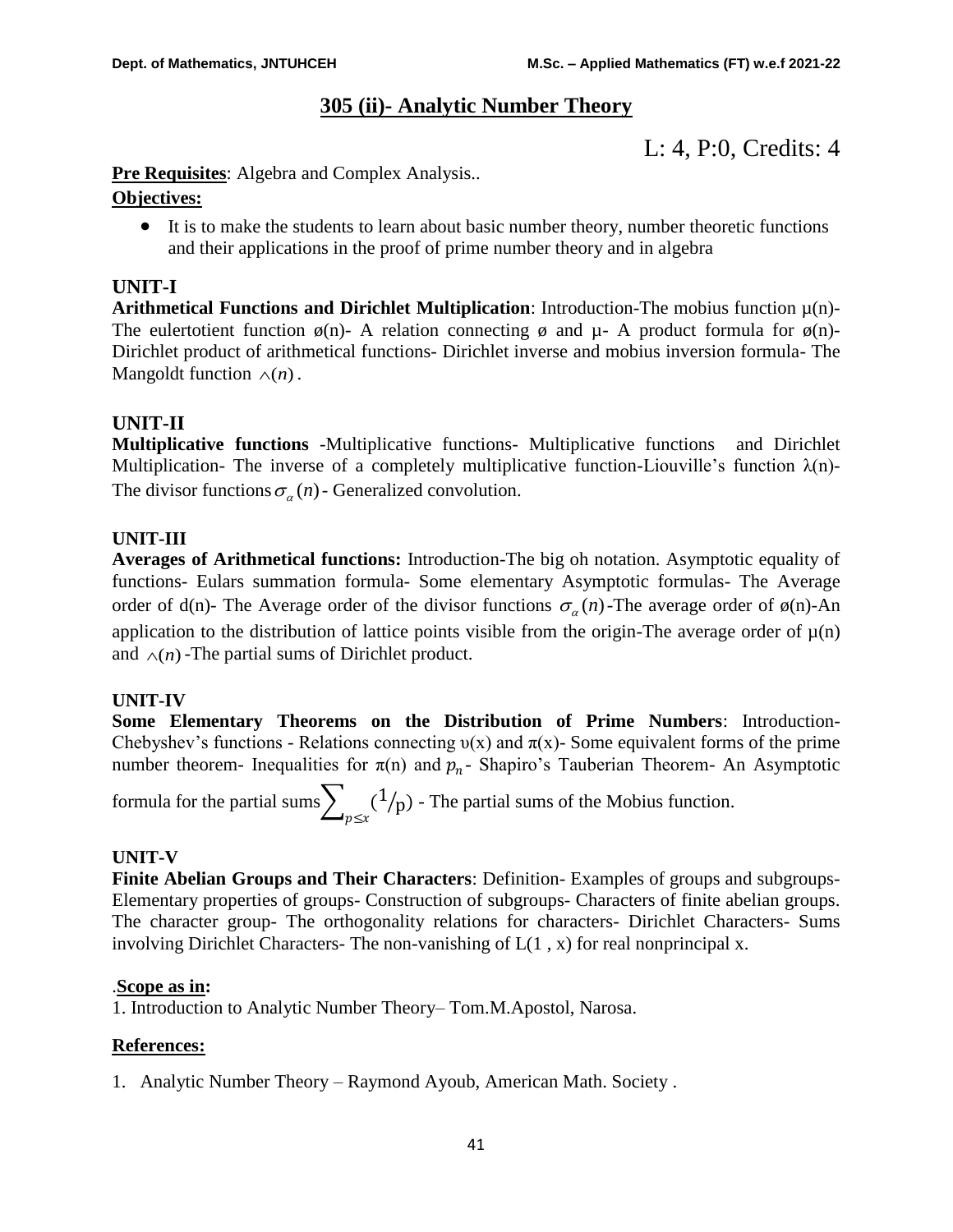2. An Introduction to the Theory of Numbers – G.H Hardy, E. M Wright, Oxford University Press.

# **Outcome:**

 After completion of this course students can learn the applications number theory in advanced subjects like cryptography, cryptology, and coding theory.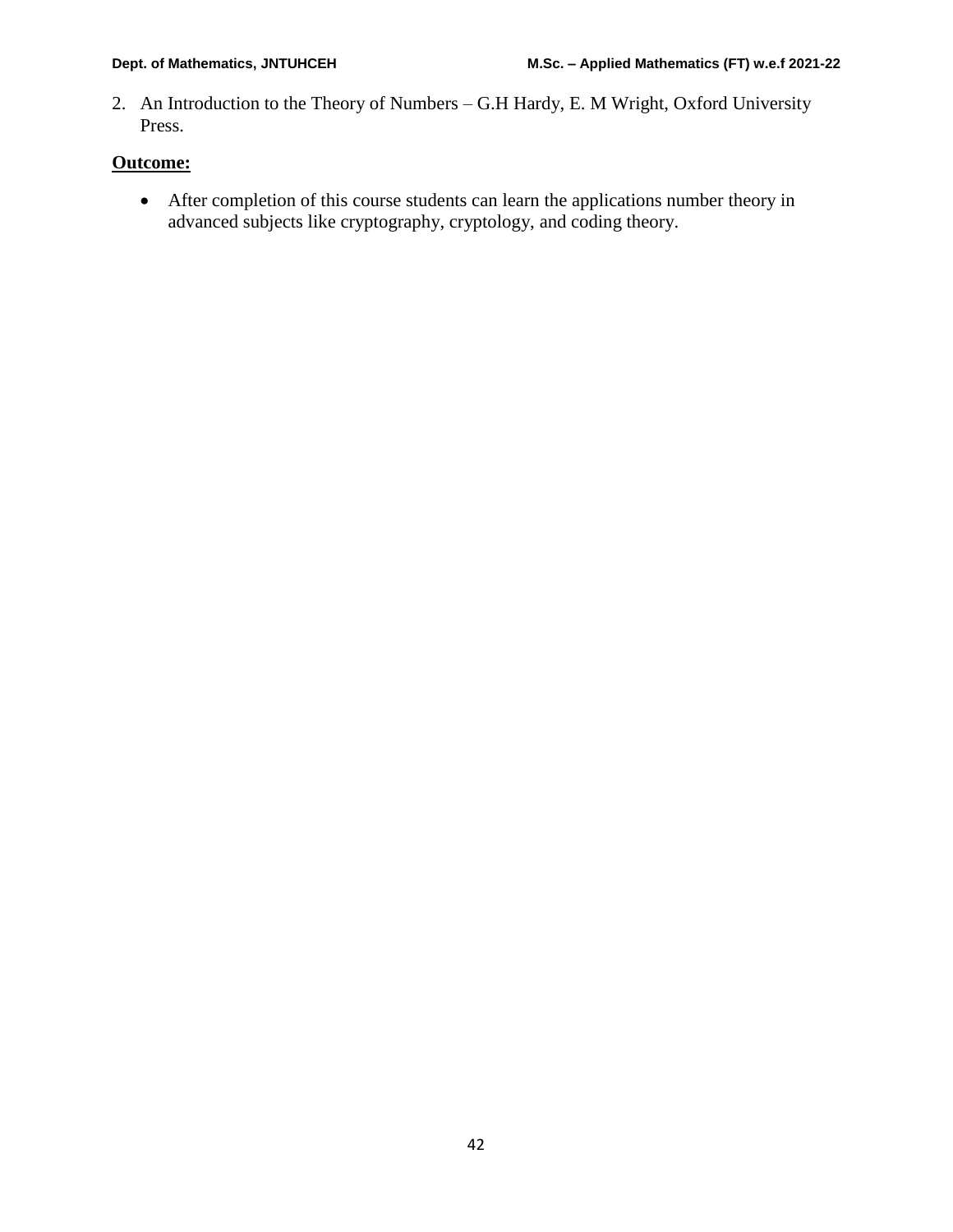# **306- MAT LAB-I**

# L: 0, P: 6, Credits: 2

# **Pre Requisite:**. Foundation Course

# **Objectives:**

- The goal of this course is to introduce students to the fundamental concepts of Scientific Programming using MATLAB and we introduce the necessary mathematical concepts as we go.
- The course will cover the syntax and semantics of MATLAB including data types, control structures, comments, variables, functions, and other abstraction mechanisms.

# **UNIT-I**

**Introduction to MAT LAB**: Starting and ending a MATLAB-MATLAB Environment- Help future- Types of Files- Platform- Search Path.

**Constants, Variables and Expression:-** Character Set- Data Types- Constants and Variables-Operators- Hierarchy of Operations- Built-in Functions- Assignment Statement- Illustrative Programs.

# **UNIT-II**

**Vectors and Matrices:-**Scalars and Vectors- Entering Data in Matrices- Line Continuation-Matrix Subscripts/Indices- Multidimensional Matrices and Arrays- Matrix Multiplications-Generation of Special Matrices- Matrix and Array Operations - Functions with Array Inputs-Structure Arrays - Cell Arrays.

**Polynomials:-**Entering a polynomial- Polynomial Evolution- Roots of a Polynomial- Polynomial Addition and Subtraction- Polynomial Multiplication- Polynomial Division- Formulation of Polynomial Equation - Characteristic Polynomial of a Matrix- Polynomial Differentiation-Polynomial Integration- Polynomial Curve fitting- Evolution of Polynomials with Matrix Arguments.

# **UNIT-III**

**Input-output Statements:-**Data input- Interactive Inputs- Reading/Storing File Data- Output Commands- Low-level Input-Output Functions.

**MATLAB Graphics:-**Two Dimensional Plots- Multiple Plots - Style Option -Sub plots-Specialized Two–Dimensional Plots- Three dimensional Plots.

# **UNIT-IV**

**Loops:** While loop-For loop- Break and Continue Statements- Nesting loops- Branches Control Structures.

**Writing Programs and Functions:-** MATLAB Editor-MATLAB Programming- Function Subprograms- Types of Functions - Function handles- Errors and Warnings.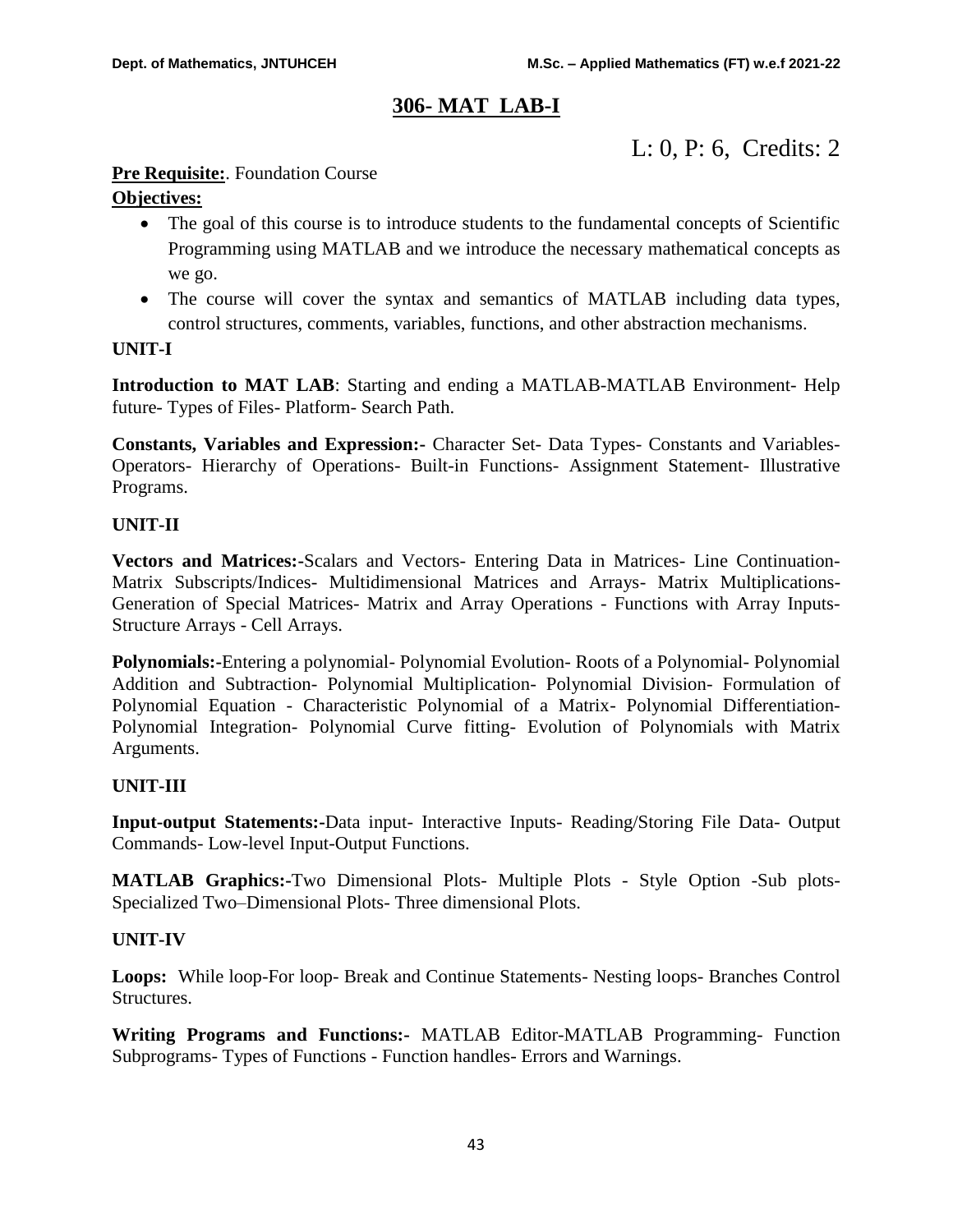# **UNIT- V**

**Database Tool Box:-**Create a Database and Data Source- Export data from MATLAB Workspace to Database- Import data from Data base to MATLAB workspace - Sub Query from Multiple tables Using VQB (Visual Query Builder) - MATLAB functions with Examples.

# **Scope as in:**

1. MATLAB and Its Application In Eginerring- RajkumarBanasal, Ashok Kumar

Geo, Manoj Kumar Sharma, Pearson Publications.

**References:** Numerical Methods using MATLAB- John H. Mathews, D.fink, PHI.

# **Outcome:**

Students who successfully complete this course will:

- Become familiar with general concepts in computer science
- Gain an understanding of the general concepts of programming
- Obtain a solid foundation in the use of MATLAB.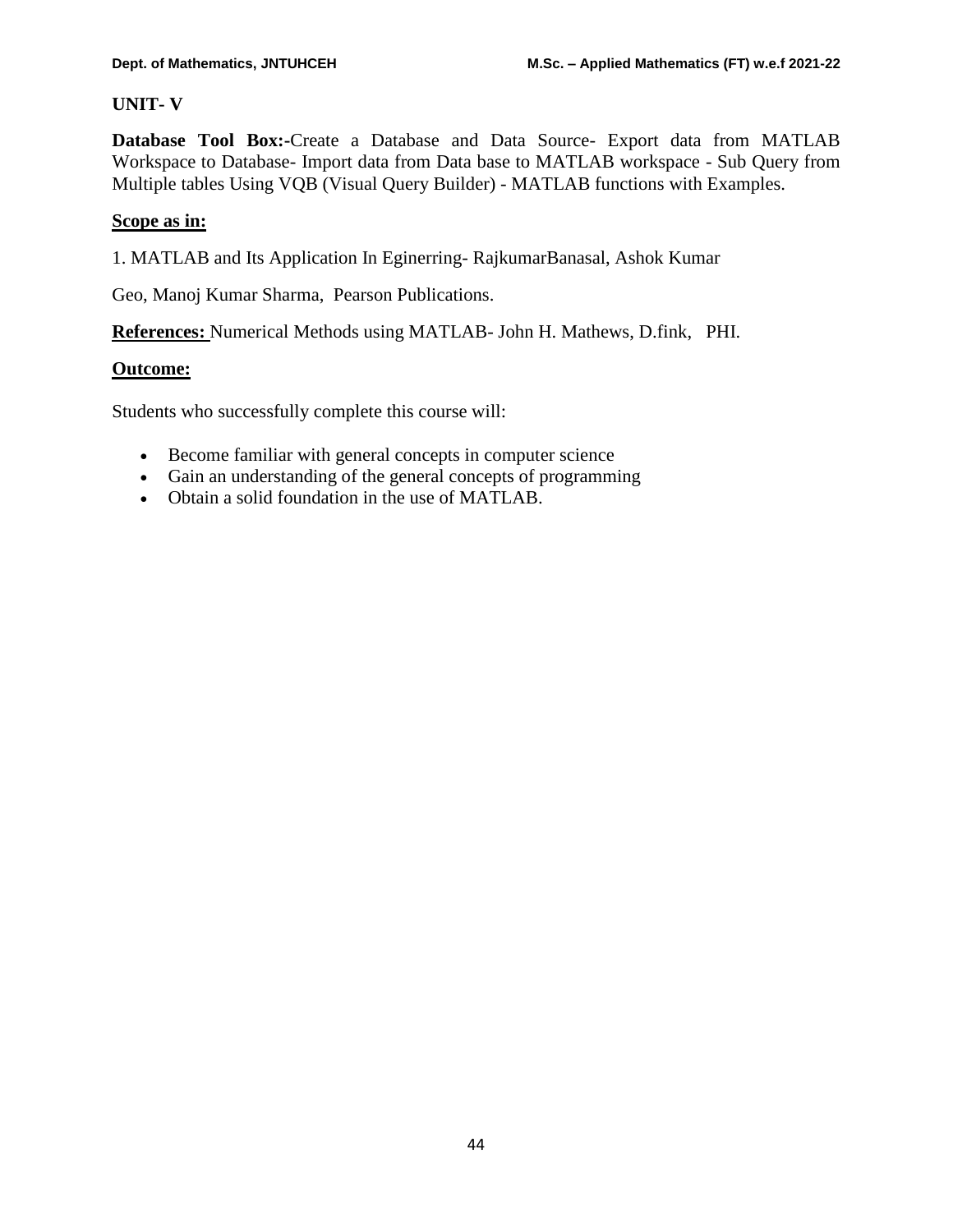# **Lab Practice:-**

1. Let a 4X3 Matrix 
$$
A = \begin{bmatrix} 2 & 3 & 4 \\ 3 & 4 & 5 \\ 4 & 5 & 6 \\ 5 & 6 & 7 \end{bmatrix}
$$
, Using matlab Commons

a) Delete a  $1<sup>st</sup>$  row of A

- b) Delete the  $1^{st} \& 2^{nd}$  columns of all rows of matrix.
- c) Replace the elements  $A(3,4)$ ,  $A(2,3)$  with 9 and 8.
- 2. Express the following sets of algebraic equation in the matrix form AY=B.

| $x_1 + x_2 - x_3 = 2$    |   | $x_1 + x_2 + x_3 = 4$   |
|--------------------------|---|-------------------------|
| $-x_1 + 3x_2 - x_3 = 2$  | & | $-x_1 + 3x_2 - x_3 = 4$ |
| $3x_1 - 5x_2 - 2x_3 = 0$ |   | $4x_1 - 4x_2 = 0$       |

- a) Find the inverse of both matrices.
- b) Obtain the solution for the variables  $x_1, x_2 \& x_3$ .
- c) Find the eigen values and eigen vectors of both matrices.
- d) Find rank, trace and transpose of both matrices.

3. Draw multiple plots using hold command and also use legend command.

4. Draw the multiple plots of the following curves  $y1 = \sqrt{x^2 + 1}$ ,  $y2 = 5X + 20$ , using Line command X varies from 0 to 100 and step size is 10.

5. Draw the graph of the equation  $Y=3X + 5$  for X varies from 0 to 5, add label to it using gtext command.

6. Plot the curve given by the equation  $y=sin(x)$  as X varies from 0 to  $2*pi$  also label the X and Y axis produce a suitable title to plot and also show grid lines on the plot.

7. Illustrate the use of pie function to show the concentration of different industries in the regions as per the following data.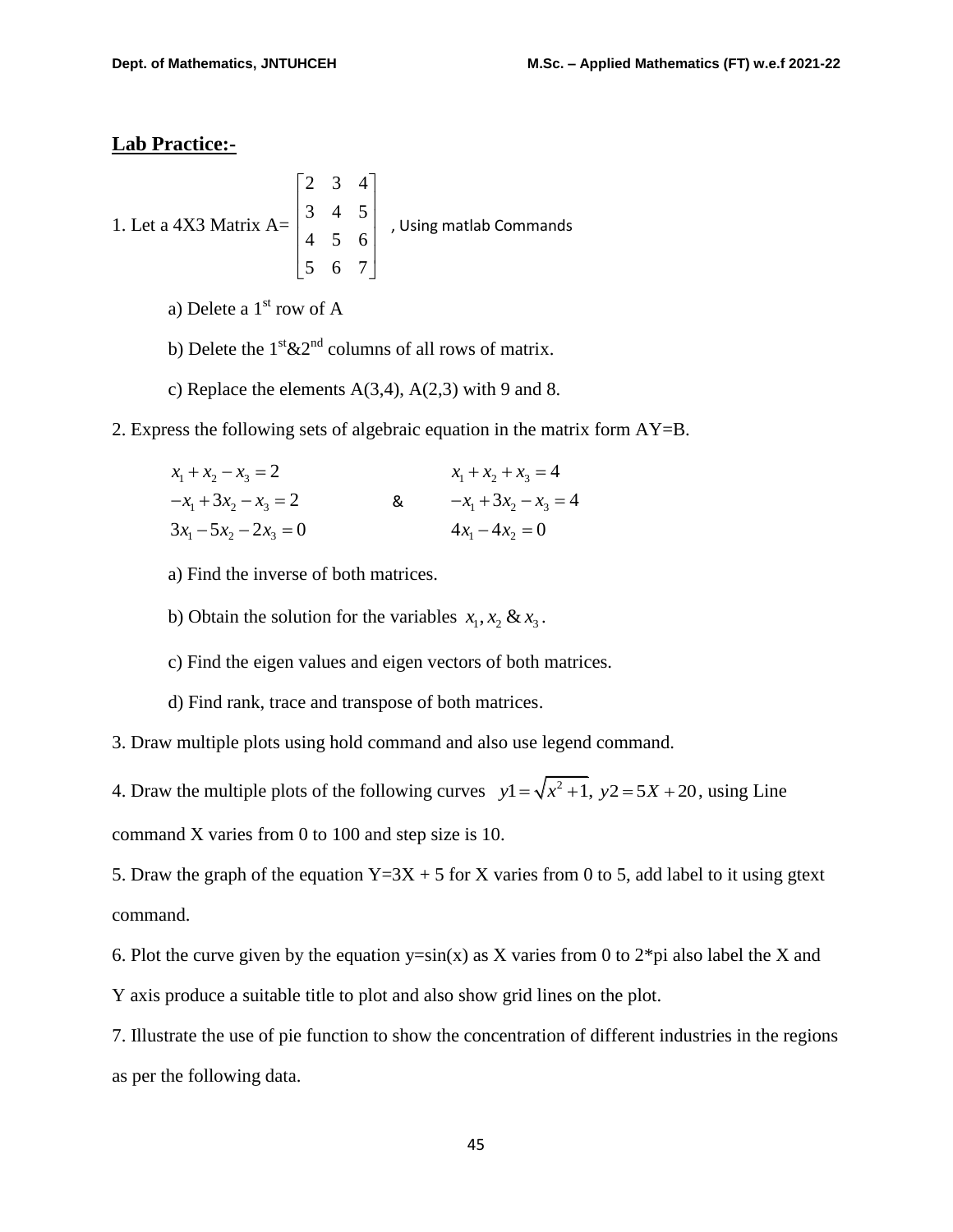| <b>Name of the industry</b> | <b>No. of Industrial</b><br><b>Units</b> |
|-----------------------------|------------------------------------------|
| Cement                      |                                          |
| Textile                     |                                          |
| Software                    | 20                                       |
| Chemical                    | 2                                        |
| Telecom                     |                                          |
| <b>Banking</b>              | 10                                       |

8. Divide the figure window into 4 sub windows and plot the following functions

i) Plot V v/s I, where V=4 $*$ I and I=1,2,3,4

ii) Plot Y v/s X, where  $Y=X^2$  and  $X=1,2,3,4$ 

iii) For  $t=0$ :  $2*pi$  in step  $t=pi/60$ , plot  $sin(t)$  v/s t.

iv) For  $t=0$ : pi/30:  $2*pi$ , plot cos(t) v/s t

9. Plot the graph for the equation  $y = X^3 + 2X^2 - 5$ , X varies from -10 to 10, use gtext command to write this equation on the curve plotted.

10. Write a program to plot the curve for equation  $A=10e^{-0.2t}$  for t=0 to 50, show the grid lines on the graph.

11. Plot a bar graph to show the comparison of average temperature in city A, B, C for the months from September to February.

|           | $City - A$     | $\vert$ City - | City - |
|-----------|----------------|----------------|--------|
|           |                |                | ⊂      |
| September | 31             | 28             | 24     |
| October   | 29             | 26             | 22     |
| November  | 28             | 25             | 20     |
| December  | 27             | 24             | 16     |
| January   | 26             | 22             |        |
| February  | $\overline{C}$ | 25             |        |

12. Plot the following function on polar plot, the function is  $f(\theta) = \sin(4 \theta)$  for  $-pi/2 \le \theta \le \pi/2$ , where  $\theta$  is in Radians.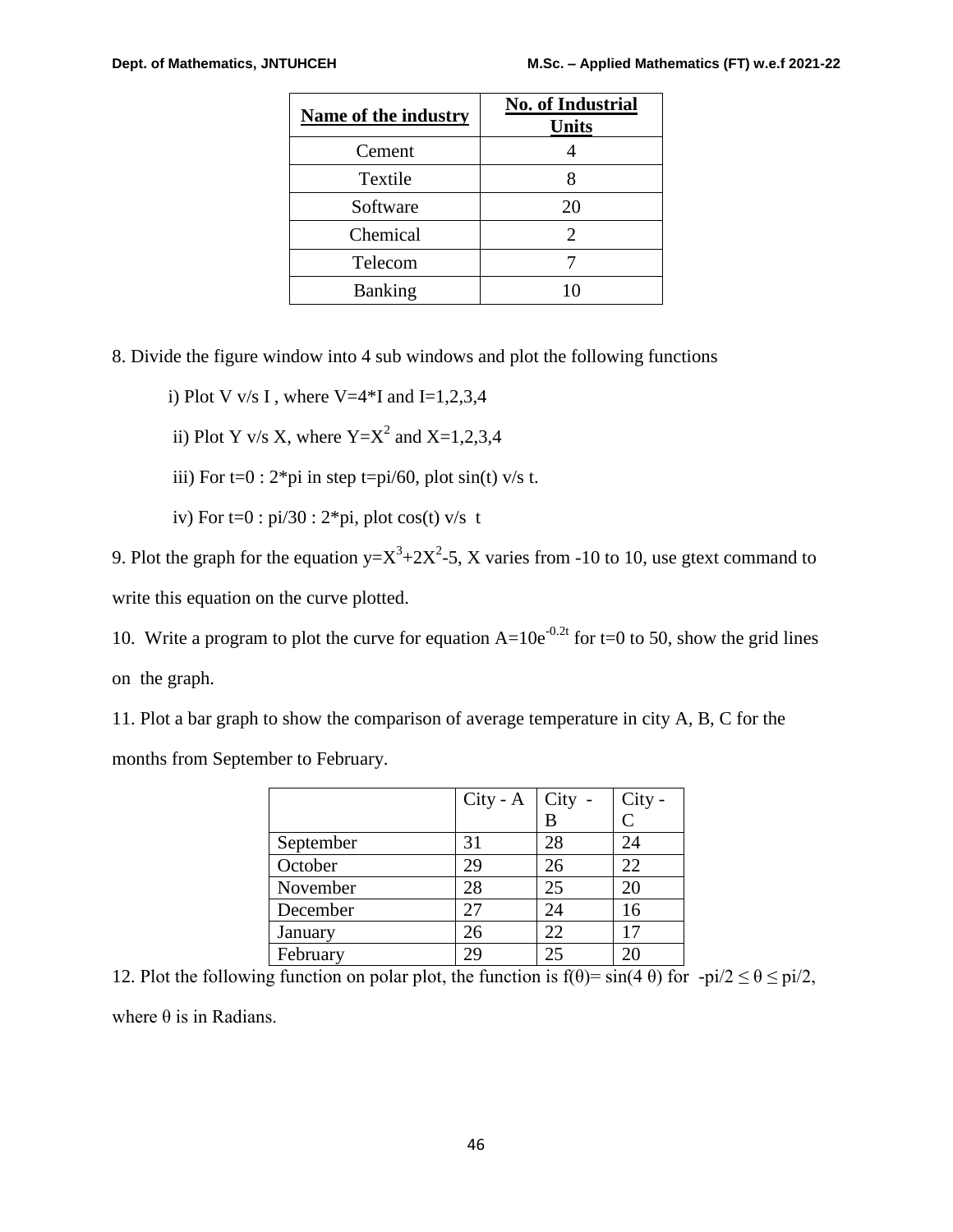# **SYLLABUSFOR**

# **SEMESTER-IV**

- Functional Analysis
- Operations Research
- $\triangleright$  Fluid Mechanics
- Differential Equations and Dynamical systems
- **ELECTIVES**
	- Theory of Computation
	- Numerical methods for Partial Differential Equations
- $\triangleright$  MAT LAB-II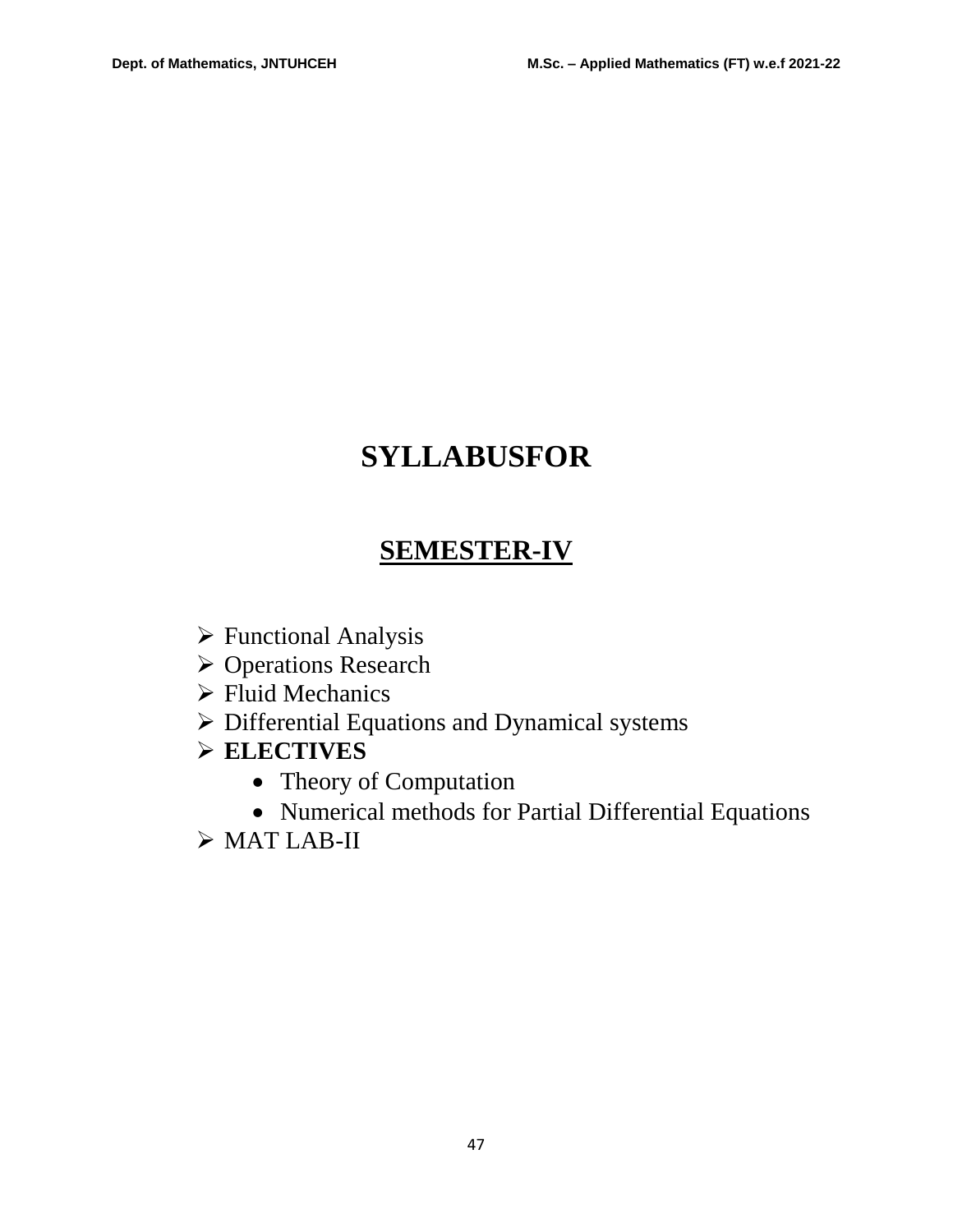# **401- Functional Analysis**

L: 4, P:0, Credits: 4

#### **Pre Requisites**: Analysis- I and Analysis- II.

#### **Objectives:**

• The objective of the module is to study linear mappings defined on Banach spaces and Hilbert spaces, especially linear functional and some sequence spaces. In particular, the four big theorems in functional analysis, namely, Hahn-Banach theorem, uniform boundedness theorem, open mapping theorem and Banach-Steinhaus theorem will be covered.

#### **UNIT- I**

**Normed Spaces - Banach Spaces:** Normed Space- Banach Space –Further Properties of Normed Spaces –Finite Dimensional Normed Spaces and Subspaces –Compactness and Finite Dimension.

#### **UNIT-II**

Linear Operators - Bounded and Continuous Linear Operators – Linear Functionals –Linear Operators and Functionals on Finite Dimensional Spaces –Normed Spaces of Operators- Dual Space.

#### **UNIT-III**

**Inner Product Spaces.Hillbert Spaces:** Inner Product Space. Hilbert Space - Further Properties of Inner Product Spaces –Orthogonal Complements and Direct Sums – Orthonormal Sets and Sequences –Series Related to Orthonormal Sequences and Sets –Total Orthonormal Sets and Sequences –Representation of Functionals on Hilbert Spaces.

#### **UNIT-IV**

**Fundamental Theorems for Normed and Banach Spaces:** Zorn's Lemma-Hahn-Banach Theorem-Hahn-Banach Theorem for Complex Vector Spaces and Normed Spaces-Application to Bounded Linear Functional on C[a,b] -Adjoint Operator-Reflexive Spaces-Category Theorem-Uniform Boundedness Theorem.

#### **UNIT-V**

Strong and Weak Convergence-Convergence of Sequences of operators and Functionals-Application to Summability of Sequences -Weak Convergence –Open Mapping Theorem – Closed Linear Operators- Closed Graph Theorem.

#### **Scope as in:**

1. Introductory Functional Analysis with Applications– Erwin Kreyszig, John Wiley.

#### **References:**

- 1. Introduction to topology and modern Analysis- G.F Simmons Tata Mc Graw-Hill.
- 2. Functional Analysis- B.V. Limaye.
- 3. A First Course in Functional Analysis– Goffman and Pedrick.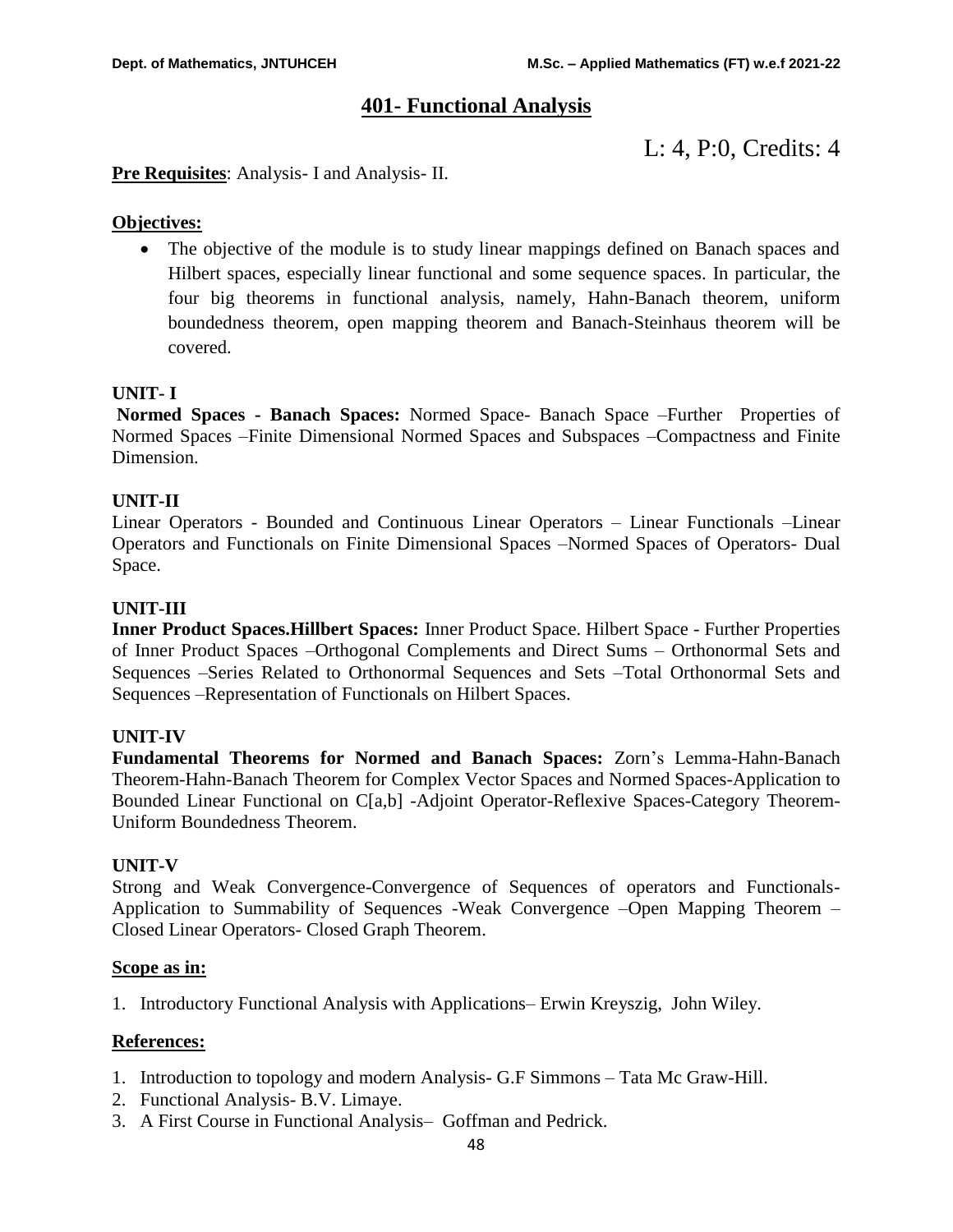- 4. Operator Theory– S.K. Berberian– Springer.
- 5. Functional Analysis-A problem oriented approach– V.K. Krishnan, PHI
- 6. Topics in Functional Analysis and Applications- S. Kesavan, John Wiley.

#### **Outcome:**

This is a basic Foundation course in functional analysis with which student gets a better understanding of advanced courses in ODE and PDE.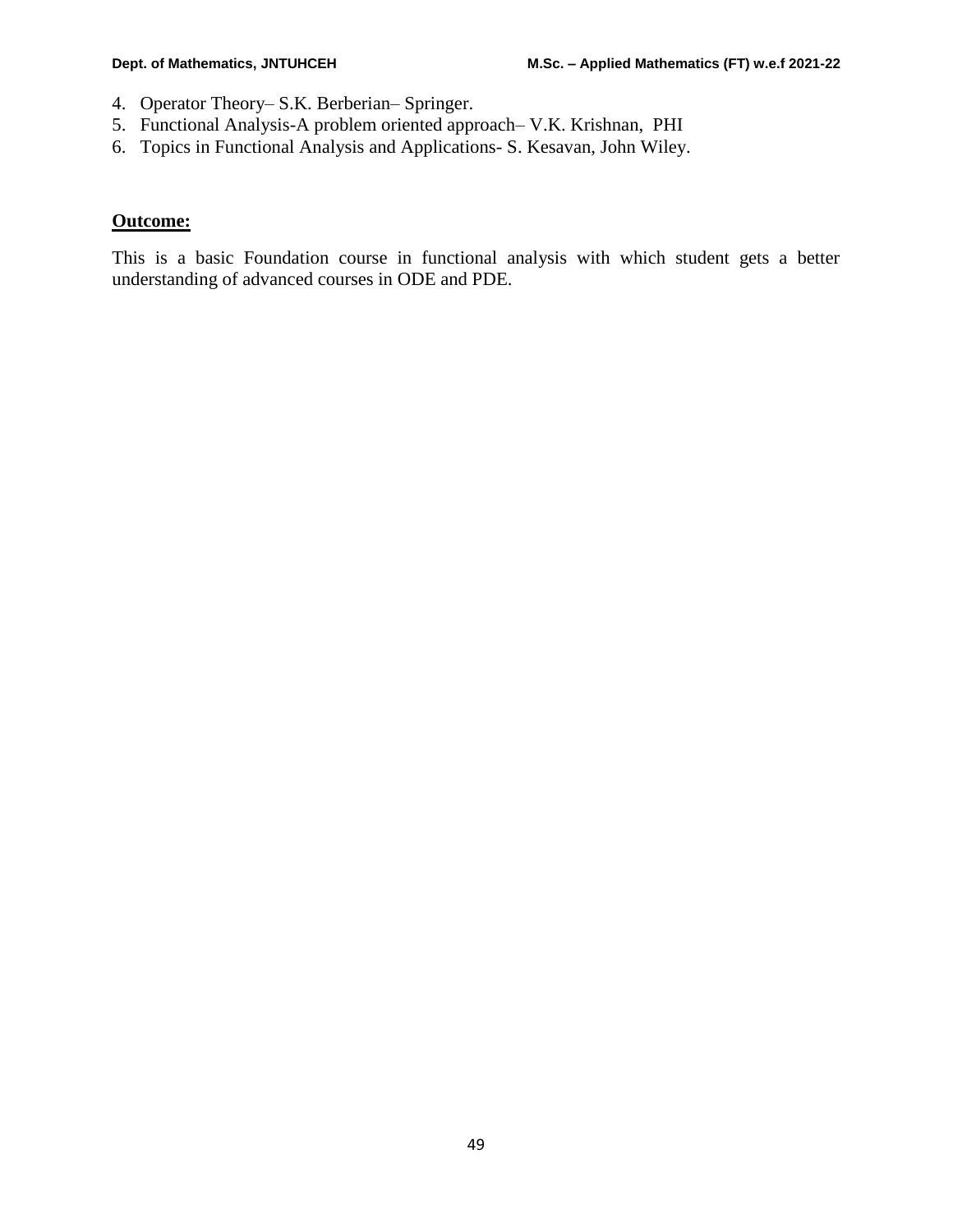# **402- Operations Research**

L: 4, P:0, Credits: 4

# **Pre Requisites**: Optimization Techniques

# **Objectives:**

- Model decision making problems using major modeling formalisms of artificial intelligence and operations research, including propositional logic, constraints, linear programs and Markov processes
- Evaluate the computational performance of search, satisfaction, optimization and learning algorithms.
- Apply search, satisfaction, optimization and learning algorithms to real world problems.

# **UNIT-I**

**Theory of Games**: Characteristics of Games Theory - Basic definitions - Minimax Maximin Criterion and optimal strategy - saddle point optional strategies and the value of game - solution of games with saddle points - Rectangular Games without saddle point – Minimax maximin principle of mixed strategy games - Two by two Games without Saddle point by Arithmetic method - Dominance method - Graphical method for 2xn and mx2 Games.

# **UNIT-II:**

**Dynamic Programming**: Decision Tree and Bellman's principles of optimality - solution of problem with Finite number of stages - Model 1: Minimum path problem - Model II Single additive constraint, Multiplicatively Separable return - Model III. Single additive constraint, additively separable return -Model IV: Single Multiplicative constraint, additively separable return- Model V: System involving more than one constraint.

# **UNIT-III**

**Inventory Production Management**: Introduction - Definition - Types of Inventory models - Inventory decisions - How to develop an inventory model - Costs involved in Inventory problems - Variables in inventory problem - classification of characteristics of inventory systems -Concept of average inventory- Concept of economic ordering quantity – Determination of EOQ by trial and Error method-A list of symbols used Graphical method - The EOQ model without shortage.

# **UNIT-IV:**

**Project scheduling by PERT - CPM**: Introduction– Historical development of CAM / PERT Techniques – Applications of PERT / CPM Techniques - Basic steps in PERT / CPM techniques – Network diagram representation – Rules for drawing Network diagram -Labelling: FULKERS'S 1-J Rule - Time estimates and critical path in network analysis – Project evaluation and review techniques (PERT).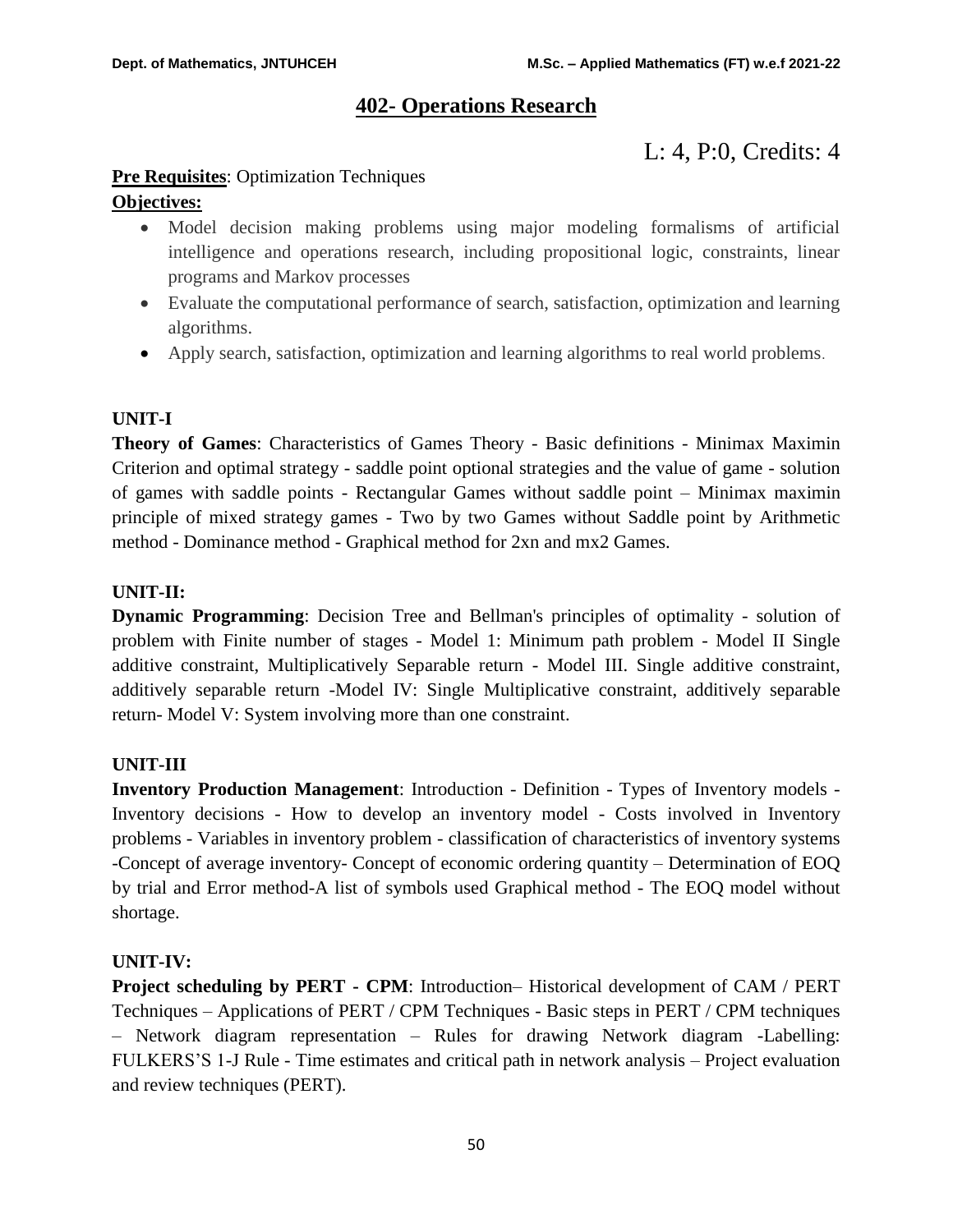# **UNIT-V**

**Queuing theory**: Introduction - Queuing system - queuing problem - Transient and steady states - Traffic intensity - Distributions of Arrivals 'Poisson process' ( Pure Birth process) - properties of Poisson process of Arrivals - Distribution of inter - Arrival time (exponential process) - Markovian property of inter-arrival times - Distribution of Departure (Pure Death process) - Classification of Queuing Models - Solution of Queuing models and limitations for its applications - Model I.  $(M/M/1):( \infty / FCFS)$ : Birth and death model.

# **Scope as in:**

1. Operations Research by S.D.Sharma.

# **References:**

- 1. Operations Research by TahaHandi, Prentice –Hall.
- 2. Operations Research by Prem Kumar Gupta S.Chand.

# **Outcome:**

Upon successful completion of this course, students will be able to:

- Describe at an initiative level the process of artificial intelligence and operations research: a real-time cycle of problem understanding, formulation, solution and implementation.
- Formulate simple reasoning, learning and optimization problems, in terms of the representations and methods presented.
- Manipulate the basic mathematical structures underlying these methods, such as system state, search trees, plan spaces, model theory, propositional logic, constraint systems, Markov decision processes, decision trees, linear programs and integer programs.
- Demonstrate the hand execution of basic reasoning and optimization algorithms on simple problems.
- Formulate more complex, but still relatively simple problems, and apply implementations of selected algorithms to solve these problem.
- Evaluate analytically the limitations of these algorithms, and assess tradeoffs between these algorithms.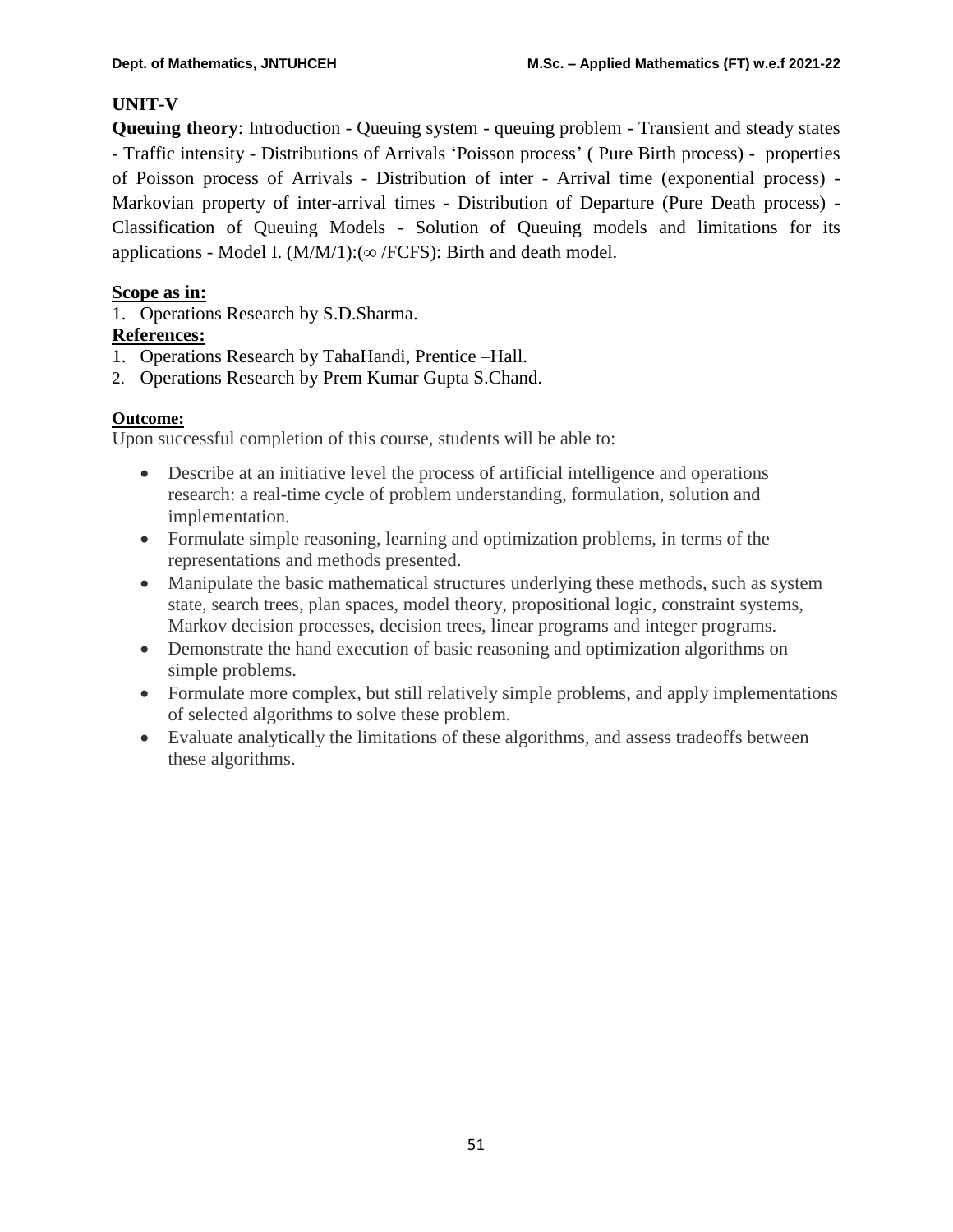# **403 - Fluid Dynamics**

L: 4, P:0, Credits: 4

# **Pre Requisites**: Mechanics.

# **Objectives:**

- Develop an understanding of fluid dynamics in aerospace engineering as well as a variety of other fields.
- Learn to use control volume analysis to develop basic equations and to solve problems.
- Understand and use differential equations to determine pressure and velocity variations in internal and external flows.

# **UNIT-I**

**General Orthogonal Curvilinear Coordinates**: Arc length in Orthogonal coordinates – Gradient in orthogonal coordinates – Divergence in orthogonal coordinates – Laplacian in orthogonal coordinates – Curl of a vector function in orthogonal coordinates – **Kinetics of fluids in motion:** Real fluids and ideal fluids – Velocity of a fluid at a point – Streamlines and Pathlines: Steady and unsteady flows – The velocity potential – The vorticity vector – Local and particle rates of change – Conditions at a rigid boundary – General analysis of fluid motion.

# **UNIT-II**

**Equations of Motion of a Fluid**: Pressure at a point in a fluid at rest- Pressure at a point in a moving fluid -Conditions at boundary of two inviscid immiscible fluids - Euler's equation of motion- Bernoulli's equation – Discussion of the case of steady motion under conservative body forces – Some potential theorems – Some flows involving axial symmetry – Some special two dimensional flows – Impulsive motion – Some further aspects of vortex motion.

# **UNIT-III**

**Some Three Dimensional Flows**: Sources, Sinks, Doublets - Images in a rigid infinite plane-Images in solid spheres - Axi-symmetric flows; Stoke's stream function – Some special forms of the stream function for Axi Symmetric irrotational motions.

# **UNIT-IV**

**Some Two-Dimensional Flows**: Meaning of two dimensional flows- Use of cylindrical polar coordinates –The stream function- The complex potential for two dimensional irrotational incompressible flow.

# **UNIT-V**

Complex velocity potentials for standard two dimensional flows - Uniform stream - line sources and line sinks- Line doublets - Two dimensional image Systems –The Milne Thomson circle theorem –Some Applications of the circle theorem - Extension of the circle theorem- Theorem of Blassius- Use of conformal transformation –Some Hydrodynamical aspects of a conformal transformation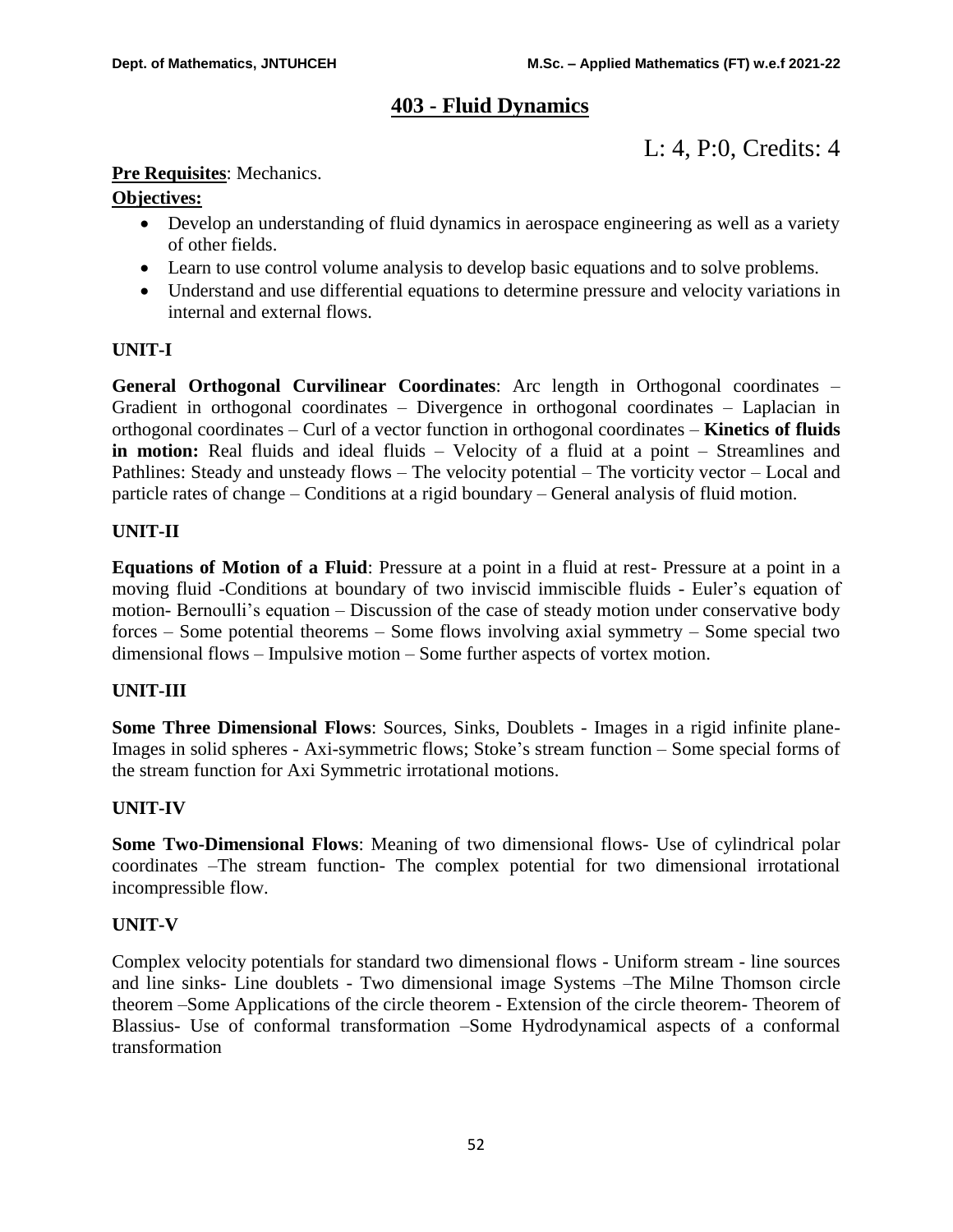# **Scope as in:**

1. Text book of Fluid Dynamics- F. Chorlton.

# **References**:

- 1. Hydrodynamics- Milne Thomson.
- 2. Fluid Mechanics- Raisinghania, S. Chand.
- 3. An Introduction to Fluid Dynamics- G.K. Batchets, Cambridge University Press.
- 4. Elementary Fluid Dynamics- D.J. Acheson, Oxford University Press.
- 5. A First Course in Fluid Dynamics, Cambridge University press.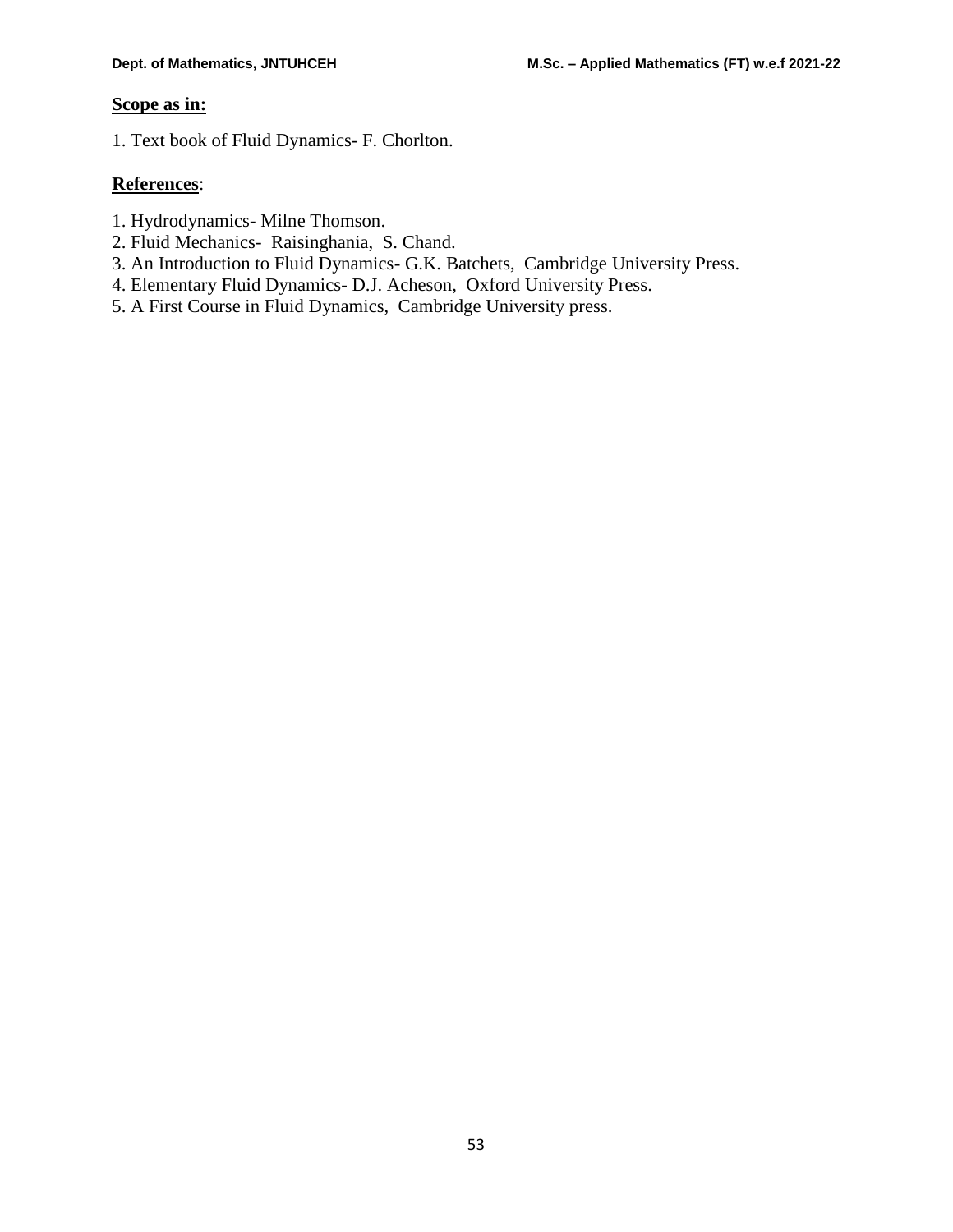# **404- Differential Equations and Dynamical Systems**

L: 4, P:0, Credits: 3

# **Pre Requisites:** Theory of Ordinary differential equations

# **Objectives:**

By the end of the course, you would/should have:

- Learned and used various tools for the analysis and control of nonlinear systems.
- Got a feeling and gained insight into the complexity of nonlinear systems.
- Known and played around with a wide variety of interesting, inherently nonlinear examples.

# **UNIT –I**

**Linear Systems**: Uncoupled Linear Systems- Diagonalization- Exponentials of Operators- The Fundamental Theorem for Linear Systems- Linear Systems in  $R^2$ - Complex Eigen Values-Multiple Eigen Values- Jordan Forms- Stability Theorem- Non homogeneous Linear Systems.

# **UNIT-II**

**Nonlinear Systems: Local Theory**- Some Preliminary Concepts and Definitions- The Fundamental Existence- Uniqueness Theorem- Dependence on Initial Conditions and Parameters- The Maximal Interval of Existence- The Flow Defined by a Differential Equation-Linearization- The Stable Manifold Theorem- The Hartman- Grobman Theorem- Stability and Liapunov Functions- Saddle- Nodes- Foci and Centers- NonHyperbolic Critical Points in  $R^2$ -Gradient and Hamiltonian Systems.

# **UNIT-III**

**Nonlinear Systems: Global Theory**- Dynamical Systems and Global Existence Theorems-Limit Sets and Attractors- Periodic Orbits- Limit Cycles and Separatrix Cycles- The Poincare Map- The Stable Manifold Theorem for Periodic Orbits- Hamiltonian Systems with Two Degrees of Freedom- The Poincare Bendixson Theory in  $R^2$ - Lienard Systems – Bendixon's Criteria- The Poincare Sphere and separatrix Configurations- Index Theory.

# **UNIT-IV**

**Nonlinear Systems: Bifurcation Theory**- Structural Stability and Piexoto's Theorem-Bifurcations at Non Hyperbolic Equilibrium Points- Hopf Bifurcation and Bifurcation of Limit Cycles from a Multiple Focus.

# **UNIT-V**

Bifurcations at Non Hyperbolic Periodic Orbits- One Parameter Families of Rotated Vector Fields- The Global Behavior of One Parameter Families of Periodic Orbits- Homoclinic Bifurcations- Melnikov's Method.

# **Scope as in:**

1. Differential Equations, Dynamical Systems and an Introduction to Chaos- M.W.Hirsch, Stephens Snale, Rldevaney, ELSE WEAR Press.

# **References:**

1. Differential Equations and Dynamical Systems- Lawrence Perko, Springer.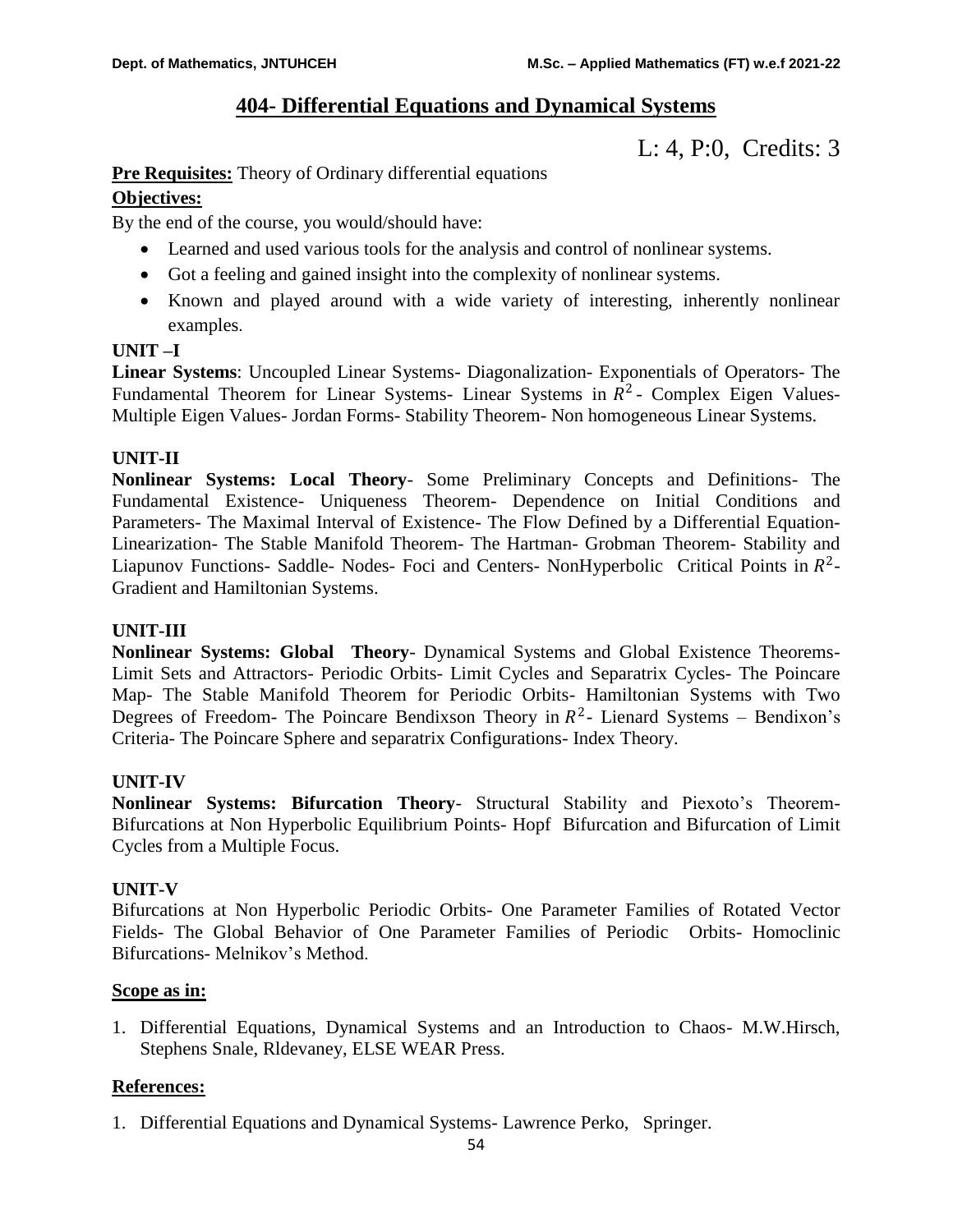# **Outcome:**

- Knowledge. The student has knowledge of basic concepts and methods from the theory of differential equations and dynamical systems, including analytical and geometrical techniques for the study of qualitative properties of solutions. In particular, the student is familiar with linear and nonlinear systems, existence and uniqueness, continuous dependence, phase plane analysis, equilibria, limit cycles, stability, Lyapunov's Direct Method, index theory, the Poincaré-Bendixson theorem, the additional topics and examples of applications.
- Skills. The student is able to apply his or her knowledge to the study of concrete examples. The student masters central techniques of proof and is able to apply these to related problems.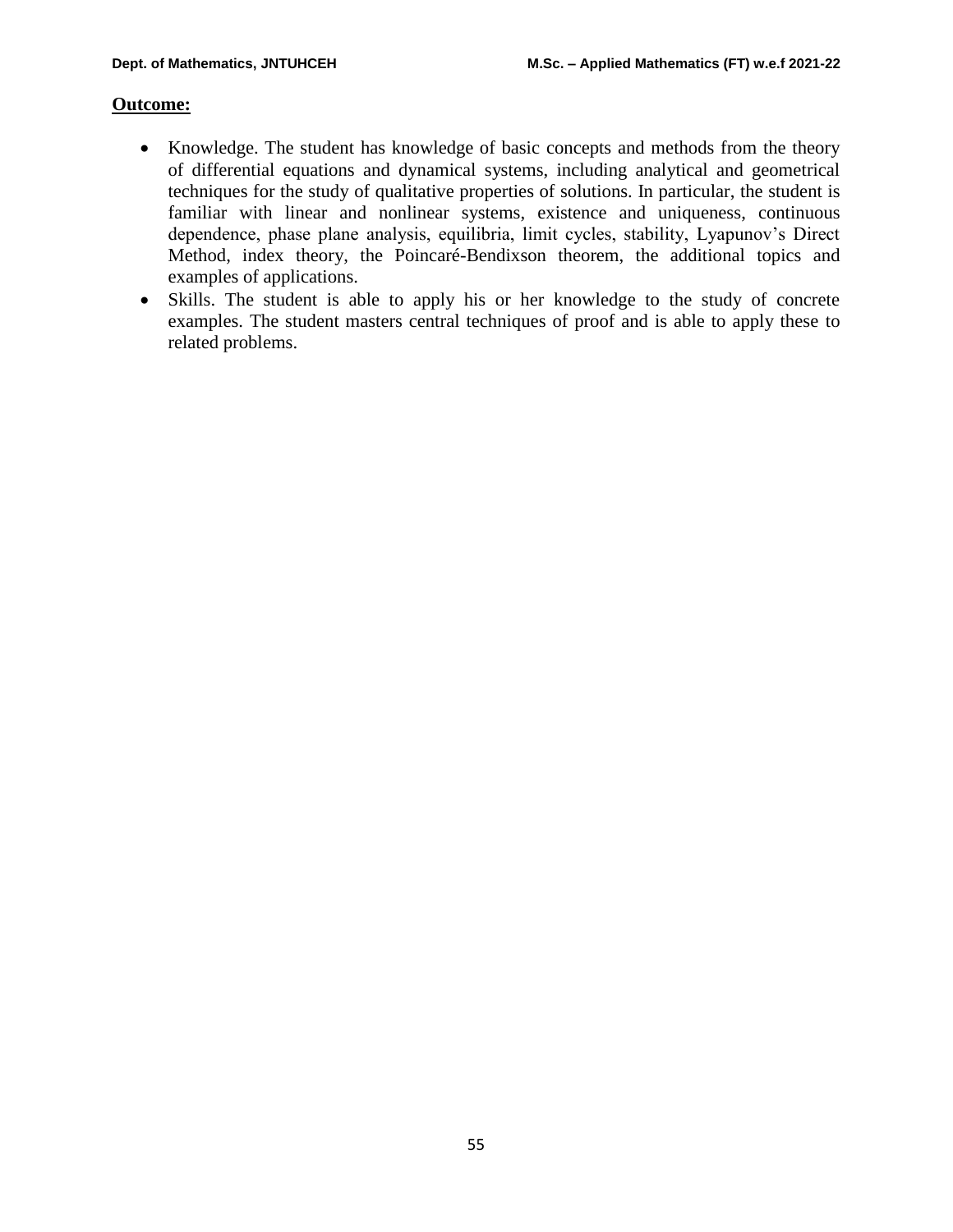# **Departmental Elective - IV**

# **405(i)- Theory of Computation**

L: 4, P:0, Credits: 3

# **Pre Requisites**: DMS

# **Objectives:**

• The primary objective of a Theory of Computation (TOC) course is to introduce the fundamental mathematical and computational principles that are the foundation of computer science. These include topics such as Turing machines, Automata, grammars and formal languages, decidability, halting problem, the  $P = NP$  question and NP-Completeness reductions.

# **UNIT-I**

**The Theory of Automata**: Definition of an automata- Description of a Finite Automation-Transition Systems- Properties of Transition Functions- Acceptability of a string by a finite Automation- Non Deterministic finite State Machines- The Equivalence of DFA and NDFA-Mealy and Moore models- Minimization of Finite Automaton.

# **UNIT-II**

**Formal Languages**: Basic definitions and examples- Chomsky classification of Languages-Languages and their relation- Recursive and recursively enumerable sets- operations of languages- Languages and Automaton.

# **UNIT-III**

**Regular sets and Regular Grammars**: regular expressions- Finite Automata and regular expressions- Pumping lemma for Regular sets- Application of Pumping lemma- Closure properties of regular sets- Regular sets and Regular grammars.

# **UNIT-IV**

**Context-free Languages**: Context-free languages and derivation trees- Ambiguity in Contextfree Grammars- Simplification of Context-free Grammars- Normal forms for Context-free Grammars.

# **UNIT-V**

**Turing Machines**: Turing Machine model- Representation of Turing Machines- Languages Acceptability by Turing Machines- Design of Turing Machines- Universal Turing Machines and other modifications.

# **Scope as in:**

1. Theory of Computer Science (Automata- Languages and Computation).

Chapters: 2-3-4-5.1 to 5.4 and 7.1 to7.5 By K.L.P. Mishra- N. Chandrasekharan, Second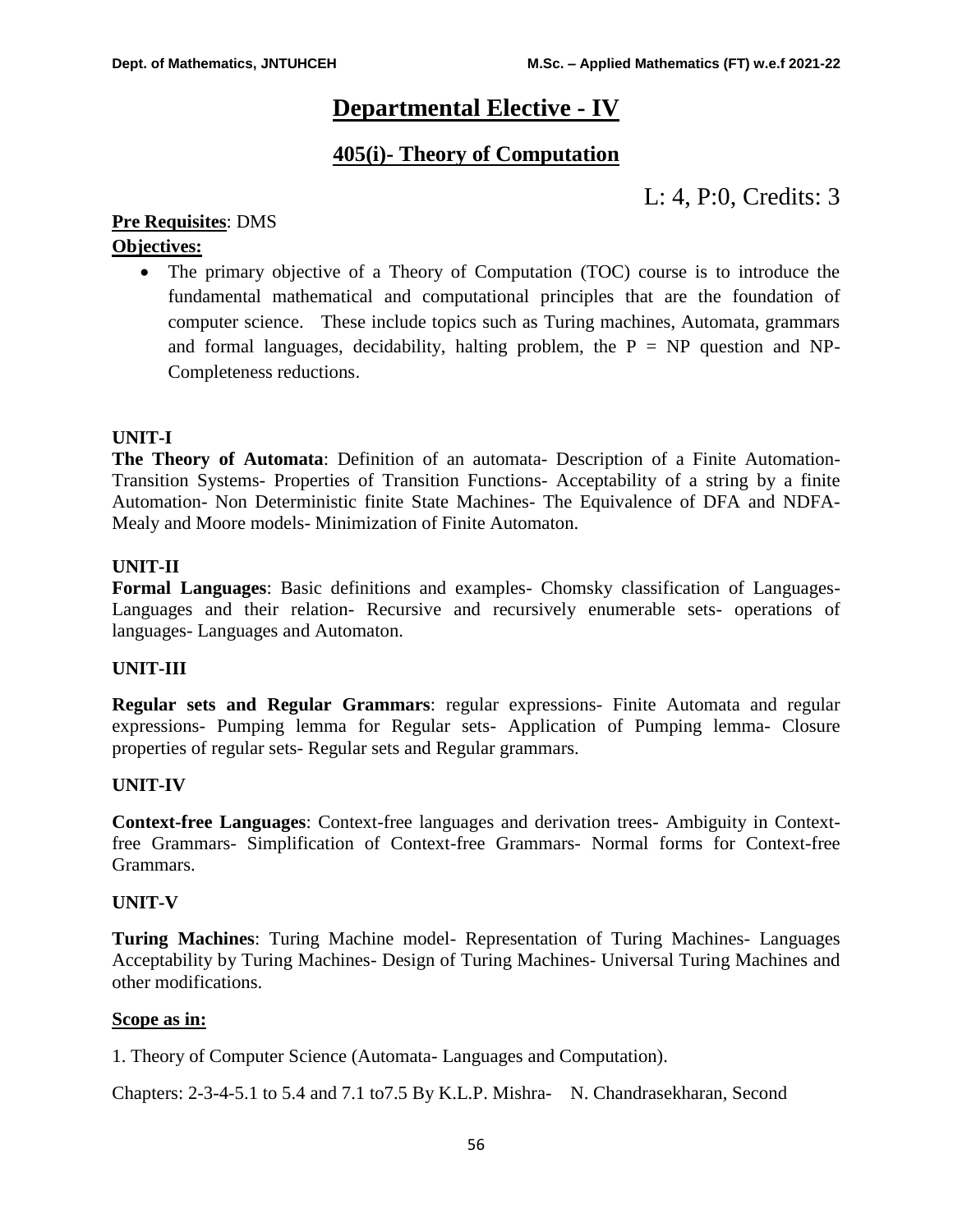Edition, PHI.

# **References:**

- 1. Introduction to Automata theory-languages and computation- Hopcroft H E and Ullman J D.
- 2. Introduction to theory of computer science Krishna Murthy ,E.V, Affiliate East west press.
- 3. Elements of theory of computation- Lewis H.P&Papadimition C H. Printice Hall.
- 4. Theory of computation- T.Nagamallika& Raju, Sure publications Pvt Ltd.

# **Outcome:**

 The foundation of the theory of computer science is learnt. Student is able to write programs on theory of automata after the completion of this course.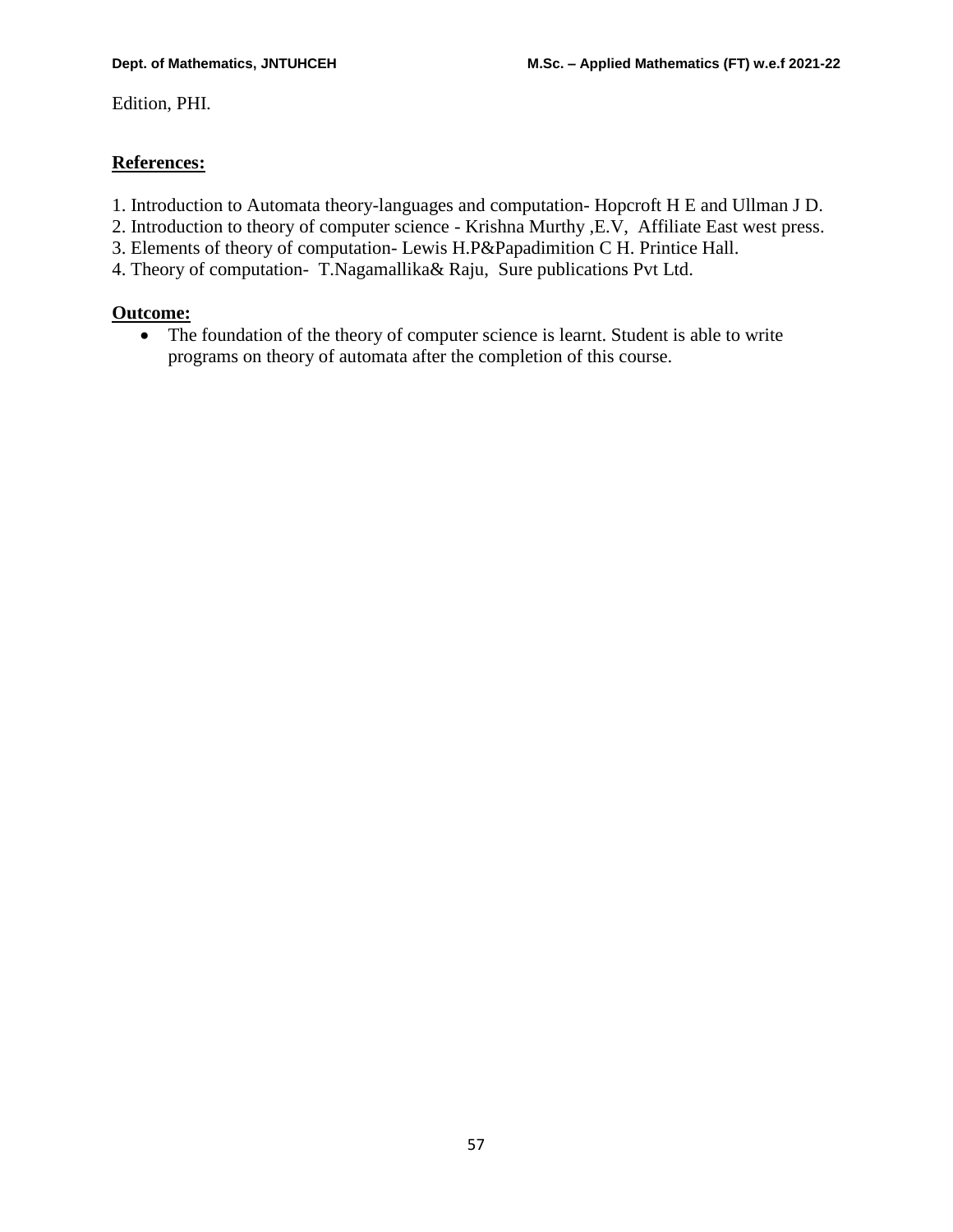# **405(ii)- Numerical Methods for Partial Differential Equations**

L: 4, P: 0, Credits: 3

# **Pre Requisites**: B. Sc Mathematics

# **Objectives:**

- Gain a fundamental understanding of finite difference method for solving partial differential equation.
- To equip the students with the finite element analysis fundamentals.
- To train the students to use this knowledge in related research area.

# **UNIT-I**

Introduction to finite difference formula – Parabolic equation – Explicit finite difference approximation to one dimensional equation Crank – Nicholson implicit method – Derivation boundary conditions.

# **UNIT-II**

Alternate direction implicit (ADI) method finite difference in cylindrical and spherical polar coordinates.

**Convergence Stability and consistency**: Definitions of local truncation error and consistency convergence analysis – stability analysis by matrix method eigenvalue von Newmann stability methods, global rounding error – local truncation error – Iax's equation theorem.

# **UNIT-III**

**Hyperbolic Equations:** Analytical solution of  $1<sup>st</sup>$  order quasi linear equation – Numerical Integration along a characteristic Iax wenderoff explicit method. CFL condition wenderoff implicit approximation – Propagation of discontinues – Numerical solution by the method of characteristics.

# **UNIT-IV**

**Elliptic Equations**: Introduction – Finite differences in polar co-ordinates – formulas for derivative near a curved boundary analysis of the discretization error of the five point approximation to polman's equation over a rectangle.

# **UNIT-V**

Systematic iterative methods for large linear systems – necessary and sufficient condition for convergence of iterative methods – stones implicit methods.

Finite Element Method: weighted residual method – variations methods – division of the region into elements linear element – Galerkin formulation.

# **Scope as in:**

1. Numerical Solution of Partial Differential Equations, Finite Differences methods - G.D. Smith, Brunel University, Clarandon Press Oxford.

# **References:**

1. The Finite Finite Differences Methods in Partial Differential Equations – A. R. Mitchel and D.F. Grnra, John Wiley.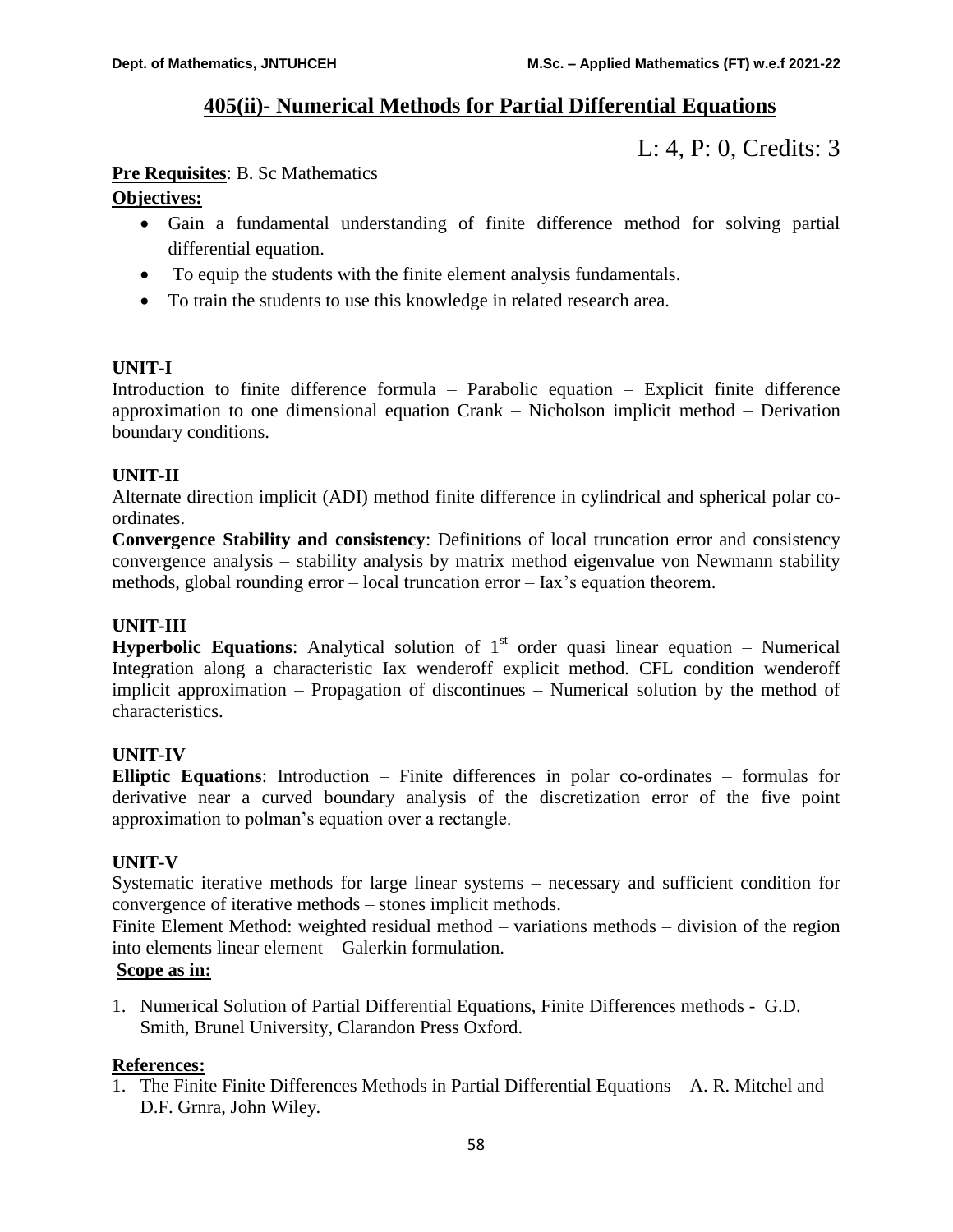- 2. Numerical Methods for Engineers and Scientists Joe D.Hoffman, Mc Graw Hill.
- 3. Applied Finite Element Analysis Larry J. Segerlind, John Wiley.

# **Outcome:**

At the end of the course, the student will be able to

- Apply the FOM and FEM to partial differential equations.
- Solve the simple ID equations using different numerical techniques.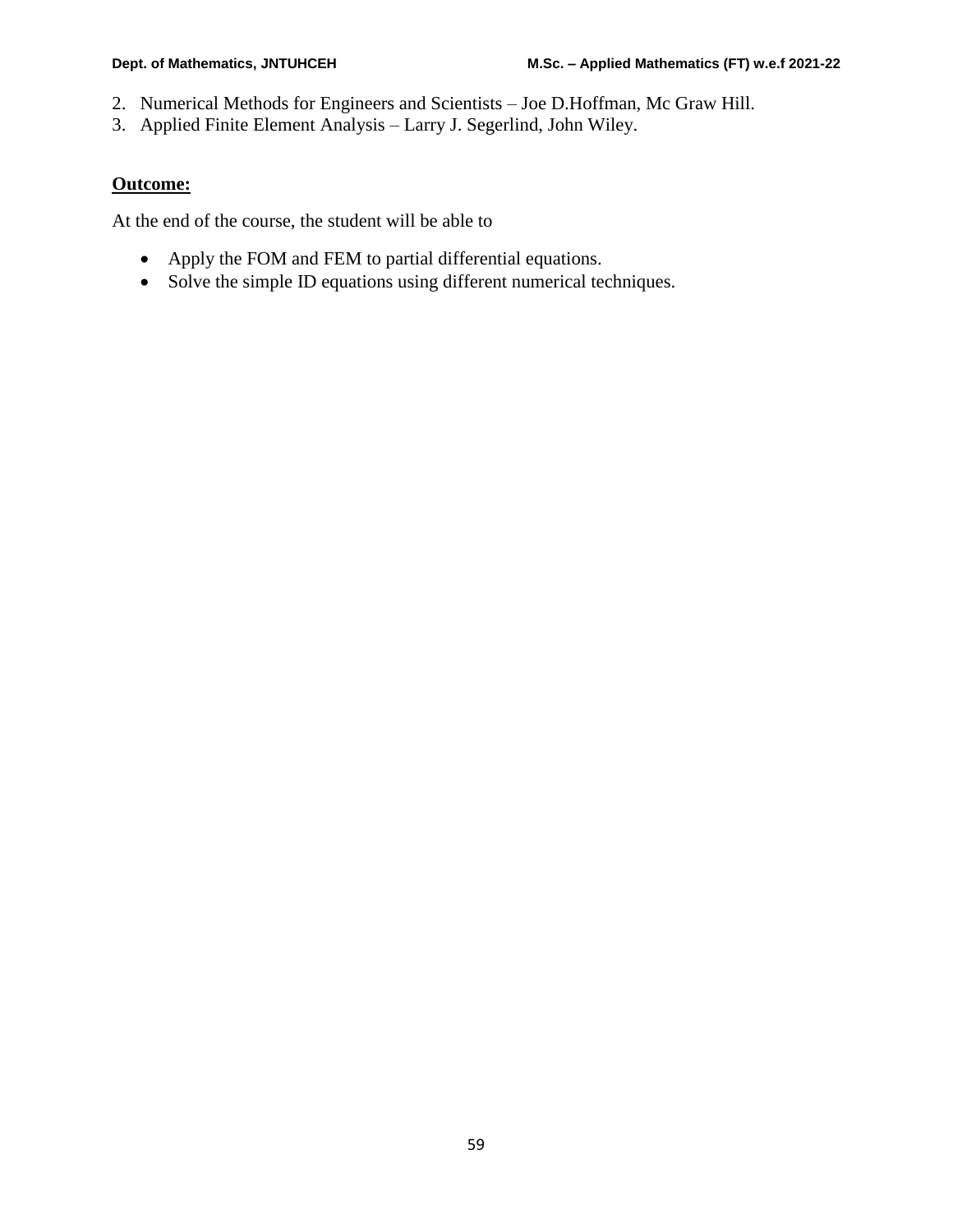# **406-MAT LAB-II**

# L: 2, P: 6, Credits: 2

# **Pre Requisites**: MATLAB- I.

# **Objectives:**

- The goal of this course is to introduce students to the fundamental concepts of Scientific Programming using MATLAB and we introduce the necessary mathematical concepts as we go.
- The course will cover the syntax and semantics of Matlab including data types, control structures, comments, variables, functions, and other abstraction mechanisms.
- Once the foundations of the language have been established students will explore different types of scientific programming problems including curve fitting, optimization, integration, differentiation, statistical analysis, ODE solving, image processing, clustering, and simulation.

# **UNIT-I**

**Curve Fitting Tool Box:-** Introduction to TOOL Box- Importing the Data Sets -Viewing the Data sets - Smoothing Data- Moving Average Filtering- Low less and Less: Local Regression Smoothing- **Fitting Data: -** The Fitting Process- Parametric Fitting- Basic Assumptions about the Error.

# **UNIT-II**

**Solutions of Algebraic and Transcendental Equations Programs by Using MATLAB:**  Bisection Method-the Method of False Position Method- Iterative Method Newton –Raphson Method-**Solutions to System of Nonlinear Equations: -** Iterative method -Picards Method.

# **UNIT-III**

**Numerical Integration programs by Using MATLAB:-**Trapezoidal Rule- Simpson's 1/3-rule-Simpson's 3/8-rule-**Interpolation:-**Newton's Forward and Backward Interpolation Formulas.

# **UNIT-IV**

**Ordinary Differential Equations and Symbolic Mathematics:** Ordinary Differential Equation solvers- Syntax of ODE solvers and steps to use ODE solvers, **Symbolic Mathematics-** Use of Symbolic Mathematics- calculus using symbolic Mathematics – simplification functions.

# **UNIT- V**

**MATLAB Applications in Control Systems:** Laplace transforms – Inverse Laplace transforms-Partial fraction expansion using MATLAB- Transfer function representation- State space representation of dynamic systems- Transfer function to state space conversion and vice versa-Series/ cascade, parallel and feedback connections- time response of control systems- Standard input test signals- Step response of linear dynamic systems- Performance indices- Impulse and ramp response of control systems- Response to arbitrary input- Steady state errors- - Steady state errors for different types of inputs and systems- Stability of control systems- Routh Hurwitz criterion.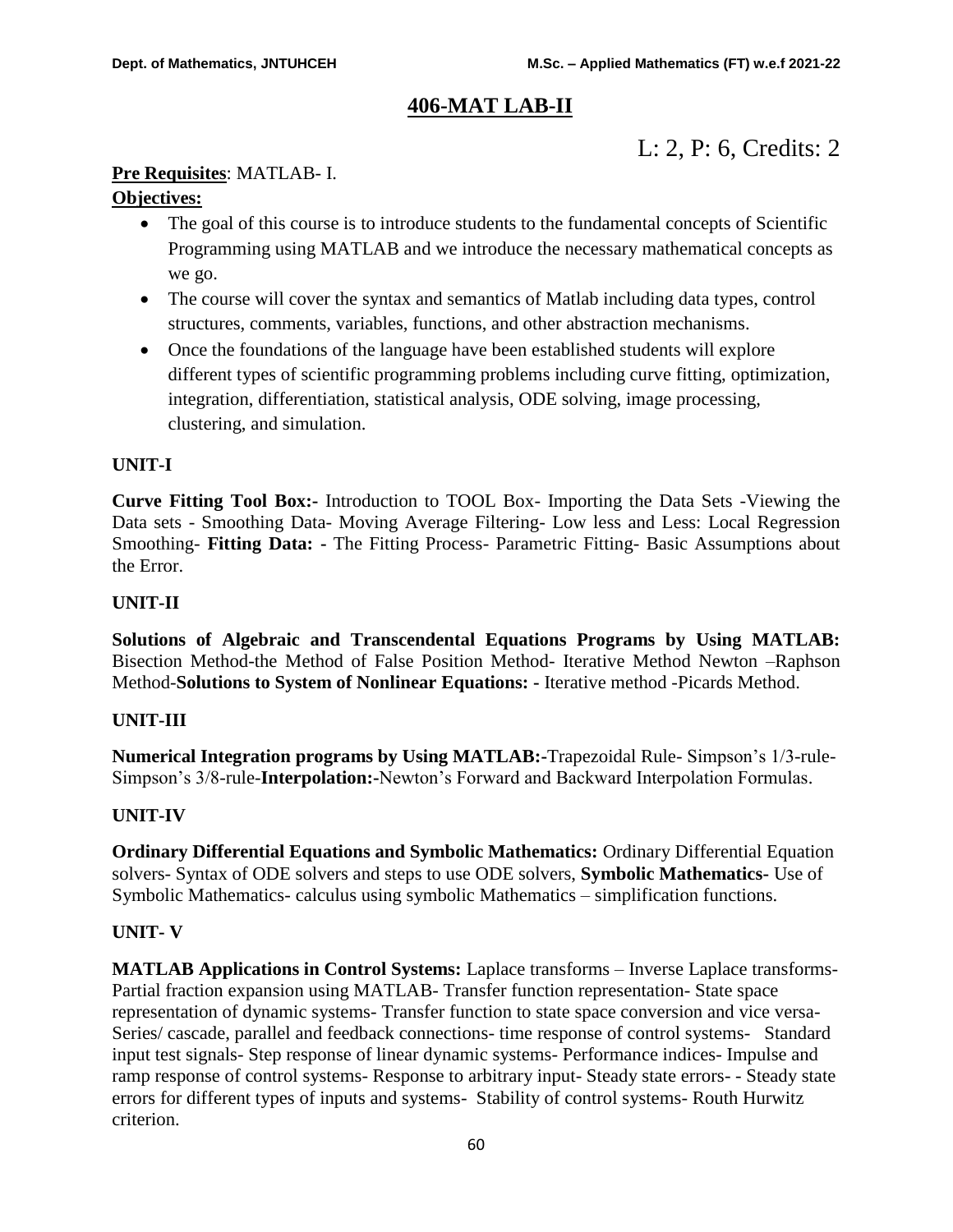# **Scope as in:**

1. MATLAB and Its Application In Engineering- Rajkumar Banasal, Ashok Kumar Geol-Manoj

Kumar Sharma -Pearson Publications.

# **References:**

1. Numerical Methods using MATLAB- JohnH.Mathews, D.fink, PHI publication.

# **Outcome:**

Students who successfully complete this course will:

- Become familiar with general concepts in computer science
- Gain an understanding of the general concepts of programming
- Obtain a solid foundation in the use of MATLAB

# **Lab Practice:-**

- 1. Write a program for Bisection method.
- 2. Write a program for Newton Raphson method
- 3. Write a program for Regula Falsi method
- 4. Write a program for Rungekutta method.
- 5. Write a program for Simpson's 1/3 rule
- 6. Write a program for Simpson's 3/8 rule
- 7. Write a program for Trapezoidal Method.
- 8. Write a program for Legranges Interpolation.
- 9. Write a program for Newton forward Interpolation.
- 10. Write a program for Newton backward Interpolation.
- 11. Write a program to implement logic gates.
- 12. Write a program to solve explicit ODE.
- 13. Write a program to solve implicit ODE.
- 14. Write a program to solve Boundary Value Problem (BVP).
- 15. Write a program to solve Delay Differential Equation (DDE).
- 16. Write a program to solve Partial Differential Equation (PDE).
- 17. Write a program to implement Unit Step Response and Unit Ramp Response.
	- $E_g: \frac{0.5151z^{-1} 0.1452z^{-2} 0.2963z^{-3} + 0.5528z^{-4}}{1.4.9522z^{-1} + 1.5026z^{-2} 0.6642z^{-3} + 0.9522z^{-4}}$  $1-1.8528z^{-1}+1.5906z^{-2}-0.6642z^{-3}+0.0528z^{-4}$
- 18. Write a program to find inverse Z Transform of the given function.